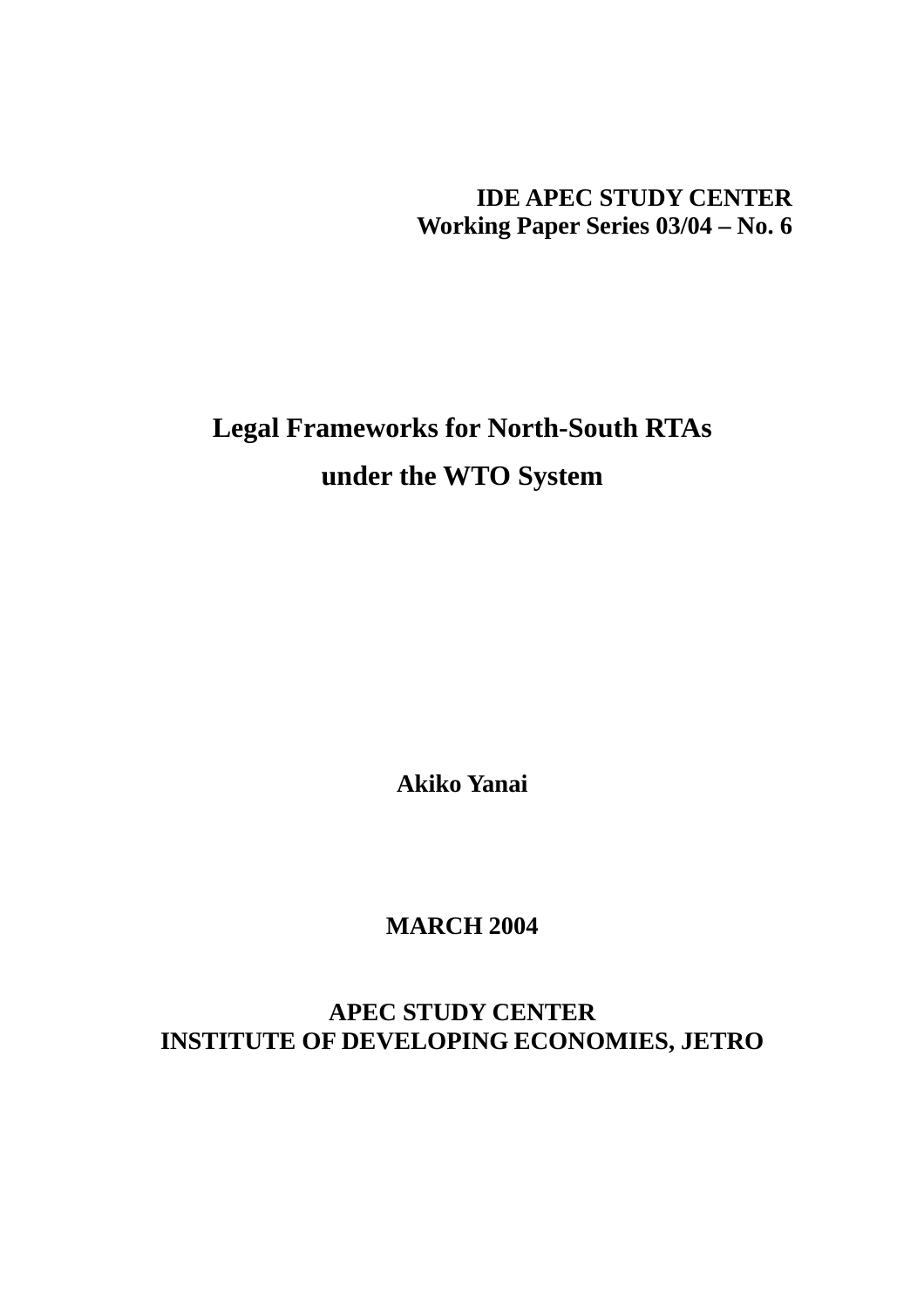## **IDE APEC STUDY CENTER Working Paper Series 03/04 – No. 6**

# **Legal Frameworks for North-South RTAs under the WTO System**

**March 2004** 

**Akiko Yanai** 

**APEC Study Center Institute of Developing Economies, JETRO**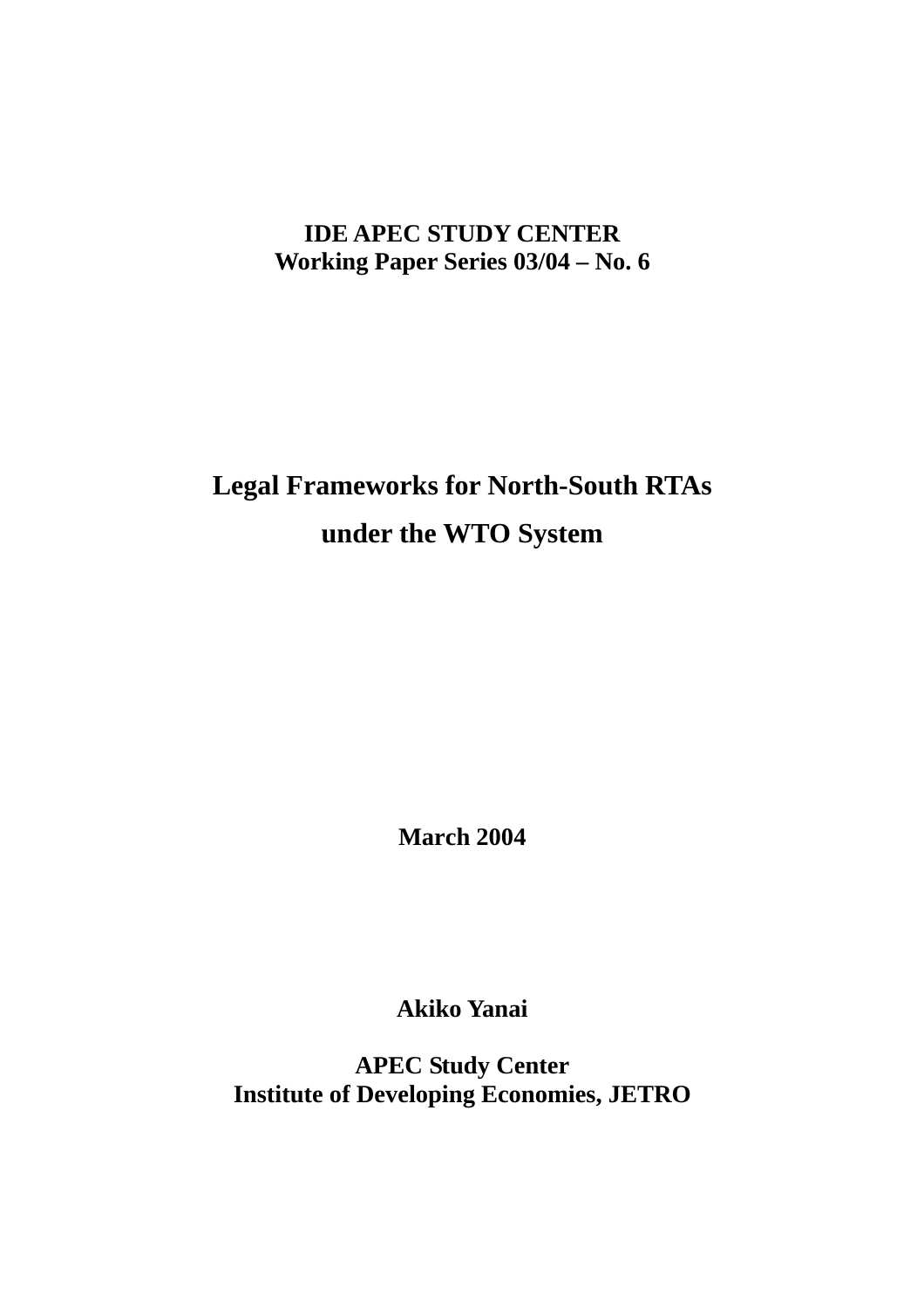## **CONTENTS**

| I.       |                                                              |  |
|----------|--------------------------------------------------------------|--|
|          |                                                              |  |
| $II-1$ . | Background: Approving RTAs as Exceptions to MFN Treatment  3 |  |
|          |                                                              |  |
|          |                                                              |  |
|          |                                                              |  |
|          |                                                              |  |
|          |                                                              |  |
|          |                                                              |  |
|          |                                                              |  |
|          |                                                              |  |
|          |                                                              |  |
|          |                                                              |  |
|          |                                                              |  |
|          |                                                              |  |
|          |                                                              |  |
| $V-1$ .  |                                                              |  |
| $V-2.$   |                                                              |  |
| $V-3$ .  |                                                              |  |
|          |                                                              |  |
|          |                                                              |  |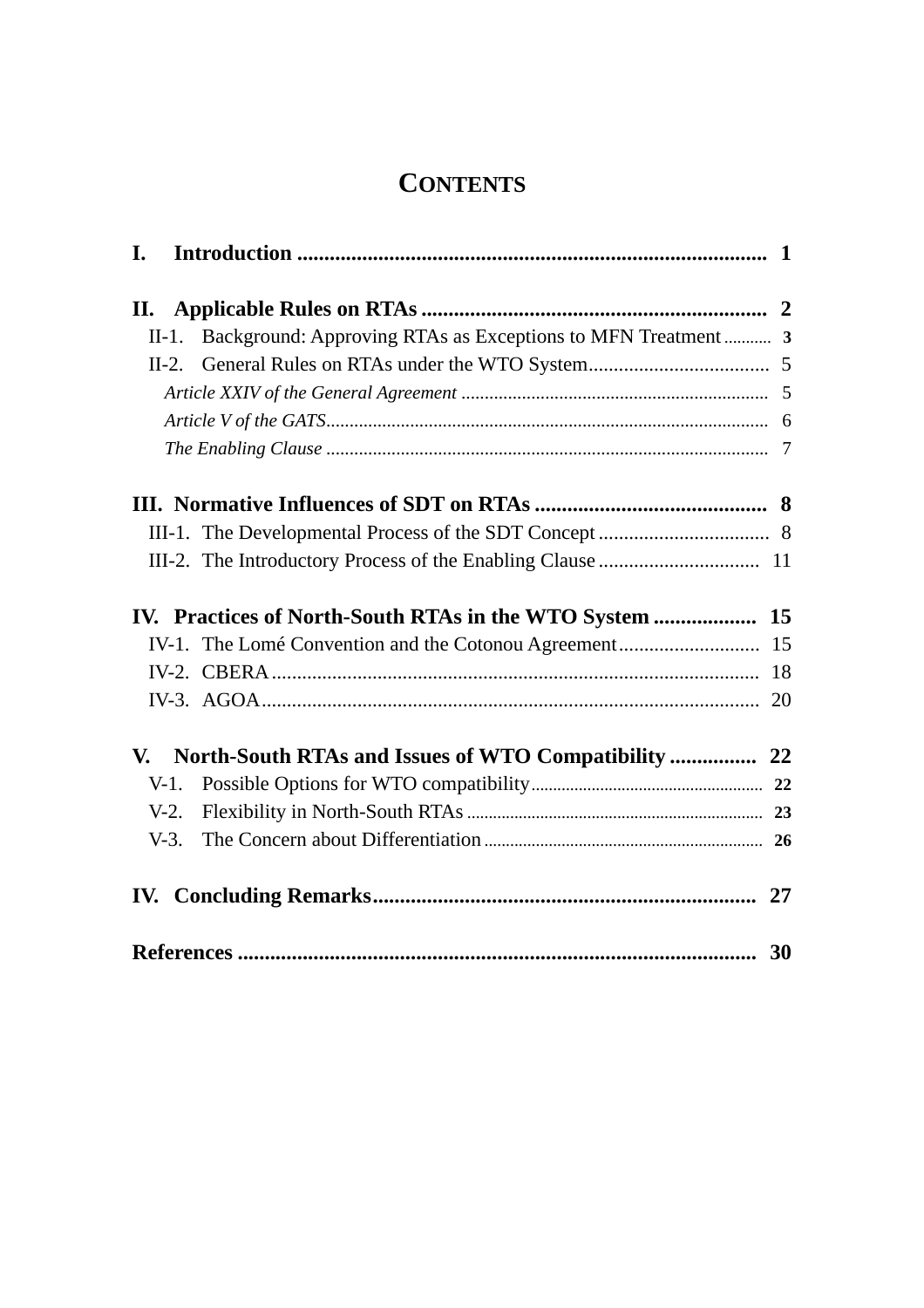## **I. Introduction**

Since the 1990s, there has been a global trend toward bilateral and regional trade arrangements. The number of such arrangements that have been formed, or are currently being negotiated, has dramatically increased, and consequently, at present almost all countries are party to such arrangements. One of the characteristics of recent regional trade agreements (RTAs) are their comprehensiveness. Not only do they cover the reduction or elimination of tariffs and other non-tariff barriers on the trade of goods and services, but they also cover broader elements such as investment rules, intellectual property rights and so on.

Besides this comprehensiveness, a noteworthy feature of recent RTAs is that those formed between developed and developing countries (hereafter referred to as North-South RTAs) are on the increase in terms of both number and impact. In the Asian region in particular, North-South RTAs have become a hot issue owing to changes in Japan's trade policy. From the late 1990s, Japan actively began to promote RTAs in order to strengthen cooperative relationships between itself and other countries in the region. RTAs including Japan and other Asian countries inevitably fall into the category of North-South RTAs. In negotiations with Japan, Asia's developing countries seem to show an attitude that they do not necessarily oblige equal liberalization to Japan.

Under the current legal system of the World Trade Organization (WTO), there are two categories of rules on RTAs in the area of trade in goods: the first is based on Article XXIV of the General Agreement on Tariffs and Trade (General Agreement), which generally applies to all RTAs; the second is based on the so-called Enabling Clause, which, in exceptional circumstances, provides special and differential treatment (SDT) for RTAs among developing countries. Although both categories allow for deviations from the WTO guiding principle of non-discrimination, the necessary conditions of RTAs negotiated under the rules differ considerably. The criteria stipulated in Article XXIV are much stricter than the ones of the Enabling Clause. This dualistic legal framework means that developing countries tend to believe that they can be exempt from equal liberalization when they negotiate bilateral or regional RTAs with developed countries.

The kind of rules that govern North-South RTAs influences the kind of contents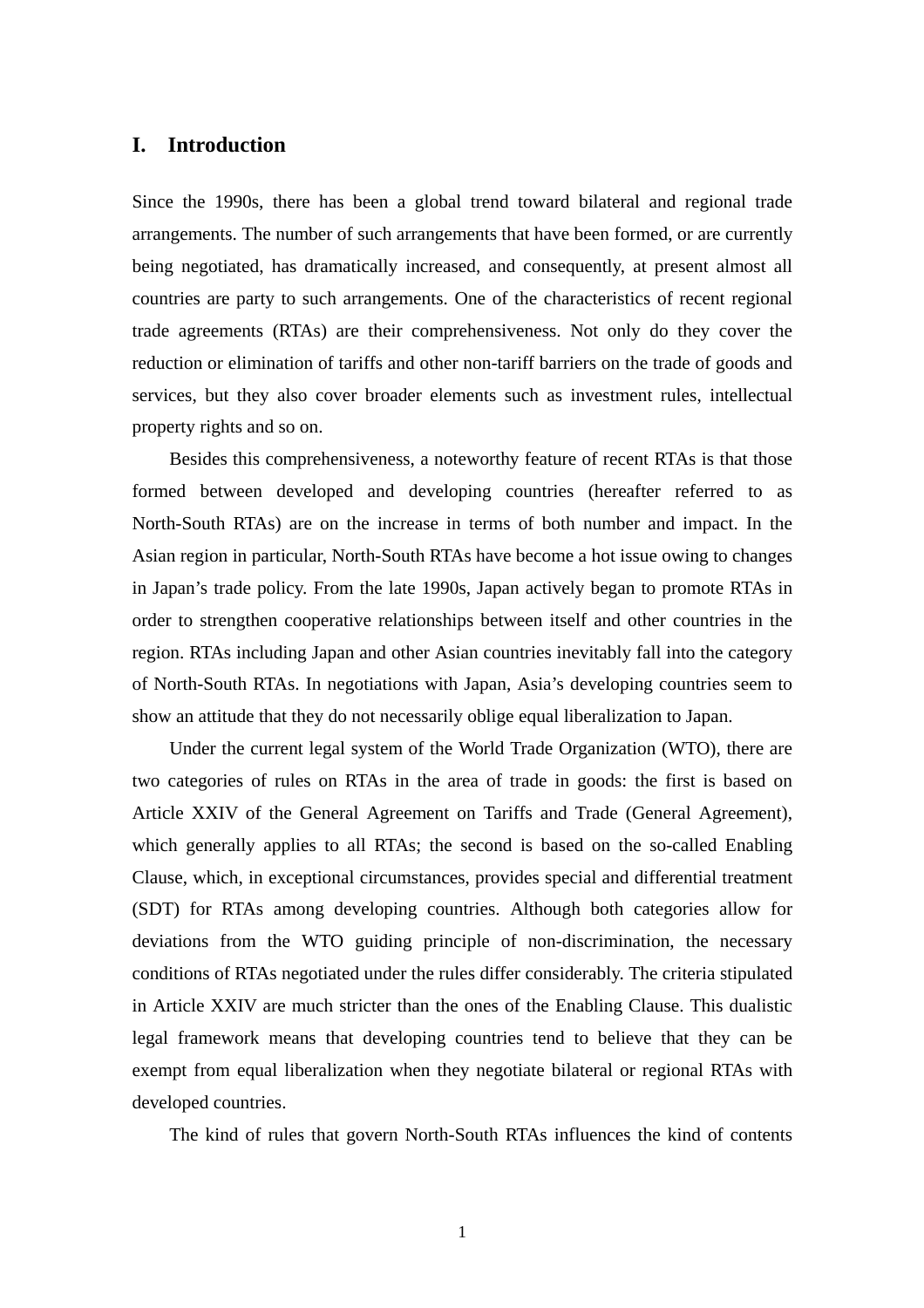and levels of liberalization to which the parties of such RTAs agree. In order to clarify the applicable rules on North-South RTAs, this paper considers why rules on RTAs and the concept of SDT were incorporated into the GATT/WTO legal framework so as to permit the derogation of most-favored-nation (MFN) obligations (Parts I and II respectively). This paper also looks at existing practices of North-South RTAs (Part III) and the way in which North-South RTAs are made compatible with WTO rules (Part IV).

## **II. Applicable Rules on RTAs**

The General Agreement on Tariffs and Trade  $(GATT)^{1}$  system was established in order to prevent the discriminatory trade practices contributed to the development of economic blocs before World War II. The GATT, therefore, adopted non-discrimination as a fundamental principle. An unconditional MFN clause was incorporated into Article I of the General Agreement, as this was conceived as the most effective measure for applying the non-discrimination principle to actual trade practices. Thus, the GATT strictly confined preferences to the practices that existed when it was established, $\lambda$ meaning that it would not in principle permit the creation of any new preferences. However, there is no principle without exceptions, and RTAs are formally recognized as exceptions to MFN obligations under the GATT/WTO system.

## **II-1. Background: Approving RTAs as Exceptions to MFN Treatment**

In Article XXIV of the General Agreement, exceptions to MFN treatment are provided in three situations: traffic frontiers, Customs Unions (CUs), or free trade areas. It is the latter two arrangements which are usually referred to as RTAs. Even an interim agreement leading to the formation of a CU or a free trade area is included in this provision. As to frontier traffic and CUs, they have been recognized as exemptions to MFN obligations in many bilateral commercial agreements for more than two hundred

<sup>&</sup>lt;sup>1</sup> Though the GATT was not originally an institution established under a treaty-based instrument like the United Nations, but merely a general agreement, it has had an actual secretariat and has functioned as a de facto international institution. In order to distinguish these two aspects of the term, in this paper, the term "GATT" will mean institution and the term "General Agreement" will mean international

agreement.<br><sup>2</sup> Article I simply allows preferential trading arrangements in force at the time of GATT's establishment to last as exceptions to the MFN principle with the conditions listed in the Annex. Almost all are imperial preferences or preferences between neighboring states.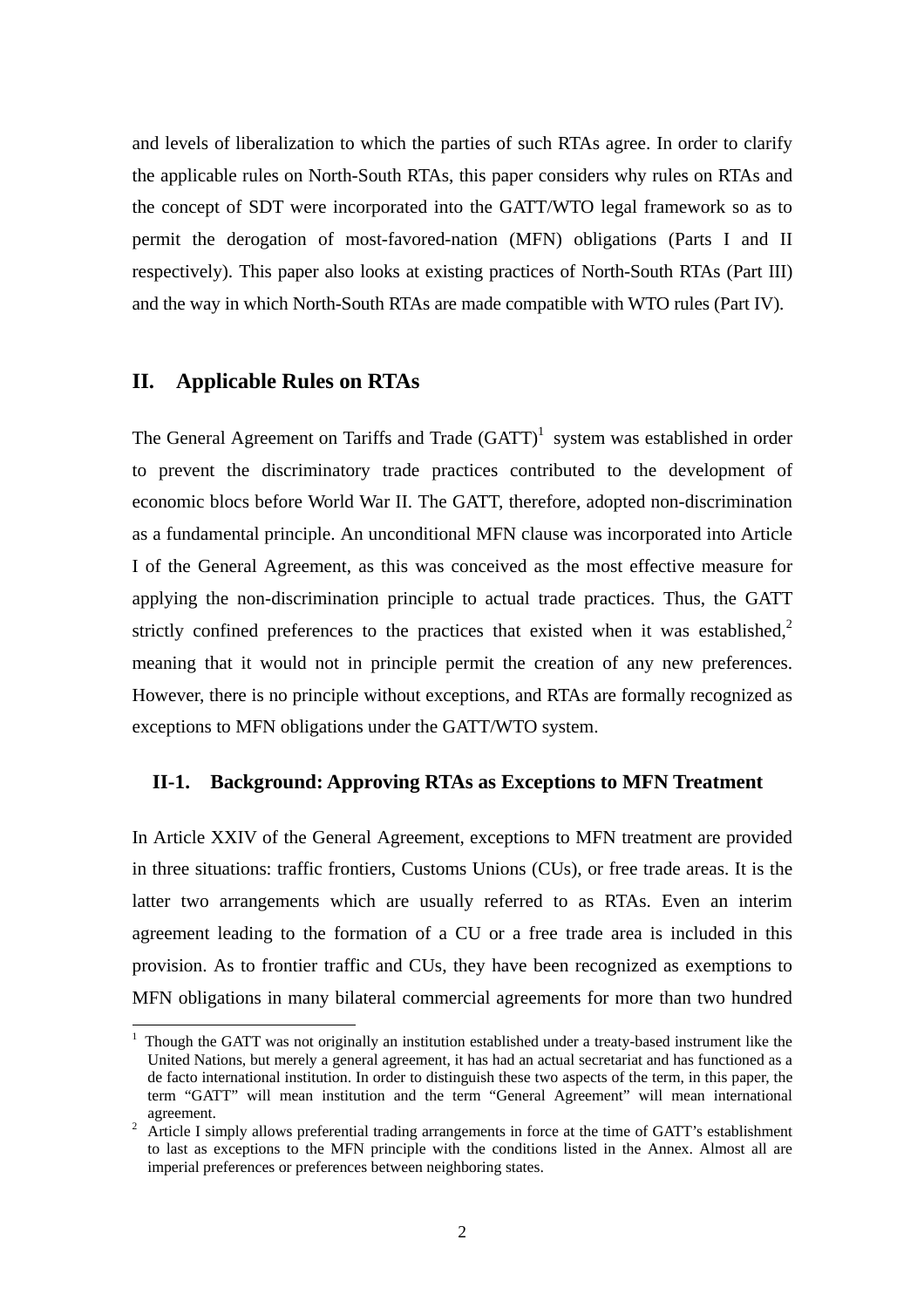years. At the drafting process of the General Agreement, therefore, the inclusion of these exceptions in the agreement was uncontroversial.

Besides frontier traffic and CUs, the GATT broadly permits the formation of free trade areas as an exception to MFN treatment. Why did the GATT let a provision for free trade areas come into the agreement? The first Draft Charter for the International Trade Organization (ITO), which was put forward by the US government in 1946, recognized only CUs as exceptions to the MFN rule.<sup>3</sup> It was at the drafting conference that the original concept of free trade areas appeared (GATT 1970: 798). In 1947, developing countries proposed the initial concept of free trade areas where "two or more developing countries might be prepared to abolish all trade barriers among themselves, though not wishing to construct a common tariff towards the rest of the world" (Haight 1972: 393). Developing countries might have thought that non-discrimination principles did not always benefit them and a certain degree of preferential treatment would be necessary in order to promote their economic development. Moreover, they needed schemes more flexible than CUs because they regarded these as very poor measures for utilizing preferential treatment due to their strict conditions.<sup>4</sup> The concept of a free trade area received support from many participants in the drafting session, especially from European countries, and it was successfully incorporated into the draft agreement.

European countries regarded this concept of free trade areas as an extension of the bilateral preferential trade arrangements that had been a common practice in Europe before World War II. It was uncertain whether the first proposal of free trade areas had reciprocity as a feature. However, it came to absorb reciprocity as a feature after the European countries took the initiative and introduced their own free trade area. The GATT included this provision because it was recognized from the outset that member countries would want to establish certain reciprocally-preferential economic relationships (Baucus 1989: 19). In addition, it was pointed out that most of the GATT contracting parties had in effect taken the position that some discrimination would help to promote trade liberalization and that not all discrimination was bad (Haight 1972:

<sup>&</sup>lt;sup>3</sup> In March 1948, the ITO Charter was adopted at the United Nations Conference on Trade and Employment in Havana. Since only two countries ratified the Charter, the plan to establish the ITO lost momentum. However, in order to enforce the results of the round, parts of the ITO Charter were selected to form the core of the General Agreement.

<sup>&</sup>lt;sup>4</sup> In order that a preferential arrangement is authorized as a CU, it should meet at least three requirements: the elimination of duties among parties, the setup of common external tariffs, and the harmonization of foreign trade regulations.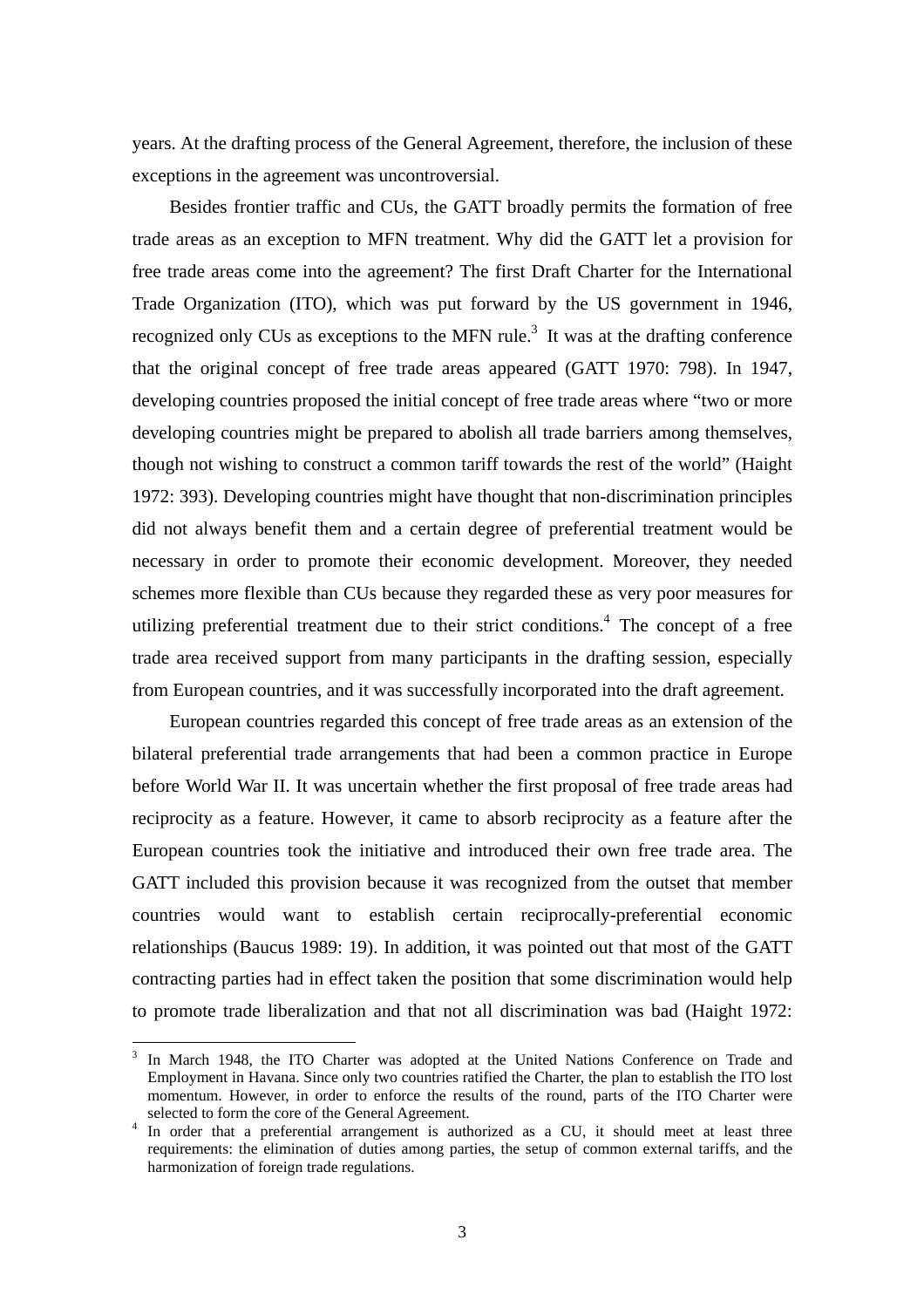394; Hudec 1991: 175–6).

During the ITO drafting session, the United States intended that preferences should be restrained and ultimately eliminated. Yet the US government also intended to apply the General Agreement as widely as possible in order to enhance its effectiveness. To realize this second objective, it was considered necessary to involve as many countries as possible. However, many countries attending the drafting conference placed more value on "reciprocity" than "non-discrimination." With the purpose of convincing nations to join the GATT, the drafters had to include several measures that would allow nations to pursue their national interests and ease their fears about yielding sovereignty to an international body (Baucus 1989: 5). As a result, the United States compromised on the issue of including new preferences and accepted free trade areas as an exception to the unconditional MFN clause.

The flexibility in the MFN obligation of the General Agreement was quite necessary (Hudec 1991: 175). Free trade areas were adopted in Article XXIV so that they could function as a control valve to reconcile the internal conflict between MFN treatment and reciprocity in the fundamental GATT principles.

## **II-2. General Rules on RTAs under the WTO System**

In order to allow the establishment of RTAs as an exception to the guiding principle of non-discrimination, the GATT/WTO, depending on the type of RTAs, imposes specific conditions through three sets of rules. These are: Paragraph 4 to 10 of Article XXIV of the General Agreement,<sup>5</sup> Article V of the General Agreement on Trade in Services (GATS), and the so-called Enabling Clause. These are the only general rules regarding RTAs which have legally-biding power in the current regime of international economic law.

## *Article XXIV of the General Agreement*

The provisions of Article XXIV of the General Agreement provide the basic rules on preferential arrangements covering trade in goods. A CU is defined as "the substitution of a single customs territory for two or more customs territories" between the territories of

<sup>&</sup>lt;sup>5</sup> The original Article XXIV in the General Agreement is complemented by an additional Article XXIV in Annex I that describes notes and supplementary provisions. It is also clarified in the Understanding on the Interpretation of Article XXIV of the GATT 1994.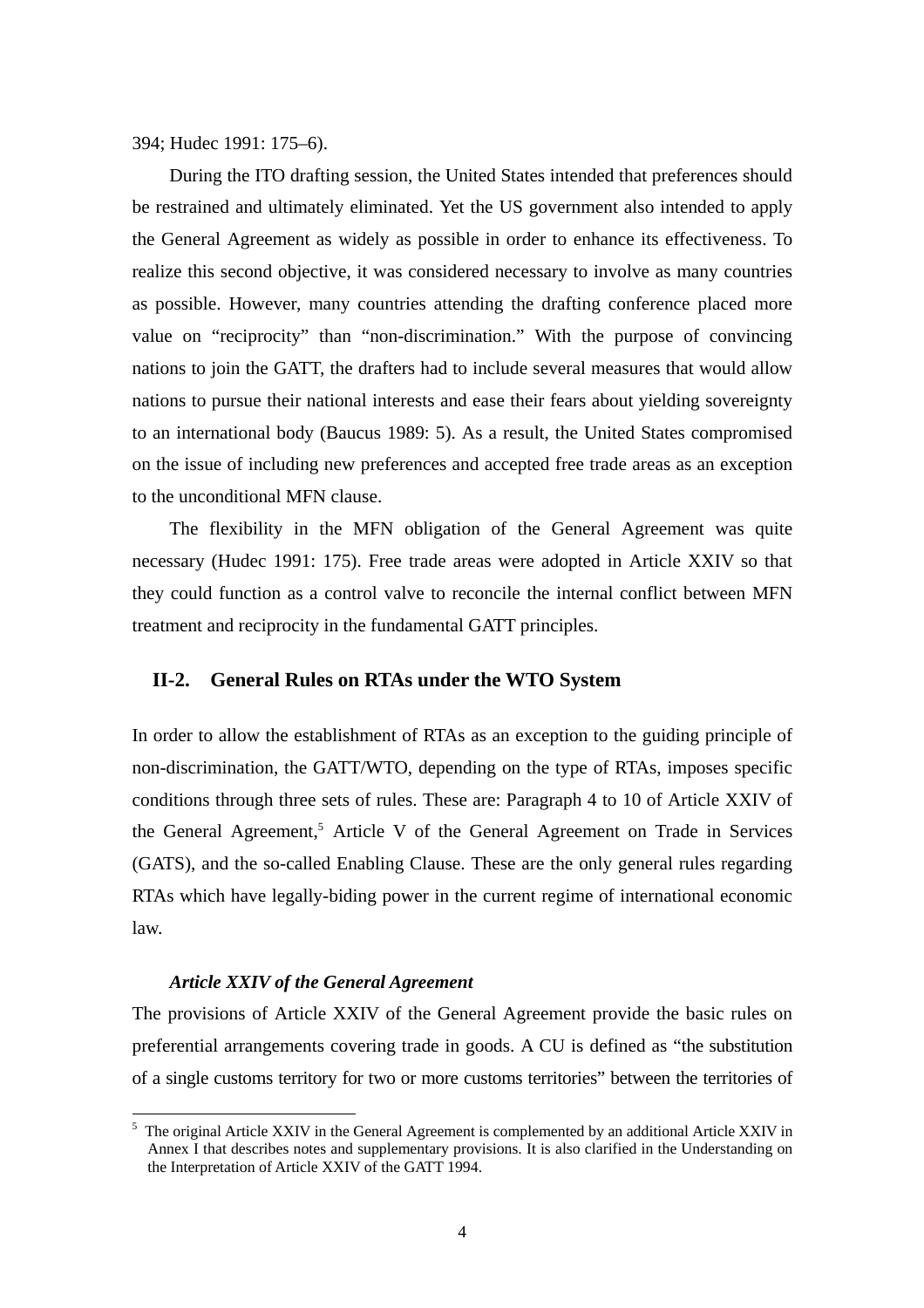contracting parties, while a free trade area is described as "a group of two or more customs territories in which the duties and other restrictive regulations of commerce are eliminated" (General Agreement, Article XXIV: 8). In order to be identified as a CU or a free trade area, an agreement has to meet the condition, set out in the provisions of Article XXIV, that is usually phrased as "substantially all the trade." This requires that duties and other restrictive regulations of commerce must be eliminated on "substantially all the trade" between the constituent territories of a CU or a free trade area in products originating in such territories.<sup>6</sup>

Besides the condition, "substantially all the trade," Article XXIV further stipulates certain criteria for the formation of RTAs.

- A "stand still" condition: the duties and other regulations of commerce should not on the whole be higher or more restrictive than the general incidence of the duties and regulations of such commerce applicable in these countries prior to the formation of a CU or free trade area.
- "A reasonable length of time" condition: any CU or free trade area should be formed within "a reasonable length of time." This ambiguous term has lately been clarified to mean exceeding ten years only in exceptional circumstances.
- All RTAs and interim agreements must be notified to the Council for Trade in Goods (CTG) and be examined by the Committee on Regional Trade Agreements (CRTA) for their conformity to these criteria.

In addition to these criteria, a panel report in 1994 clarified several other conditions for RTAs (GATT 1994).

- Because of the use of the plural in the phrase "between the constituent territories" in Article XXIV: 8, all parties should liberalize their trade in products on a reciprocal basis.
- Article XXIV only covers RTAs "between the territories of contracting parties." In other words, any RTA involving a non-contracting party cannot be understood as an RTA in the terms of Article XXIV and, consequently, cannot be justified as an exception to MFN obligations. In order for RTAs involving

<sup>&</sup>lt;sup>6</sup> Because of its unclear language, calculating "substantially all the trade" is at the center of the argument.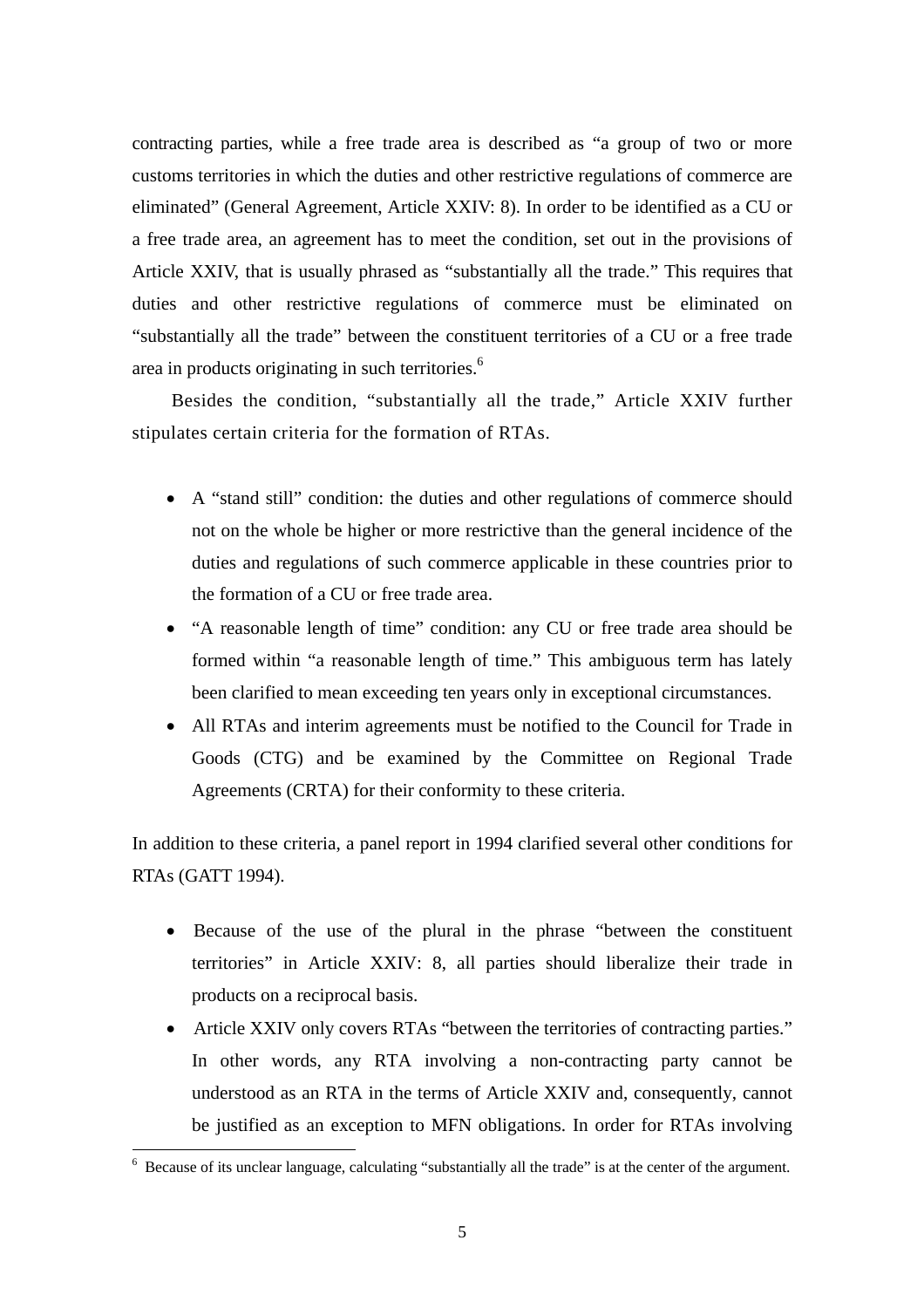non-members to be approved, the procedure is expected to be in accordance with Article XXIV: 10.

The lack of precision and clarity of requirements generates problems in applying these rules to RTAs. The examination mechanism regarding the consistency of RTAs to WTO rules does not function properly, which exacerbates the problem. Accordingly, de facto deviation from GATT discipline and such a situation can and will be able to be observed as partial or discretionary RTAs have spread out.

## *Article V of the GATS*

The GATS, which entered into effect in 1995 as a result of the Uruguay Round, stipulates MFN treatment as a general obligation under Article II, whereas the provisions of Article V allow member countries to enter into bilateral or regional agreements to liberalize trade in services. The basic conditions are equal to the terms of Article XXIV of the General Agreement:

- The "substantially all the trade" condition: agreements shall have substantial sectoral coverage;
- The "stand still" condition: agreements shall eliminate existing discriminatory measures and/or prohibit new or more discriminatory measures;
- Agreements shall be notified to the Council for Trade in Services (CTS).

Importantly, provisions of Article V of the GATS cover all RTAs concluded in the area of trade in services regardless of the status of its participants in the WTO. Whoever the parties to an RTA—that is North-North, South-South or North-South RTAs—every RTA is treated equally. This is the distinctive feature of Article V of the GATS that differs from the rules of RTAs in the sphere of trade in goods.

## *The Enabling Clause*

The GATT decision by the contracting parties on November 28, 1979, $^7$  usually referred to as the Enabling Clause, legalized derogations from MFN obligations in favor of developing countries. With respect to RTAs, paragraph 2(c) of the Enabling Clause

<sup>7</sup> The formal title of the decision is "Differential and More Favourable Treatment, Reciprocity and Fuller Participation of Developing Countries." The decision was one of result of the Tokyo Round (1973–9).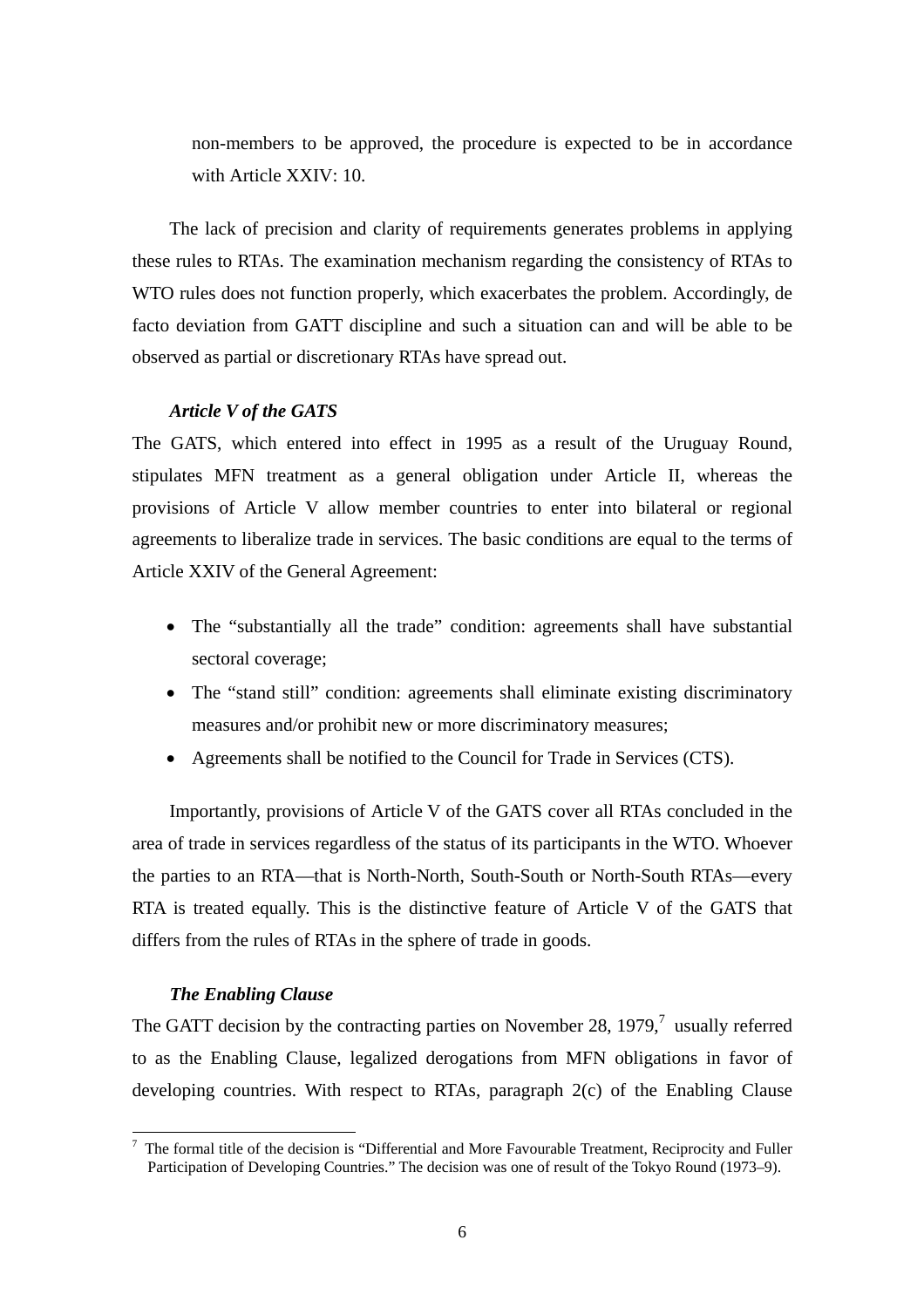allows preferential trade in goods among developing countries without the need to fulfill all the conditions of article  $XXIV<sup>8</sup>$ 

- The Enabling Clause covers regional or global arrangements entered into "amongst less-developed contracting parties" for the mutual reduction or elimination of tariffs and non-tariff measures "on products;"
- Trade arrangements among developing countries are designed not to raise barriers to or create undue difficulties for trade with any other contracting parties;
- Trade arrangements among developing countries shall not constitute an impediment to the reduction or elimination of tariffs and other restrictions to trade on an MFN basis;
- Trade arrangements among developing countries are to be reported to the Committee on Trade and Development (CTD). Notification and examination of the consistency of such arrangements with WTO rules are not essentially required.<sup>9</sup>

The introduction of the Enabling Clause into the GATT/WTO legal framework implies approval of two different rules applicable to preferential trade arrangements in goods. Which rule applies to the relevant RTA depends on the status of participating parties. RTAs that include even one developed country as a participating party are governed by Article XXIV, whereas RTAs between developing countries fall into the Enabling Clause category. From the viewpoint of the current WTO legal system, North-South RTAs are covered by Article XXIV. However, as the number of North-South RTAs increases, and as recognition of the usefulness of such RTAs spreads among developing countries, these countries are requesting extensions to the applicable range of the Enabling Clause to North-South RTAs.

 $\overline{a}$ 

<sup>8</sup> The lack of definition of a "developing country" within the GATT/WTO leads to another problem of what countries can enjoy the rights granted by these provisions.

<sup>&</sup>lt;sup>9</sup> However, some cases were or are examined for their compatibility with WTO rules by the related committee. For example, Mercado Común del Sur (MERCOSUR) is under examination by the CRTA.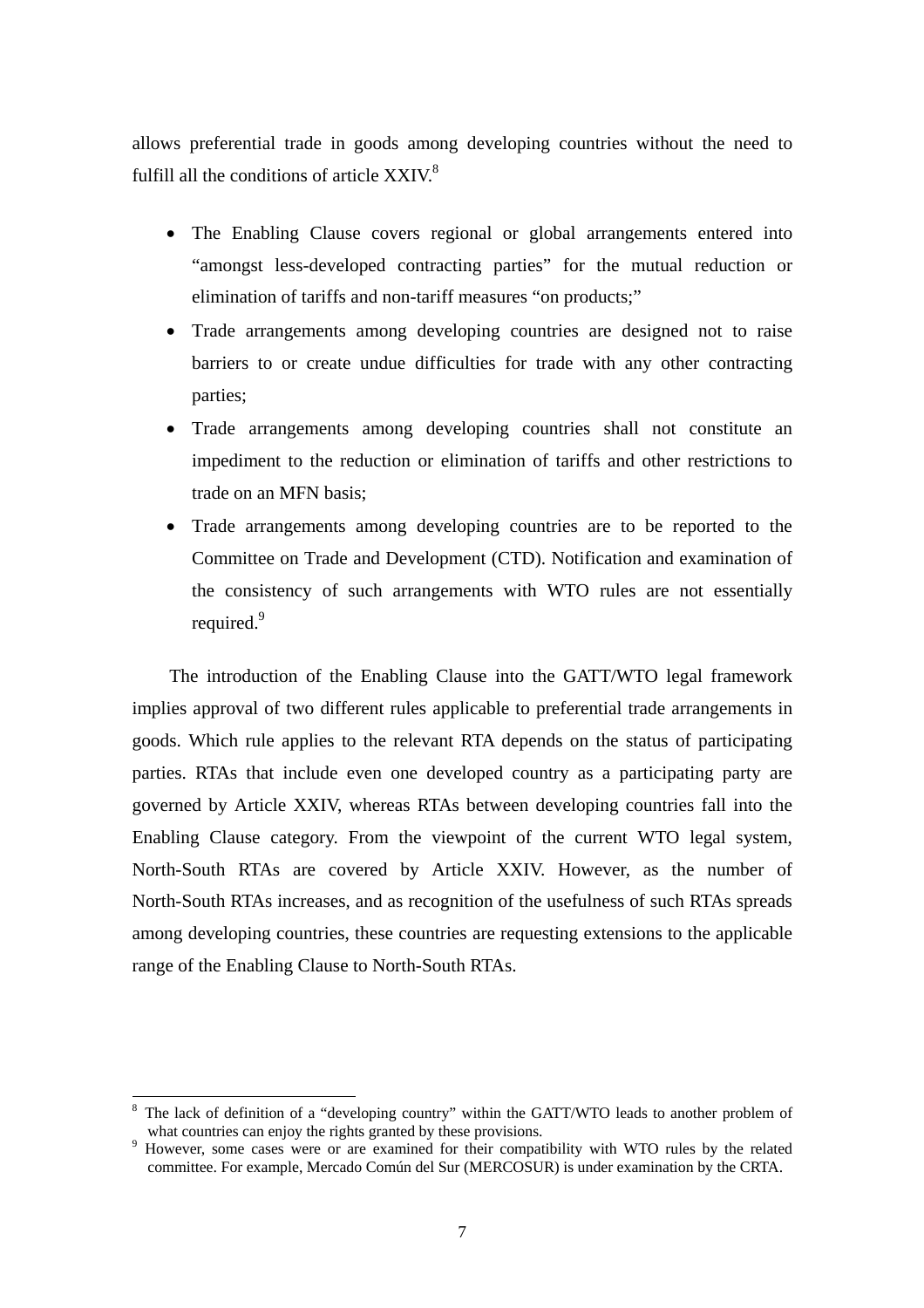## **III. Normative Influences of SDT on RTAs**

The provisions of Article XXIV were originally incorporated into the General Agreement at the drafting stage, as a result of a compromise between two principles, non-discrimination and reciprocity. By contrast, the Enabling Clause was added to the GATT/WTO legal framework later, as a consequence of the strong demand for preferential treatment in favor of developing countries. It should be noted that the grounds for justifying such a deviation from the MFN obligation through the Enabling Clause differ from the grounds for such a justification under Article XXIV. The Enabling Clause is based on the SDT normative guideline in favor of developing countries.

## **III-1. The Developmental Process of the SDT Concept**

As widely recognized, the GATT adopted a non-discrimination principle as the most appropriate concept in order to establish a stable and liberalized international trade system. An unconditional MFN clause was deemed the only approach for realizing the non-discrimination principle in multilateral trade. These thoughts reflected the prevailing ideas when the General Agreement was drafted—that "MFN treatment transposes equality under international law into the economic field" (Espiell 1971: 35). The principle of sovereign equality under traditional international law was based on the assumption that each nation state had identical abilities. This assumption did not take into account de facto inequality, such as different stages of development between countries. It essentially supposed that international society consists of homogenous and consequently equal nation-states, and it considered that de facto inequality could be eliminated as long as it did not significantly prevent nation states from excising their rights (Ida 1985: 612).

 In the mid-1950s, however, a new idea arose against this entrenched belief. Its proponents argued that the single legal framework based on a false assumption of equality between states should be replaced with a two-tier structure: one tier would apply to relations among developed countries, while the other would apply to relations between developed and developing countries. This idea of differential treatment was based on the argument that equal treatment could secure equality only among identical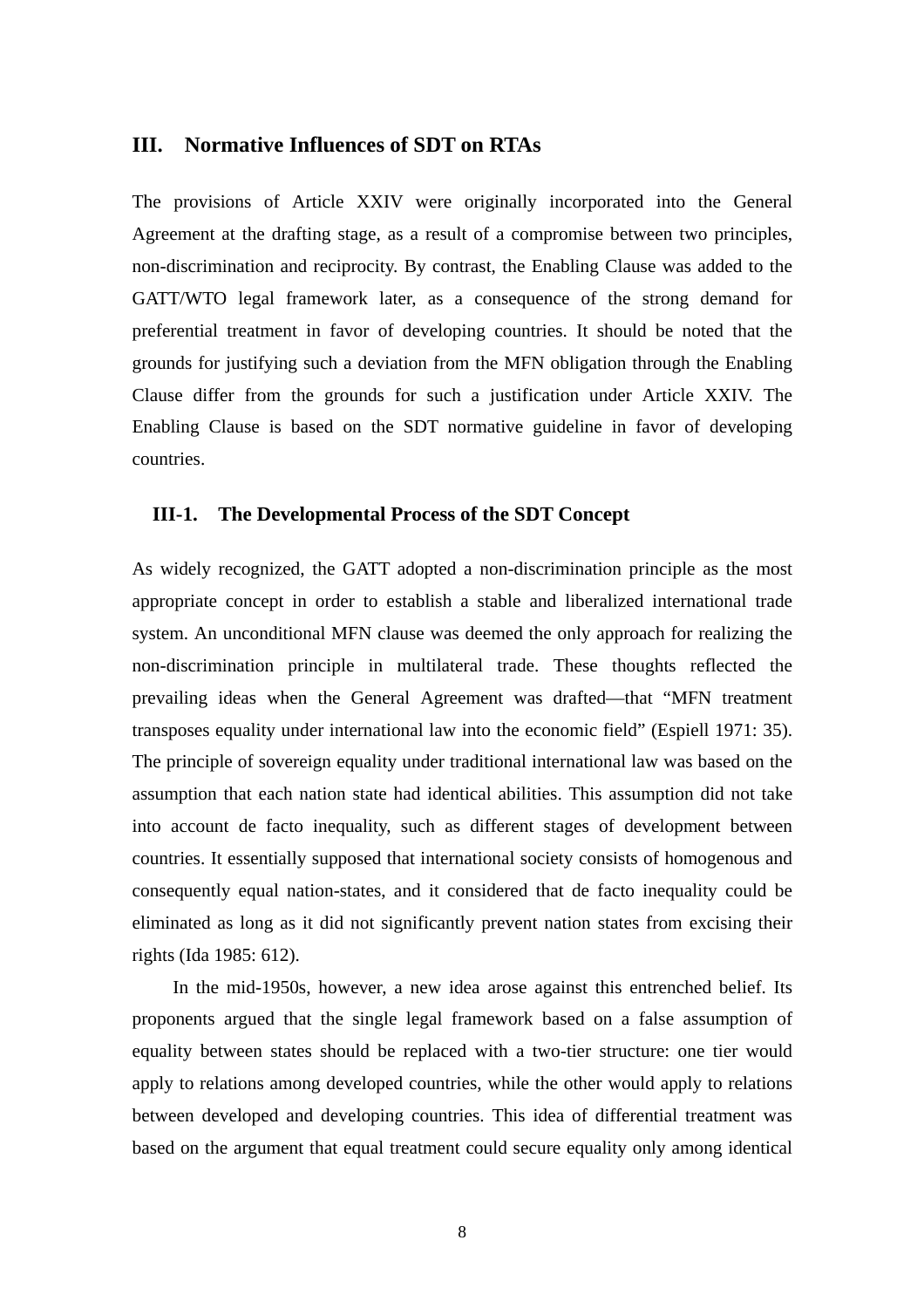parties, but it was only unequal treatment which could correct inequalities between different parties. The resulting view was that "the operation of a MFN clause is not an adequate or expedient means of ensuring that international trade becomes an instrument of progress, especially for the benefit of the developing countries, as it is now universally agreed that it should be" (Espiell 1971: 29).

The original General Agreement did not include any SDT provisions for developing countries, even though the ITO Charter, which was a prototypical agreement of the General Agreement, permitted, in exceptional circumstances, the exemption of developing countries from the Charter's legal obligations on the basis of "economic development."<sup>10</sup> The developing countries were never satisfied at receiving equal treatment under the initial GATT system, and began to advocate obtaining special status. The active and organized demanded to have provisions securing SDT for developing countries started in 1964 when the first conference of the UNCTAD was held. In this sense, the UNCTAD was aimed at restructuring the ITO Charter (Kasahara 2001: 25–6). In the following year, the GATT added provisions regarding trade and development, as Part IV of the General Agreement, with the strong backing of the UNCTAD.<sup>11</sup> In response to the addition of Part IV, it was Australia that first provided preferences to developing countries on a non-reciprocal basis. The noteworthy change that took place with the addition of Part IV was the shift of relations between developed and developing countries from reciprocal to non-reciprocal relationships. Article XXXVI specifies that "developed countries do not expect reciprocity for commitments in trade negotiations to remove tariff and other barriers to the trade of the less developed contracting parties."

 Tissue (1987: 29) considers that the incorporation of Part IV introduced a radical change to GATT principles. Hudec (1987: 58) also points out that "the major significance of Part IV was its force as an agreed statement of principle." At the level of rules, however, there was no immediate change because Part IV did not impose any legal obligations on developed countries to grant SDT to developing countries.

<sup>&</sup>lt;sup>10</sup> The ITO Charter contained exceptional provisions in favor of developing countries that were approved because they were expected to help with the economic development of these countries. For example, Article XV of the ITO Charter provided that "new preferences could be granted in the interest of economic development or reconstruction of one or more of the parties." However, these articles relating to developing countries were not included in the General Agreement (Hudec 1987: 7–18).

<sup>&</sup>lt;sup>11</sup> These movements had as their theoretical background the idea of international law of development. Tovias (1988: 513) describes the reason why SDT in favor of developing countries was accepted in the General Agreement: "because it was considered to be a step in the right direction, namely switching gradually from a principle of formal non-discrimination to substantive-discrimination."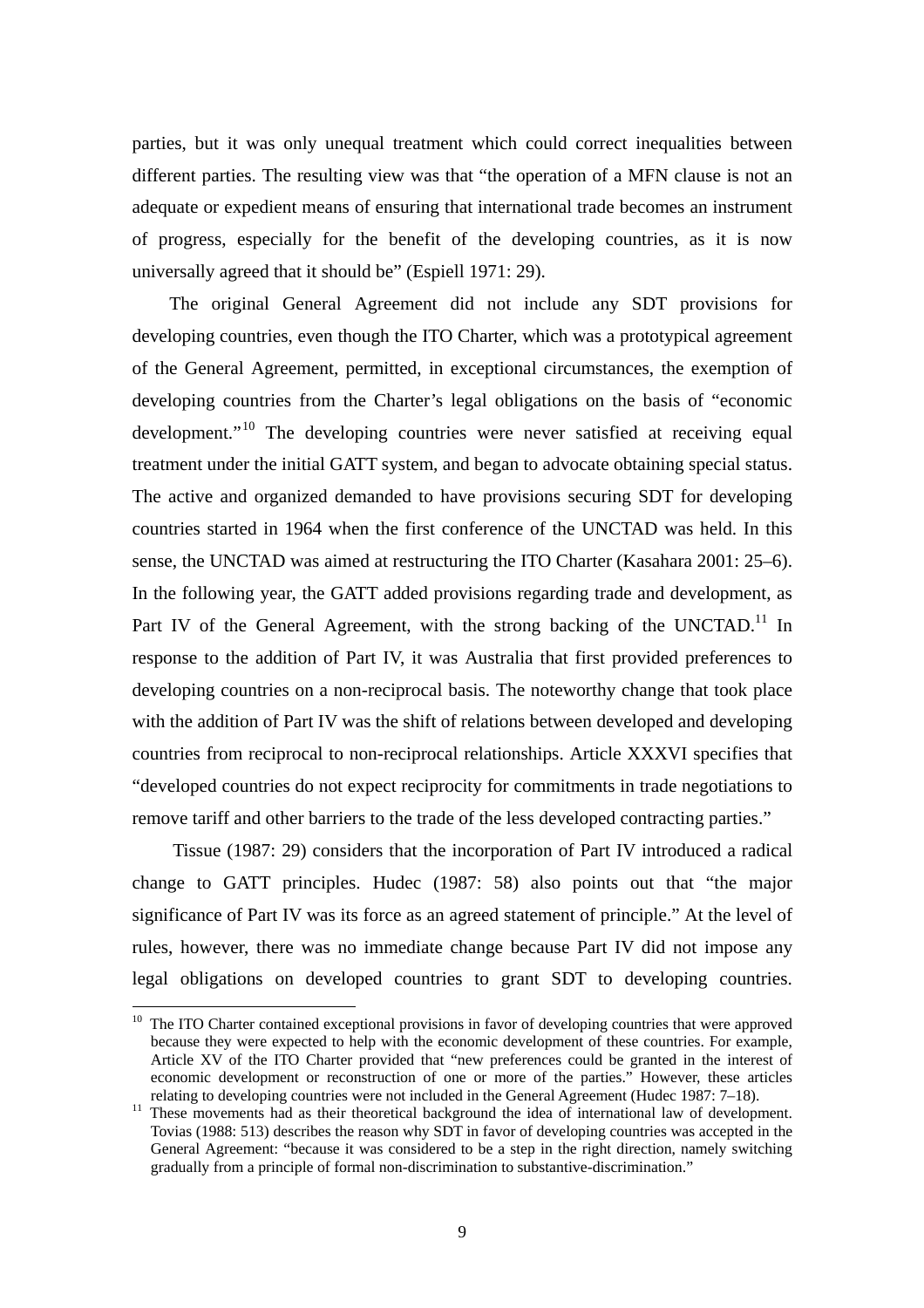Preferential trade arrangements in favor of developing countries were still a voluntary option. Delegates from developed countries tended to regard Part IV as a general and elusive declaration and, consequently, as having no value in a negotiating venue where governments dealt in concrete and meaningful trade actions (Hudec 1987: 58). In such circumstances, the enjoyment of the benefits of trade preferences for developing countries was very precarious. Subsequently, developing countries merged their different goals and aimed instead at obtaining legal grounds for a Generalized System of Preferences (GSP), which brought benefits to all developing countries, albeit to varying degrees. The fact that Part IV was not legally binding also led to legal instability for developed, preference-giving countries. They were still bound by their treaty obligations under Article I, and the implementation of a GSP would violate this MFN clause.

On June 25, 1971, the GATT granted a "waiver" for a ten-year period to developed, preference-giving countries which could justify their deviation from the MFN clause on the basis of having to implement a  $GSP<sup>12</sup>$  Soon after, the European Community (EC) put the first GSP scheme into operation, followed by Japan, the United States and other developed countries. However, the utilization of a waiver procedure, pursuant to Article XXV: 5, to approve a GSP implied that non-reciprocal preferential treatment was still considered a special case in the GATT legal system (Takashima 1995: 271). It was not until the adoption of the Enabling Clause in 1979 that developed countries could avoid criticism that they were deviating from their obligations under the MFN clause in giving SDT to developing countries.

In the 1960s and 1970s, the style of negotiations in the GATT was conditioned by the structural outline of contraposition between developed and developing countries. In order to introduce the new legal relationship embodied in the SDT concept, therefore, unified cooperation among developing countries was needed. However, differences among developing countries had the potential to weaken their bargaining power at the GATT. As a result, demands for SDT inevitably included the idea that developing countries should be treated as a unit and that every developing country could benefit from SDT, which meant non-discrimination among developing countries. A GSP scheme, through which developed countries would grant tariff preferences equally to all

 $12$  The incorporation of a GSP into the GATT system was strongly attributed to the UNCTAD elaboration of the "Agreed Conclusion of the Special Committee on Preferences," which initiated the establishment of GSPs in the global trading system.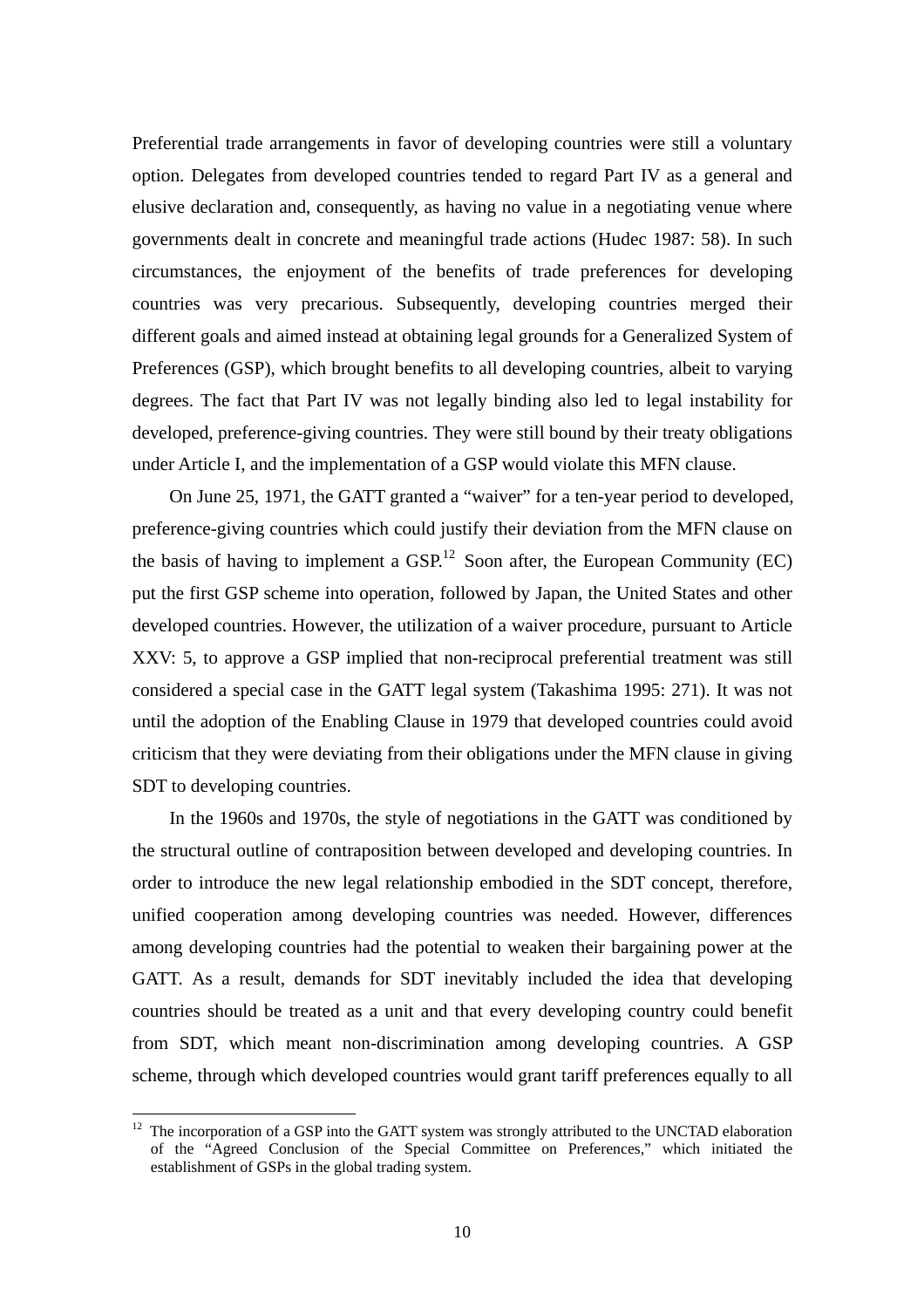developing countries, albeit allowing for the possibility of providing more generous preferences to all least-developed countries, most clearly reflected this feature. Besides non-reciprocity between developed and developing countries, MFN treatment governing relations among developing countries was adopted as another operating principle of SDT.

## **III-2. The Introductory Process of the Enabling Clause**

The Enabling Clause has created a permanent legal basis for SDT in favor of developing countries. However, it does not cover all forms of preferential treatment from developed to developing countries, being confined to only three types of trade preferences:

- (a) preferential tariff treatment accorded by developed contracting parties to products originating in developing contracting parties in accordance with a GSP;
- (b) regional and global arrangements amongst less-developed contracting parties for the mutual reduction or elimination of tariffs and non-tariff measures on products imported from one another;
- (c) special treatment for the least developed among the developing countries in the context of any general or specific measures in favor of developing countries.

The coverage of the Enabling Clause shows that it does not establish a legal basis for trade preferences from developed countries to limited groups of developing countries, even if they are formed for development-oriented purposes. Thus, the question arises as to why the Enabling Clause does not cover North-South RTAs. In order to clarify this issue, it is helpful to observe the process by which the Enabling Clause was finally incorporated into the GATT legal system.

 The Enabling Clause was primarily aimed at granting a perpetual legal basis to two types of preference schemes—the GSP and trade preferences among developing countries—and the application of MFN treatment to these two schemes was waived for ten years from 1971. Because the waiver expiration date was approaching, the implementation of a GSP by developed countries and the exchange of tariff preferences among developing countries would be in violation of their treaty obligations. Therefore, there was a pressing need to find a way by which these preferences could be made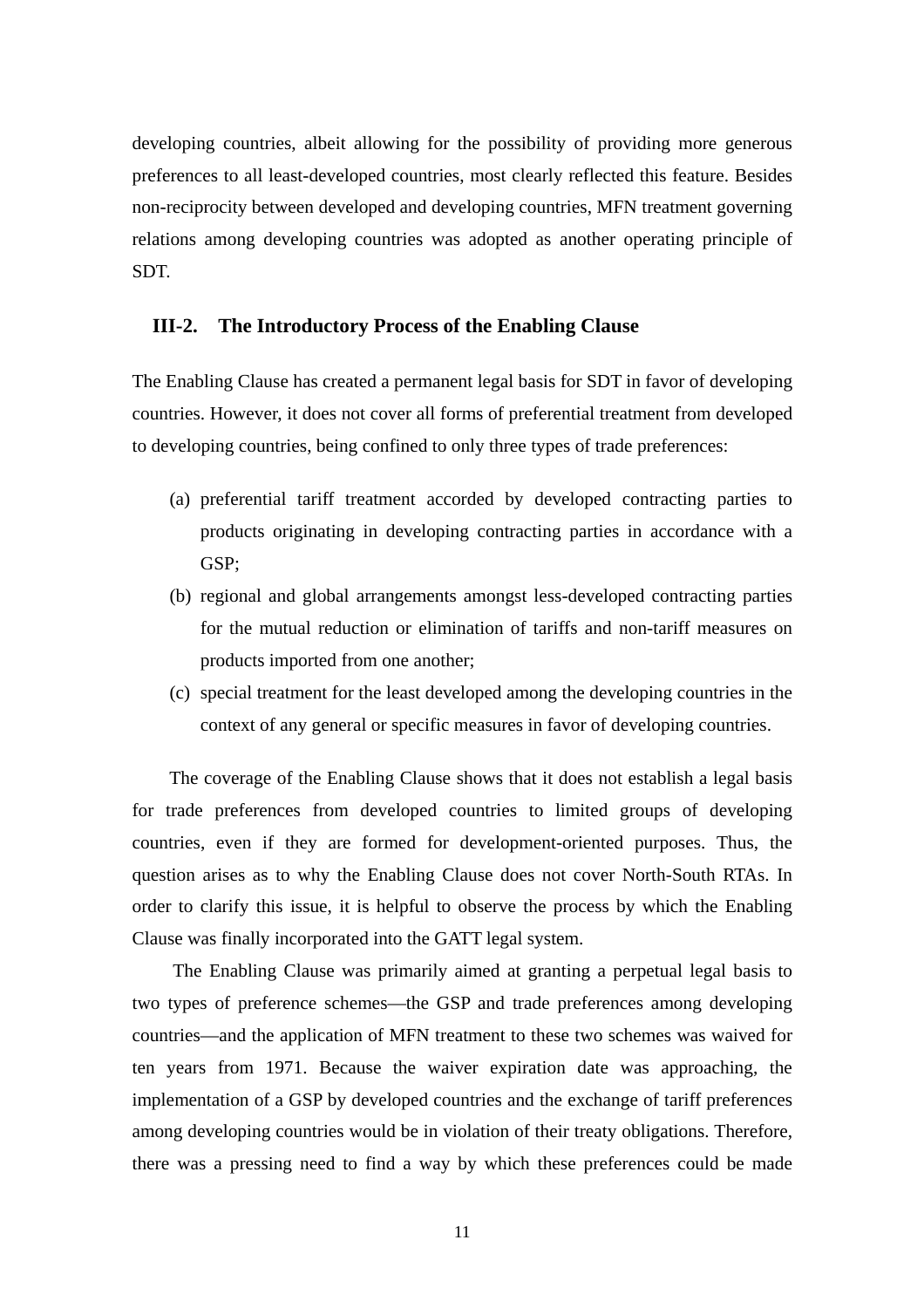compatible with Article I of the General Agreement. In this sense, the coverage of the Enabling Clause was strongly influenced by the fact that the GATT adopted waivers on MFN treatment in 1971.

When the GSP waiver was recognized, some developing countries brought forward an objection to the *generalized* system from which all developing countries could benefit evenly. Some limited groups of developing countries had already enjoyed preferential market access to developed countries. For example, eighteen African countries were allowed preferential tariff rates in the EEC markets through the Yaounde Convention, which was concluded in  $1963$ .<sup>13</sup> These countries were concerned about losing existing preferences and insisted that a GSP should provide them with at least equivalent advantages as compensation for sharing their preferential market with other developing countries and to redress any adverse effects resulting from the introduction of a GSP (Krishnamurti 1971: 50). In reality, they might want to call for SDT on North-South preferential arrangements for limited group of developing countries. However, the African countries finally accepted the generalized form of preferences in order to establish a GSP in the GATT framework. For developing countries as a whole, the highest priority was put on the introduction of a GSP.

The number of North-South RTAs was still very small after the waiver for a GSP was approved, even though some cases existed, such as the arrangement of the first Lomé Convention between the EC and African, Caribbean and Pacific (ACP) countries in 1976. At the time, North-South preferential schemes were not such a hot item.<sup>14</sup> Therefore, there was almost no discussion in the GATT as to whether North-South RTAs should be covered by the Enabling Clause.

So, why were South-South RTAs, let alone a GSP, included in the Enabling Clause? In the context of SDT, much more attention was likely to be paid to a GSP than preferential arrangements among developing countries. However, the latter were

<sup>&</sup>lt;sup>13</sup> The Yaounde Convention was an ancestor to the Lomé convention. Eighteen members are former African colonies of EEC member states: Burundi, Central African Republic, Cameroon, Chad, Congo (Brazzaville), Congo (Kinshasa), Dahomey, Gabon, Ivory Coast, Madagascar, Mali, Mauritania, Niger, Rwanda, Senegal, Somalia, Togo, Upper Volta. These African countries set up the "Associated African States and Madagascar (AASM)." However, because this agreement was based on the principle of reciprocity, members of AASM had to undertake obligations to provide preferences on imports from the EEC (Maeda 2000: 17–20).<br><sup>14</sup> It was after the Enabling Clause was introduced that attention was paid to the Lomé convention for its

geographical discrimination (Tovias 1988: 504).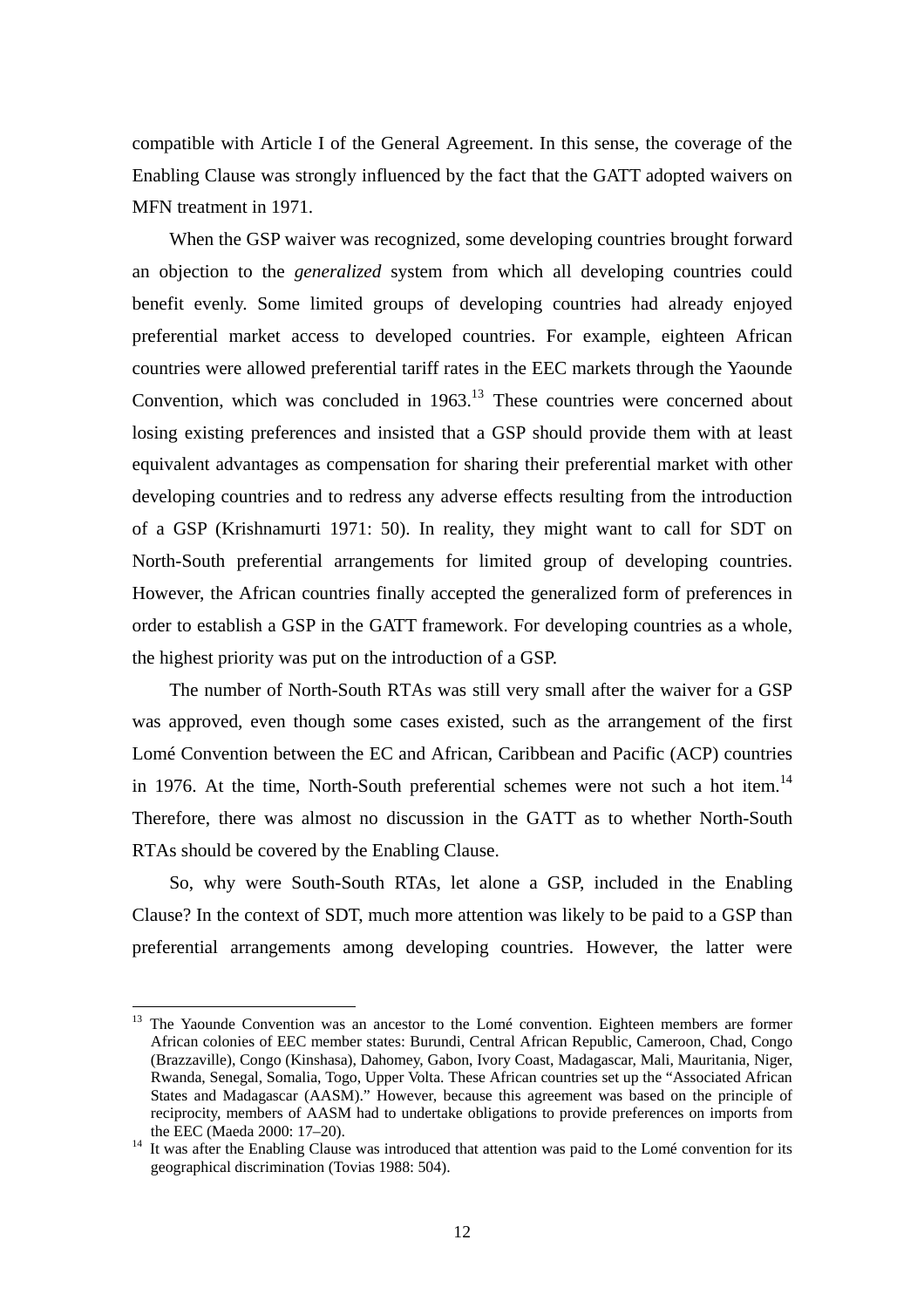deemed to have a significant effect on economic development<sup>15</sup> and were concluded in 1965 after the addition of Part IV to the General Agreement. For example, India, the United Arab Republic (present Egypt) and Yugoslavia signed a preferential trade agreement on December 23, 1967. <sup>16</sup> Another example, evaluated as "the most important preferential arrangement among developing states concluded within the framework of the GATT" (Yusuf 1980: 491), was the Protocol Relating to Trade Negotiations among Developing Countries (PTN), which was enforced in 1973. These two arrangements were not intended to fulfill the criteria for forming a CU or an FTA as stipulated under Article XXIV. Nor did Part IV of the GATT grant any legal basis for preferential arrangements among developing countries. A working party was established at the GATT to discuss the measures to be taken regarding a preferential trade agreement among India, the United Arab Republic and Yugoslavia, and the GATT permitted these countries to proceed with their agreement by a 1968 *decision* but not by granting a waiver (GATT 1969: 17).

It is impossible to compare RTAs among developing countries with RTAs among developed countries. Developing countries have come to demand that their RTAs should be authorized even when they fall short of the conditions stipulated in Article XXIV. Moreover, when Part IV of the General Agreement came into force, a distinction was made between the possible systems applicable to negotiations between developed and developing countries and those applicable to negotiations among developed countries. Similarly, GATT members recognized the need to apply different criteria to each case in the context of RTAs rather than to apply absolute and general rules (Espiell 1971: 38). The provisions for RTAs among developing countries were inserted into the Enabling Clause in order to confirm the operation of existing preferences among these countries.

By contrast, some believe that North-South RTAs provisions were intentionally excluded from the Enabling Clause.<sup>17</sup> If the Enabling Clause covers both South-South and North-South RTAs, two conditions should be necessary. The UNCTAD, which was

<sup>&</sup>lt;sup>15</sup> As mentioned in Part II, the first advocates of preferential trade arrangements in the drafting process of the General Agreement were developing countries.

 $16$  These countries presented the agreement to the GATT as "a modest pioneering effort in trade expansion" which had "evolved in pursuance of obligations under Part IV of the Agreement" (Yusuf 1980: 489).

<sup>&</sup>lt;sup>17</sup> Interview with a UNCTAD official, November 2003.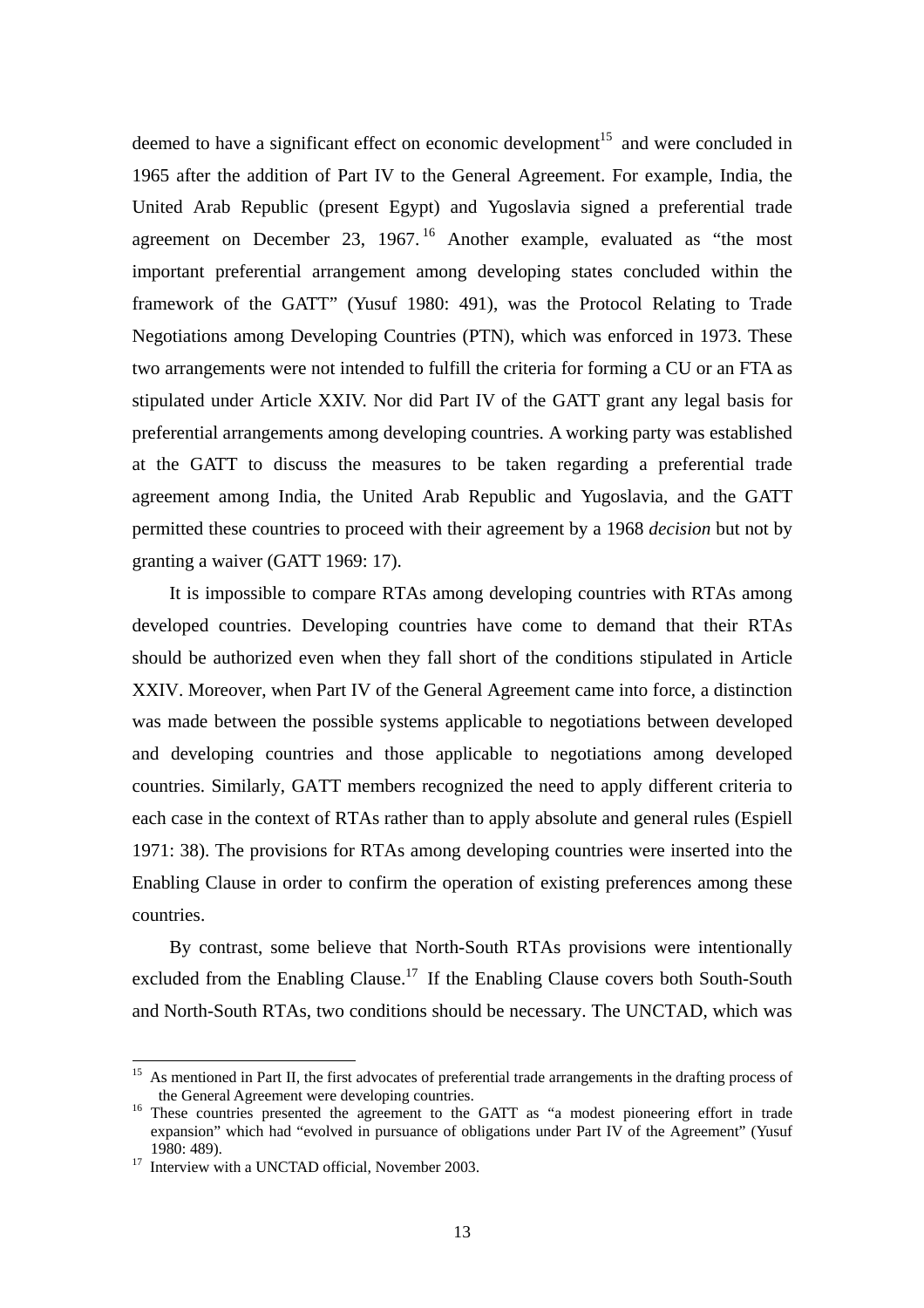the main proactive institution to insert the Enabling Clause into the GATT system, did not insist on differentiation among developing countries, and developing countries did not necessarily stand together regarding the provision of North-South preferences to limited groups of developing countries.<sup>18</sup> Consequently, developing countries started their struggle to obtain SDT with South-South RTAs, while North-South RTAs were excluded from the negotiations on the Enabling Clause from a strategic viewpoint.

International organizations, especially the UNCTAD, continued to take a negative stance toward differentiation among developing countries. If North-South RTAs were excluded from the coverage of the Enabling Clause for strategic reasons, it is difficult for SDT to be introduced into North-South RTAs on the initiative of the UNCTAD. On the other hand, if North-South RTAs were not intentionally excluded from the Enabling Clause, the applicability of SDT to North-South RTAs is open to question, because the situation has changed considerably and the number of North-South RTAs is rapidly increasing.

## **IV. Practices of North-South RTAs in the WTO System**

In the current world trade system, there are non-generalized and non-reciprocal preferential agreements between developing and developed countries. Such agreements are not RTAs categorized in Article XXIV; nor are they generalized preferential schemes justified by the Enabling Clause. A representative example is the Cotonou Agreement, a successor to the Lomé Convention, which was signed by the EC member states and the ACP countries.  $19$  In addition, the United States offers duty-free non-reciprocal access to most Caribbean and sub-Saharan countries through the US-Caribbean Basin Economic Recovery Act (CBERA) and the African Growth and Opportunity Act (AGOA), both of which were enacted under federal US law. In this part, the focus of the paper turns to how these trade arrangements remain compatible with WTO rules.

<sup>&</sup>lt;sup>18</sup> When the Yaounde Convention negotiations started, some developing countries feared that they would be bypassed by the institutionalization of a system of preferences. As a representative of excluded countries, India objected that "the negotiations that are taking place with a view to association of the 18 African and Malagasy states with the EEC are a deviation from GATT rules" (Tussie 1987: 28).

 $19$  Currently the ACP group consists of seventy-seven members.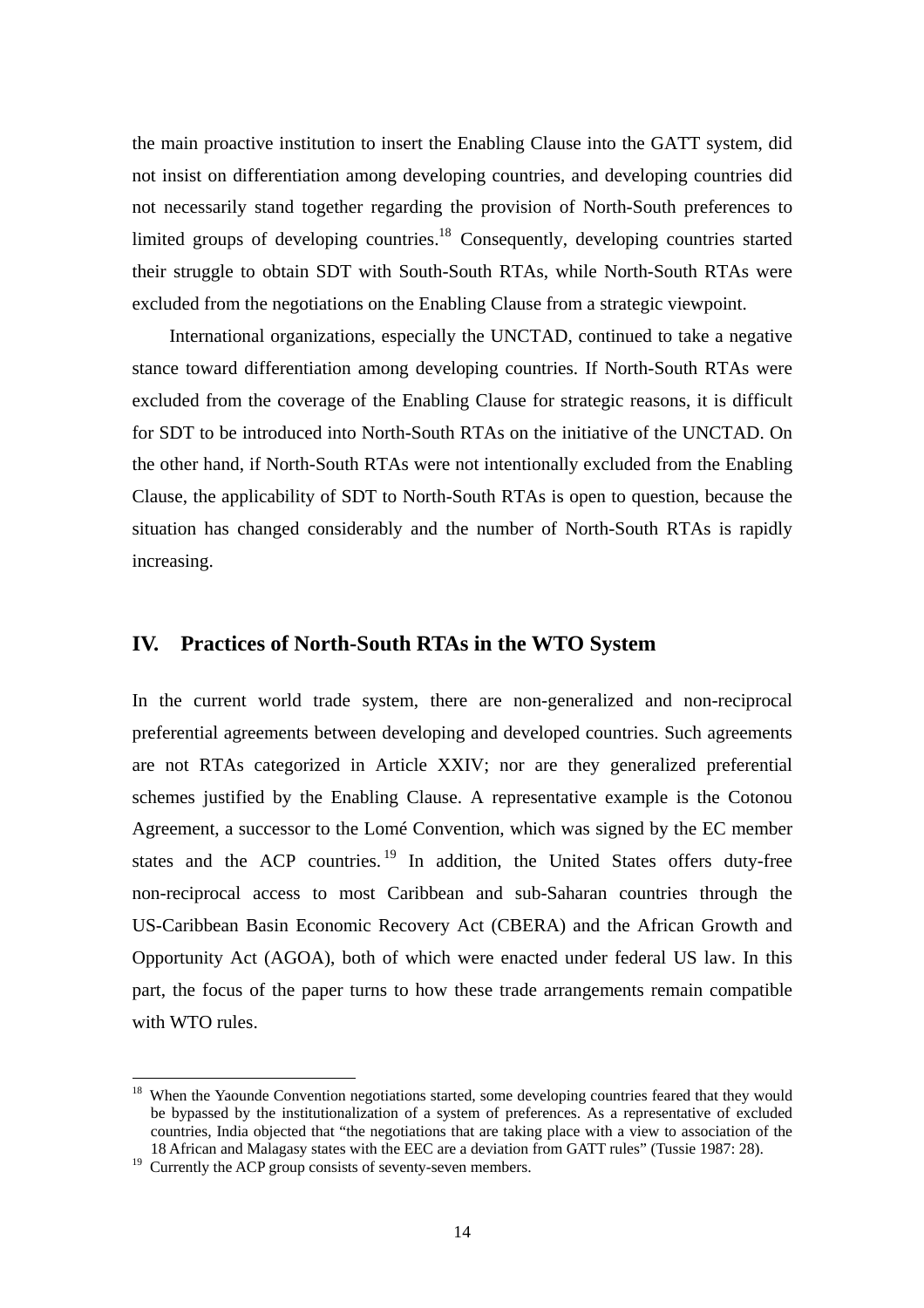## **IV-1. The Lomé Convention and the Cotonou Agreement**

In 1975, the EC and the ACP countries concluded a framework agreement known as the Lomé Convention, which has subsequently provided the structure for trade and cooperation between these two groups. This convention was designed on the basis of the EC's aid policy for the ACP countries (former colonies of some EC member states). Since 1975, the Lomé Convention has been renewed four times in order to strengthen the integration of ACP states into the global economy. The last agreement under this name (Lomé IV) expired at the end of February 2000 and was replaced by an agreement which serves as the framework for new and more comprehensive relations between the EC and the ACP countries. This new agreement, known as the ACP-European Union (EU) Partnership Agreement, was signed in Cotonou, Benin, on June 23, 2000.<sup>20</sup>

The main objective behind the Lomé Convention was not to form a free trade area in terms of Article XXIV but to lay the legal foundation for a development assistance scheme from the EC to the ACP countries. Therefore, the Lomé Convention set up a preferential and non-reciprocal trading system favoring the ACP countries by allowing them almost free access to EC markets for nearly all industrial goods and for a wide range of agricultural products. Moreover, regarding banana imports, in accordance with the Lomé Convention, the EC granted preferential trade arrangements to ACP countries by imposing no duties and introducing a preferential quota only for ACP countries.<sup>21</sup> However, these preferences became the subject of arguments as to whether they violated MFN treatment. In April 1993, five Latin American countries<sup>22</sup> filed a compliant before the GATT concerning the EU's banana import regime.

In the banana dispute, there were two points of debate concerning North-South RTAs: firstly, whether the Lomé Convention fell under the category of free trade areas defined in Article XXIV; and secondly, whether Article XXIV: 8, which provides

 $\overline{a}$ 

<sup>20</sup> The official name of this agreement is *Partnership Agreement between the Members of the African, Caribbean and Pacific Group of States of the One Part, and the European Community and Its Member States, of the Other Part*. The Agreement entered into force in June 2000 and will be valid for a period

of twenty years, subject to revision every five years. 21 The EU has allowed a significantly larger amount of imports from ACP producers because of a historical relationship between the exporting countries and European nations. Carew (2002) considers "the fact that the preference exists for ACP producers is a remnant of European colonial policy. The

EU is bound to this policy by the Lomé convention." 22 The members who requested the panel were Colombia, Costa Rica, Guatemala, Nicaragua and Venezuela.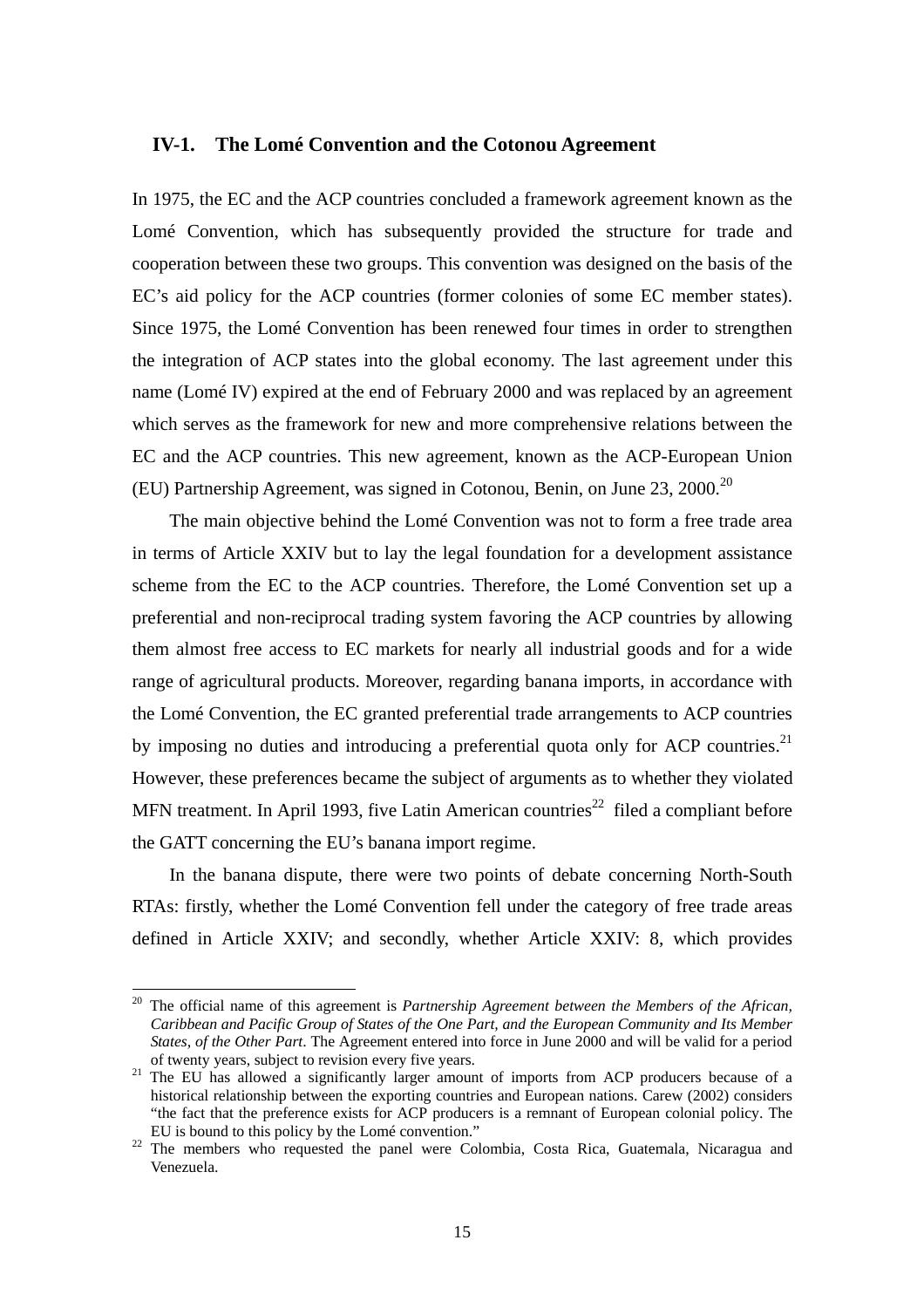essential requirements for free trade areas, could be interpreted as adhering to the spirit of Part IV of the GATT.<sup>23</sup> Based on the GATT Dispute Settlement Rules and Procedures, a panel was established to examine these matters, and it concluded that the EU's preferences for ACP countries constituted Article I MFN violations and, as such, could not be justified on the grounds of Article XXIV (GATT 1994). The panel also deemed that Article XXIV: 8 could not be read in conjunction with Part IV. On the first issue, the panel described its reasoning—that the Lomé Convention was a non-reciprocal agreement which do not meet the definition of a free trade area in the sense of Article XXIV—in the following manner:

> [T]he use of the plural in the phrases "between the constituent territories" and "originating in such territories" made it clear that only agreements providing for an obligation to liberalize the trade in products originating in **all** of the constituent territories could be considered to establish a free-trade area within the meaning of Article XXIV:8(b). … The [Lomé] Convention … did not provide for any liberalization of trade in products originating in the EEC. … This lack of **any** obligation of the sixty-nine ACP countries to dismantle their trade barriers, and the acceptance of an obligation to remove trade barriers only on imports into the customs territory of the EEC, made the trade arrangements set out in the Convention substantially different from those of a free trade area, as defined in Article XXIV:8(b).

> > (GATT 1994: paragraph CLIX)

As to the relationship between Article XXIV and Part IV, Article XXXVI: 8 limits the right of developed contracting parties to demand reciprocity from developing contracting parties in procedures under the General Agreement. The panel interpreted the phrase, "in procedures under the General Agreement," as not including procedures leading to the formation of a non-reciprocal free trade area between developed and developing countries (GATT 1994: paragraph CLX).

Moreover, the panel made reference to a previous panel report which stated that the spirit and objectives of Part IV could not be cited as justification for actions violating obligations under Part  $II^{24}$ . The view of the panel was that:

 $^{23}$  Five Latin American countries claimed that the EEC measures were not justified under Article XXIV, since the Lomé Convention did not meet the conditions of a free trade area as set out in that Article. The claim of the EEC was that its banana import measures, even if inconsistent with Article I, were justified under the provisions of Article  $XXIV$  and, also, that the conditions set out in Article  $XXIV$ :  $8(b)$  had to be read in the light of Part IV of the General Agreement.

<sup>&</sup>lt;sup>24</sup> The panel noted the drafting history of Part IV of the GATT as supporting its interpretation. During the negotiations of Part IV, the authorization of special preferences to developing countries had been suggested but had not been included in the final text, which, according to the panel, meant that non-reciprocal agreements between developed and developing countries had not been considered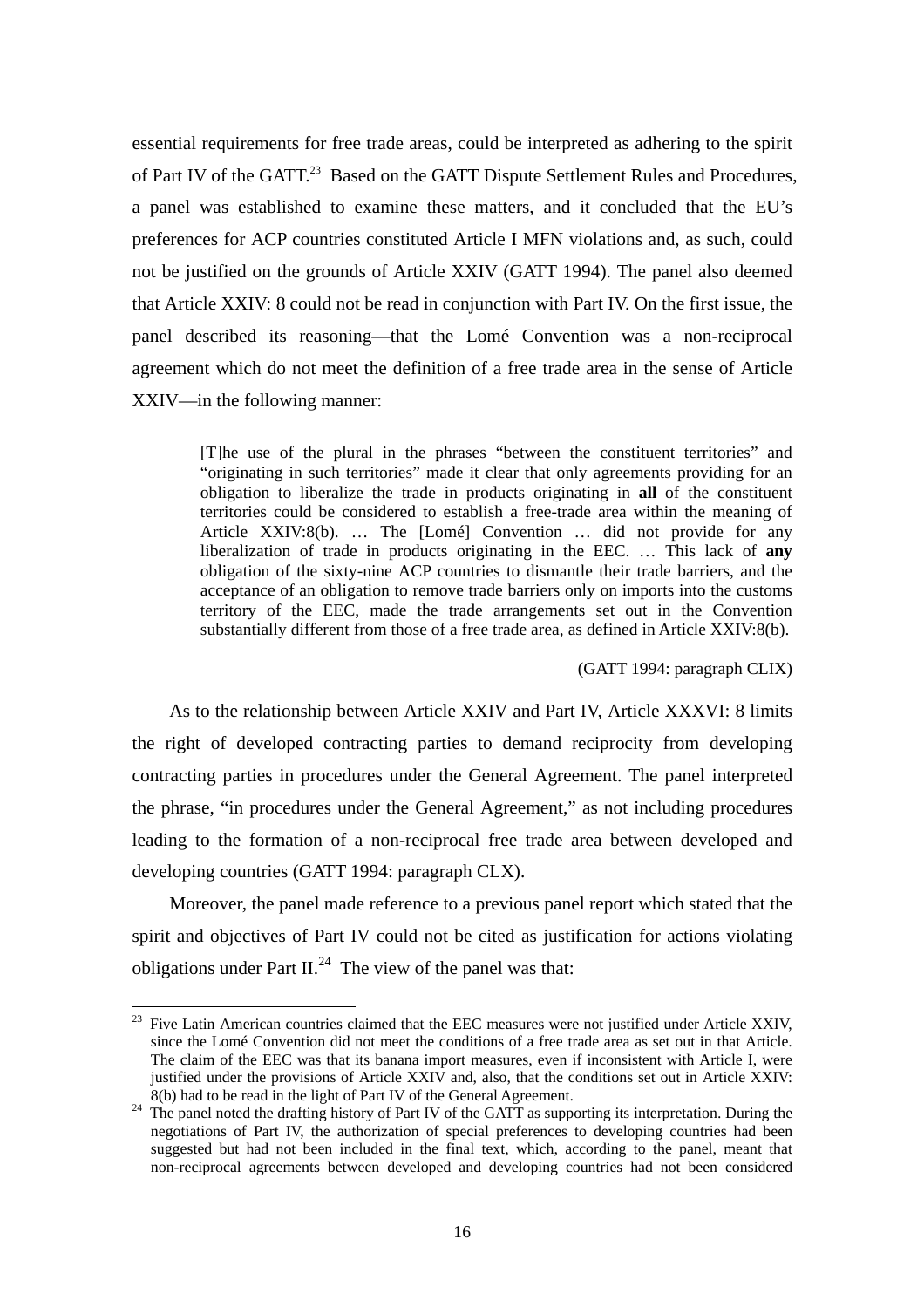Article XXXVI:8 and its Note were not intended to apply to negotiations outside the procedural framework of the General Agreement, such as negotiations of a free trade area. …

That [previous] panel had found that the provisions of Part IV cannot override obligations, in particular the obligation to accord most-favoured-nation treatment, owed under other parts of the General Agreement. …

[T]he wording and underlying rationale of Article XXXVI:8 and its Note, and also its drafting history and subsequent interpretation in GATT practice, made clear that it was neither intended to modify Article XXIV:8(b) nor to justify preferences inconsistent with Article I:1 other than those specially provided for in Article XXIV.

#### (GATT 1994: paragraph CLXI, CLXII)

After the release of the panel report on the banana dispute, the EU and ACP countries requested that a waiver be granted for the Lomé Convention based on the procedures of Article XXV of the General Agreement, and this waiver was granted by the WTO until the Lomé Convention was replaced by the Cotonou Agreement in 2000.<sup>25</sup>

Even though EU member states undertook a fundamental review of their relationship with ACP countries when they replaced the Lomé Convention, they still considered the Cotonou Agreement as a part of their policy to aid and assist in the development of those countries.<sup>26</sup> Consequently, the Cotonou Agreement inherited the non-reciprocal preferential trade arrangement from the Lomé Convention, which was incompatible with WTO rules. In order to avoid a recurrence of the same disputes that had plagued the Lomé Convention, participants to the Cotonou Agreement obtained a seven-year waiver from WTO rules at the Doha Ministerial Conference in November 2001. However, most parties to the Cotonou Agreement anticipated much difficulty in renewing the waiver owing to the deep-rooted criticism against preferential trade arrangements from GATT contracting parties who had been excluded.<sup>27</sup> Before 2008.

justifiable in the provisions of Part IV (GATT 1994: paragraph CLXII). 25 The GATT members decided that "the provisions of paragraph 1 of Article I of the General Agreement shall be waived, until 29 February 2000, to the extent necessary to permit the European Communities to provide preferential treatment for products originating in ACP States as required by the relevant provisions of the Fourth Lomé Convention, without being required to extend the same preferential

treatment to like products of any other contracting party" (GATT 1994). 26 The EU explained the reason for reconsidering the Cotonou Agreement as a result of a fundamental turnaround of EU trade and aid policy and not as a result of the agreement's incompatibility with WTO rules. The EC started a comprehensive approach to assist in the economic development of developing countries not only in trade but also in other fields, such as finance and human resource development, which made it necessary to revise the Cotonou Agreement (Interview with an EU official, November

<sup>2003).&</sup>lt;br><sup>27</sup> Under article XXV of the General Agreement, a waiver requires approval by a two-thirds majority of the votes cast and one-half of the contracting parties.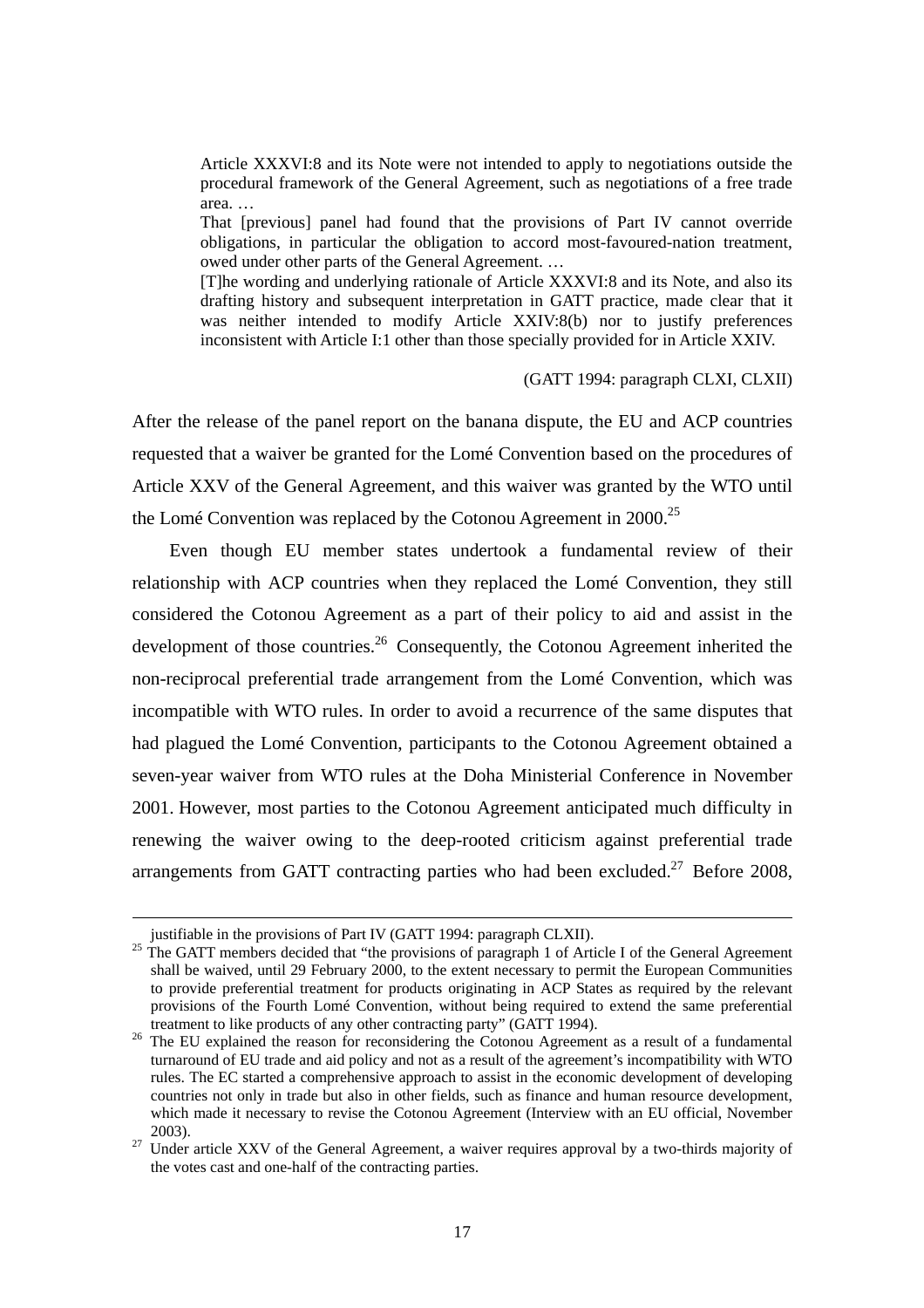therefore, the Cotonou Agreement would have to be made into a new agreement compatible with WTO rules. The EU proposed to replace preferential trade provisions in the Cotonou Agreement with reciprocal free trade agreements (FTAs) in order to meet the requirements of Article XXIV. Because of the difficulties involved in concluding one broad FTA among all the countries concerned, the new scheme divides the ACP countries into seven groups by region, with FTAs concluded between the EU and each of these groups. The first phase of negotiations between the EU and ACP countries as a whole, in which all participants reached an agreement in principle on shifting the Cotonou Agreement toward separate FTAs, was carried out from September 2002. The second phase of negotiations, between the EU and each of the seven groups, began in October 2003 and is currently ongoing.

## **IV-2. CBERA**

The CBERA, commonly referred to as the Caribbean Basin Initiative (CBI), was enacted as a domestic law of the United States in August 1983 and was implemented from  $1984.<sup>28</sup>$  It authorizes the United States to provide unilaterally to eligible Caribbean countries preferential trade and tax benefits including duty-free access to the US market for eligible products. Its main objective is to help the Caribbean Basin countries diversify their economies and expand their exports (USTR 1999: 8). Twenty-four countries and territories are currently designated as beneficiaries corresponding to the purpose of the CBI. $^{29}$ 

At the inauguration of the CBI scheme, the United States sought a GATT waiver for its obligations under Article I because the application of the CBI would potentially constitute an MFN violation. In addition, the Enabling Clause did not justify geographically-limited preferences such as the CBI (Jacobs et al  $2000:2-3$ ).<sup>30</sup> There

 $28$  The Act was originally scheduled to remain in effect until September 30, 1995, but was amended in 1990 by the Caribbean Basin Economic Recovery Expansion Act, known as CBERA II or CBI II, in order to make the CBERA a permanent program. Moreover, in May 2000, the U.S.-Caribbean Trade Partnership Act (CBTPA) was enacted, thereby expanding the list of duty-free products and offering greater access to the US market for eligible countries.

<sup>&</sup>lt;sup>29</sup> Presently, the eligible countries are Antigua and Barbuda, Aruba, Bahamas, Barbados, Belize, Costa Rica, Dominica, Dominican Republic, El Salvador, Grenada, Guatemala, Guyana, Haiti, Honduras, Jamaica, Montserrat, Netherlands Antilles, Nicaragua, Panama, St. Kitts and Nevis, Saint Lucia, Saint Vincent and the Grenadines, Trinidad and Tobago, and the British Virgin Islands.<br><sup>30</sup> Jacobs et al (2000: 3) point out that the quota-free provisions and the tariff-rate quotas in the CBI

involve discrimination under Article XIII and that the United States needs to request a waiver of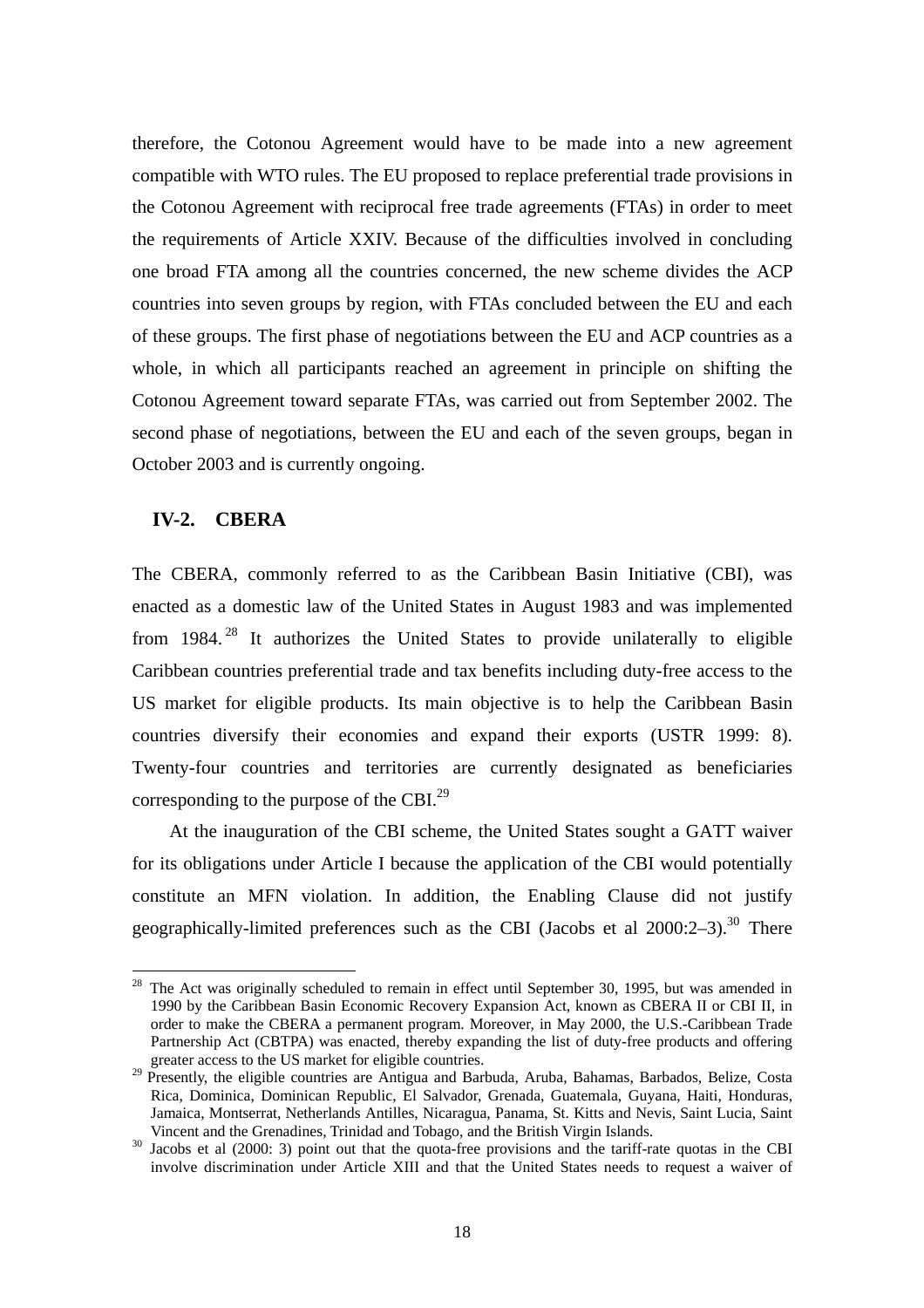was much deliberation in the examination of the proposed CBI waiver under the GATT, but with the strong support of the beneficiary countries and territories, the United States successfully received a waiver of Article I in  $1984$ <sup>31</sup> The waiver has been renewed several times and is currently valid until December 31, 2005 (WTO 1995b).

One of the key questions surrounding the CBI has concerned the eligibility criteria for designation as a beneficiary country. On the basis of the CBI criteria, not only Asian or African countries but also several Central American and Caribbean countries were excluded from CBI benefits. Some GATT members have claimed that such exclusions were incompatible with MFN treatment and even Part IV of the General Agreement, which aims to promote the economic development of *all* developing countries. Although they regard the CBI objective of promoting economic and political stability among the Caribbean Basin countries as desirable, other GATT member countries, especially those excluded, have argued that this objective should not be viewed as sufficient justification for a waiver (South-North Development Monitor 1984).

Some members have further stated that they prefer the strengthening of a GSP as the best way of promoting trade by developing countries. However, during the examination of the proposed CBI waiver, the United States argued that the CBI was one element of its GSP scheme. The US view was that its special preferences under the CBI could be covered by the Enabling Clause. In response to this stance, the GATT secretariat suggested that "the Enabling Clause covered only specific arrangements laid down in it and not those envisaged under CBERA" (South-North Development Monitor 1984). At present, the United States distinguishes the CBI from a GSP in the following terms: "The CBI program is … independent of the U.S. GSP program as a matter of statute and a matter of policy" (WTO 1995a).

## **IV-3. AGOA**

-

The AGOA is a constitutive part of the US domestic legislation, entitled the Trade and Development Act of 2000, which also contains the CBI scheme.<sup>32</sup> The Act identifies certain sub-Saharan African countries as being eligible for AGOA benefits and offers

Article XIII for these provisions and quotas.<br><sup>31</sup> For details of discussions with respect to the first CBI waiver, see South-North Development Monitor (1984).

 $\frac{32 \text{ The Act entered into effect in October 2000 and will continue until September 2008.}$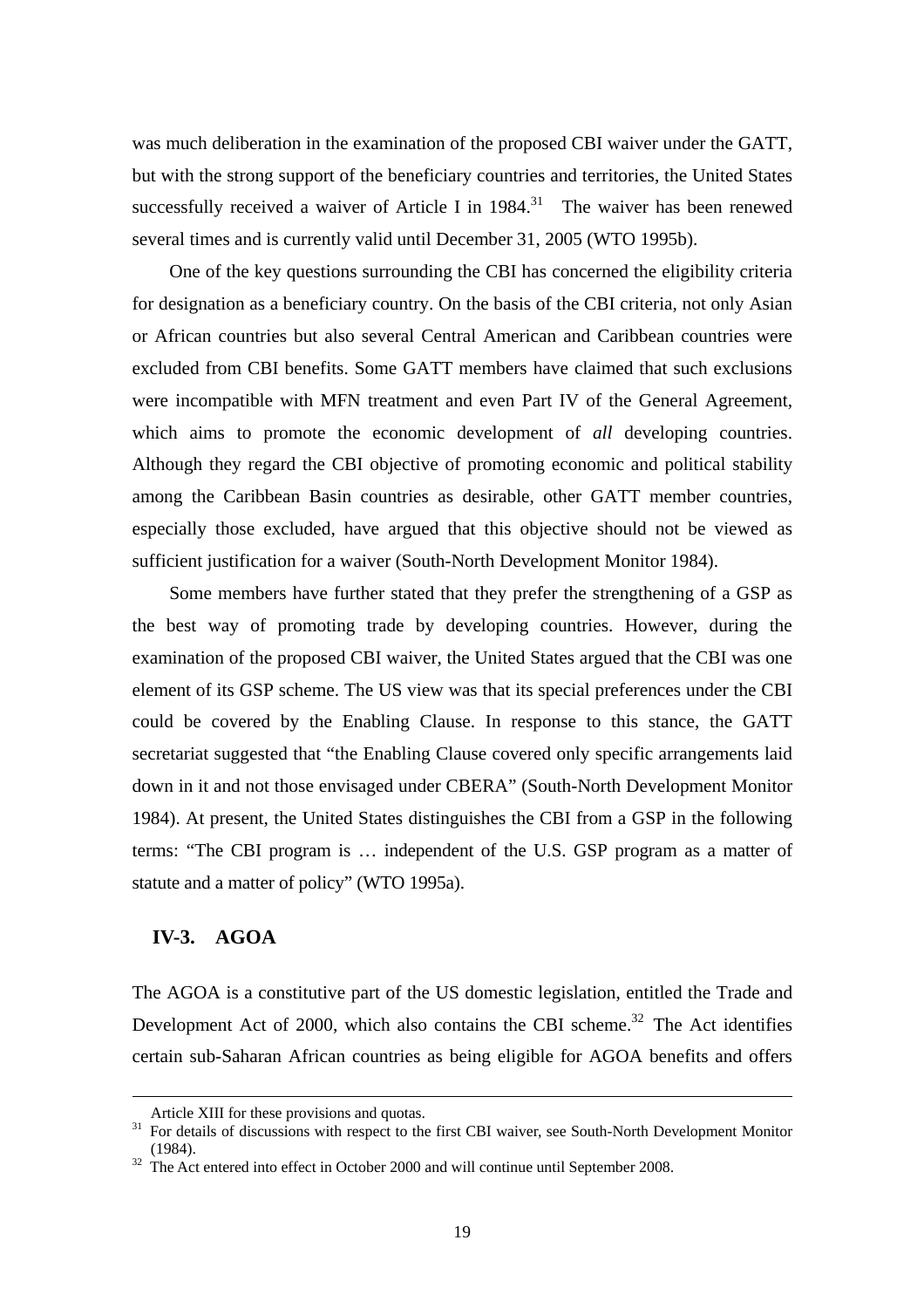them preferential access to the US market. Specifically, the AGOA expands the list of duty-free products under the GSP program of the United States only for AGOA eligible countries, as well as quota-free exports of textile and apparel products to the United States (Washington Trade Report 1999).

Along with the CBI, the objective of the AGOA itself is generally considered positive. However, several issues of concern have arisen. 33 In terms of WTO compatibility, the AGOA faces problems because beneficiaries have been chosen in a limited and arbitrary manner. The criteria for eligibility under the AGOA are divided into two stages. Firstly, the AGOA extends the possibility of favored trade status in accordance with *geographical* criteria, or forty-eight sub-Saharan African countries. Secondly, the AGOA recognizes a country as eligible when the governments of these countries follow the pre-determined *social and economic* criteria. To be eligible, a country must have established or be making continual progress toward establishing: a market-based economy, the rule of law, the elimination of barriers to US trade and investment, economic policies to reduce poverty, the protection of internationally-recognized worker rights, and a system to combat corruption. Additionally, a country is examined to see whether it adopts policies that: do not interfere with US national security or foreign policy, do not violate internationally-recognized human rights, do not support international terrorism, and eliminate the worst forms of child labor (USTR 2003: 9).<sup>34</sup> In the WTO trade policy review of the United States, the EC points out that "the eligibility to AGOA is not only dependent on objective criteria related to the development status of individual countries." Where political and non-objective criteria are used to determine AGOA benefits, the EC is skeptical of whether these criteria are "square with the applicable WTO rules governing such arrangements" (EC 2004).

Like the CBI, the AGOA offers a more expansive range of duty-free treatment than a GSP (Washington Trade Report 1999), which means that the AGOA program is sometimes regarded as an extended version of a GSP scheme. The AGOA program,

Skeptical views of the AGOA have appeared in various fields. Apart from doubts over its compatibility with the WTO, the issue of rules of origin is the most controversial problem. For details on this matter, see Flatters (2002).<br><sup>34</sup> Under the AGOA, for their eligibility status to be determined, forty-eight potential beneficiaries have

their cases reviewed annually. For 2003, thirty-eight countries met the requirements, up from thirty-six previously (WTO 2003b: 26).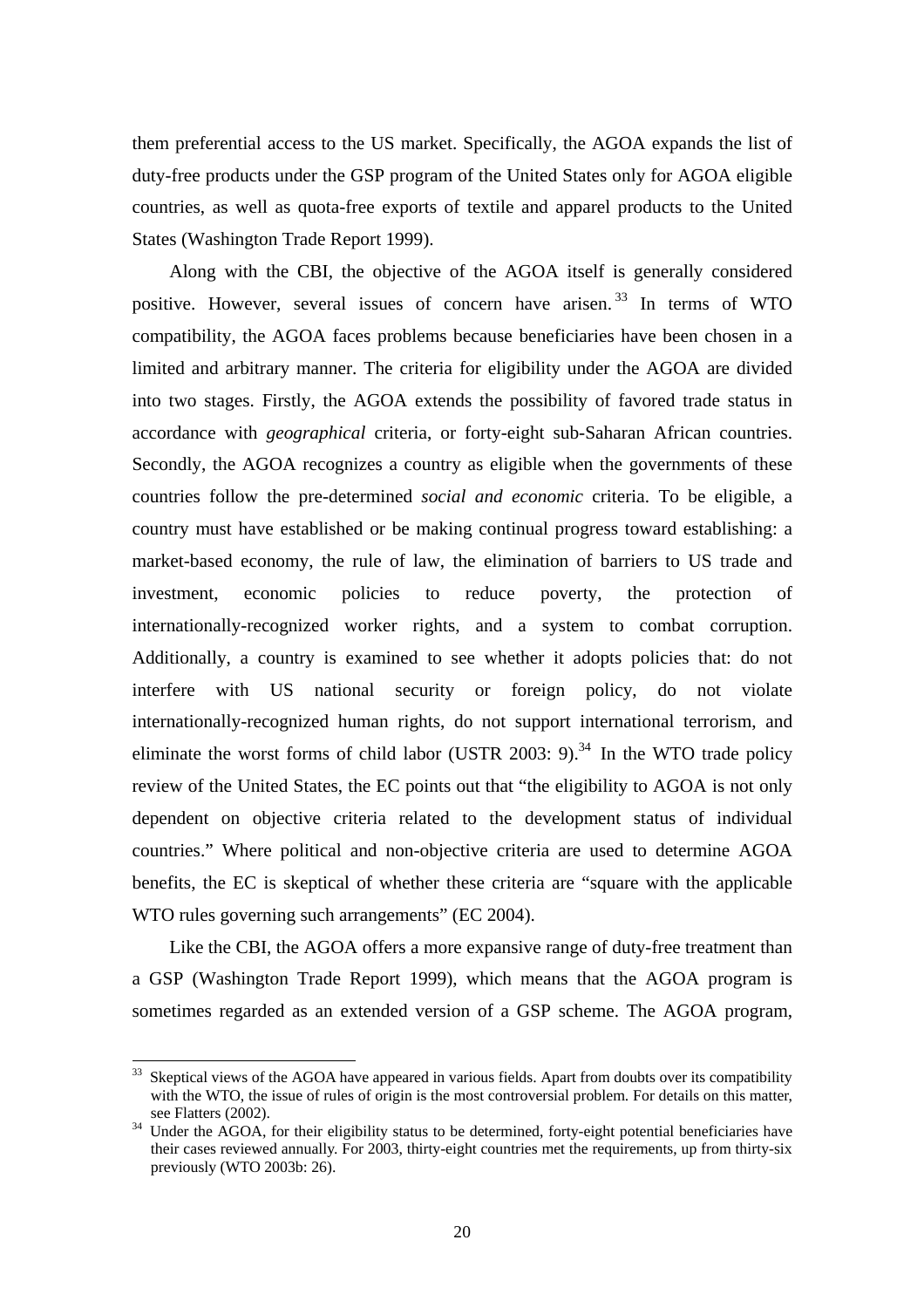however, does not apply to all developed or least developed countries. Moreover, if the AGOA were to be modified in the same way as the GSP of the US, the US, as a WTO member, would have to notify the relevant changes to the CTD, which is in charge of GSP schemes. However, there is no report from the Untied States regarding such a modification.<sup>35</sup> Thus, the AGOA can be recognized as a non-reciprocal and geographically-based preferential trade arrangement which needs a WTO waiver. As with established practices in the CBI and other preferential schemes for limited groups of developing countries conducted by the United States, it is most likely that the United States will request a waiver for the  $AGOA<sup>36</sup>$  When the AGOA scheme was introduced, the US government also showed its intention to obtain a waiver for the AGOA's preferential access provisions (Jacobs et al 2000:3–4). However, as of June 2003, the United States has not yet requested a WTO waiver for the AGOA (WTO 2003b: 26).

Interestingly, the AGOA also contemplates the future negotiation of an FTA between the United States and AGOA beneficiaries, but as yet no action toward negotiations on such an agreement has started (Washington Trade Report 1999). It remains to be seen whether the United States has a strategy or intention to change preferential trade arrangements into FTAs in order to achieve consistency with WTO rules. However, this would be one of several possible ways for non-reciprocal North-South RTAs to be authorized in the WTO legal framework.

## **V. North-South RTAs and Issues of WTO Compatibility**

In view of the current legal system of the WTO, it is impossible not to conclude that specific trade preferences for limited groups of developing countries are incompatible with WTO rules. Countries concerned with North-South RTAs, therefore, have strived to create various measures in order to achieve compliance with the WTO.

## **V-1. Possible Options for WTO compatibility**

The essential characteristics of North-South preferential schemes, which provide benefits to limited groups of developing countries, are their non-generalized and

<sup>&</sup>lt;sup>35</sup> Interview with a WTO official, November 2003.

 $36$  Interview with a WTO official, November 2003.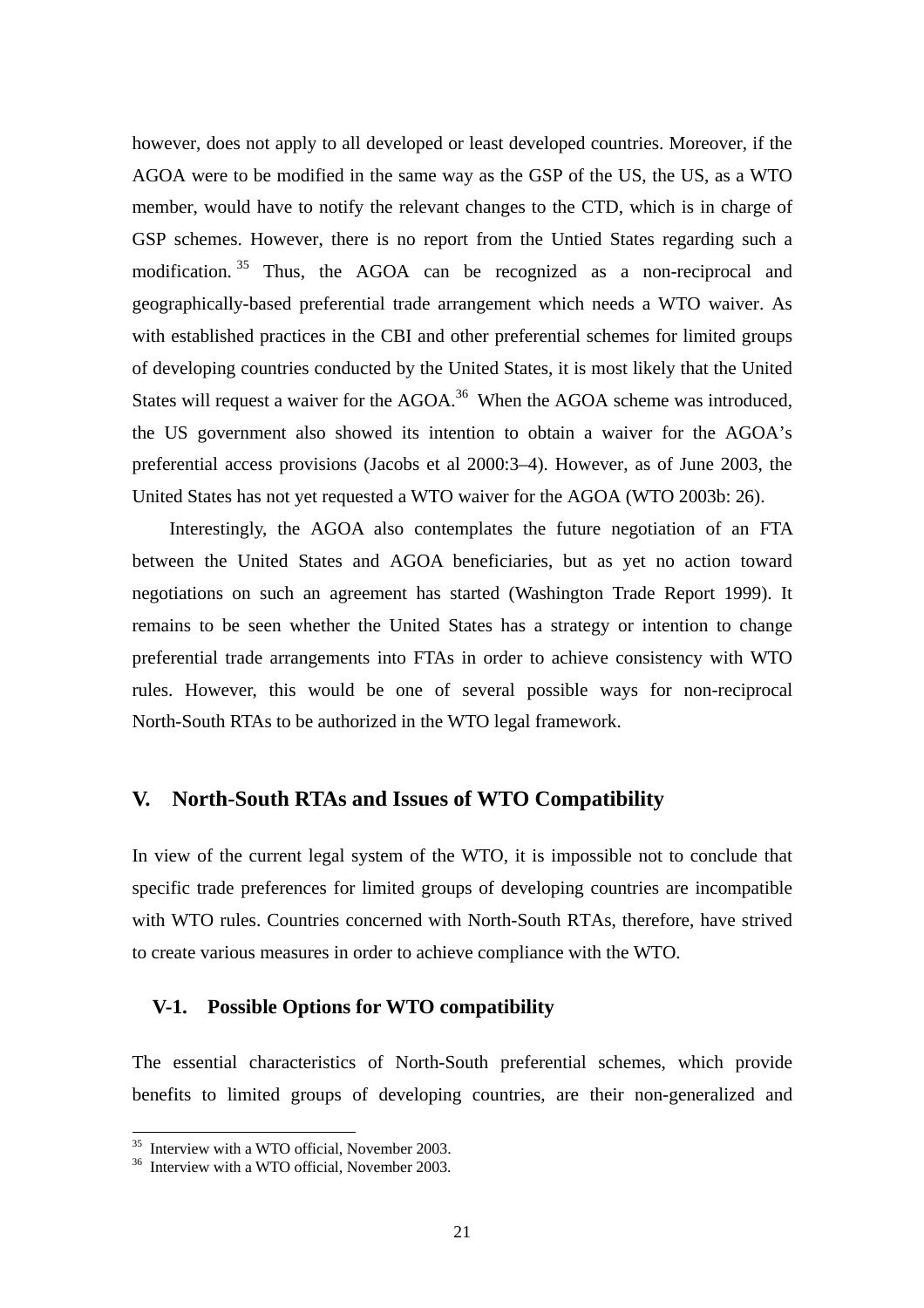non-reciprocal features. The former feature excludes such North-South RTAs from the coverage of the Enabling Clause. On the other hand, due to the second feature, North-South RTAs cannot fulfill the criteria of FTAs as stipulated in Article XXIV. Therefore, North-South RTAs inevitably come into conflict with Article I. There are three possible ways for states to justify their preferential schemes as deviations from MFN treatment: (a) by obtaining a WTO waiver pursuant to Article XXV: 5; (b) by extending specific preferences to all developing countries; and (c) by creating free trade areas, as specified in Article XXIV.

In the past, countries have maintained these specific preferences usually by obtaining waivers. However, gaining a waiver under the WTO has lately become a more difficult process. This is partly because in 1995 the reform of the GATT into a new institution, the WTO, brought about the enhancement and expansion of the "rule of law." As a result, there was an increasing belief that exceptions which could erode the legal system had to be restrained minimally. Even if the WTO grants waivers for North-South RTAs, the waiver period is now shorter than most cases in the past. Those preferential schemes that have not yet received waivers are likely to be examined by the Dispute Settlement Body (DSB) for their consistency with WTO rules.<sup>37</sup>

The second option for attaining WTO compatibility for preferential trade schemes has become of little effect. GSP preferences are to be non-discriminatory across developing countries except for those favoring the least developed countries (LDCs). In order to assimilate geographically-limited preferences into GSP schemes, some preference-giving countries have attempted to generalize these schemes. The Everything But Arms (EBA) initiative of the EU, which grants duty- and quota-free access for all goods exported by LDCs, and the AGOA scheme of the United States are often cited as prominent examples (FAO 2003; Hoekman et al 2003: 5–6). However, such schemes should be distinguished from the generalization of North-South RTAs. The EBA precludes advanced developing-countries that are eligible for the Cotonou Agreement, and the AGOA limits its geographical range to sub-Saharan African countries. Moreover, both sides to North-South RTAs share negative views about the extension of

 $37$  For instance, India called for the establishment of a panel under the DSU that would examine the EU's special tariff preferences to the so-called Drug Arrangements, under which only twelve developing countries could benefit. The WTO issued a panel report on December 1, 2003, and found the EU's arrangement to be in violation of trade rules because it discriminated against other developing countries (WTO 2003a).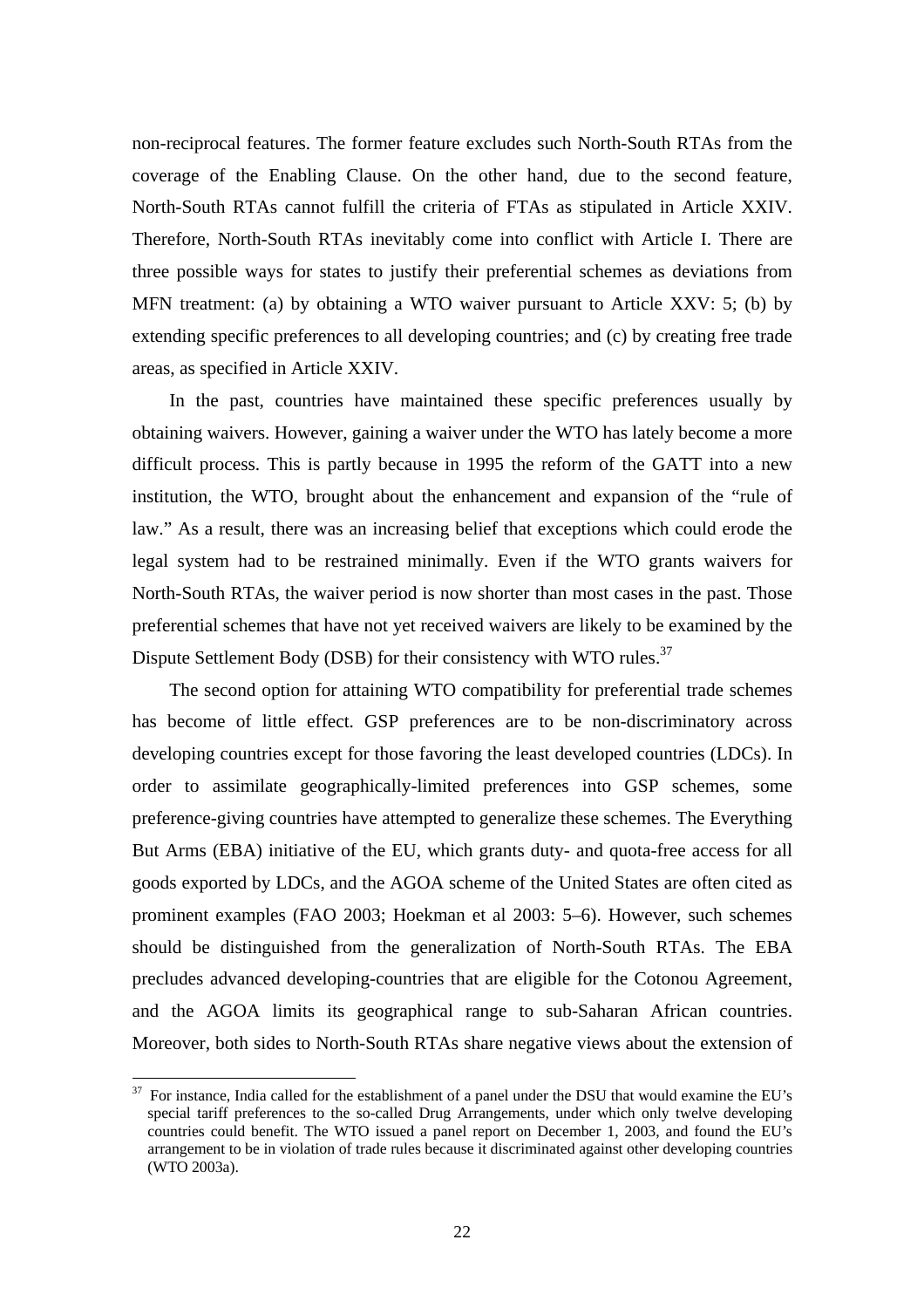limited preferences to all developing countries. Developing countries might lose existing preferences. On the other hand, developed countries might lose their strategic measures for assisting specific groups of developing countries.

In these circumstances, countries in recent years have actively attempted to substitute specific preferences with free trade areas, which are officially permitted in the WTO system. The EU's policy to replace the Cotonou Agreement by seven FTAs is a good example. The United States also considers the AGOA as a first step toward FTAs with sub-Saharan African countries (IPC 2003: 2). However, the criteria for concluding FTAs are not defined precisely, and the examination mechanism for determining their consistency with WTO rules does not function properly. In addition, some degree of "flexibility" is permitted in FTA practices, which makes it likely that WTO members will utilize FTAs as a tool for obscuring the incompatibility of North-South RTAs with WTO rules.

## **V-2. Flexibility in North-South RTAs**

North-South RTAs would be approved as FTAs only if all participants reciprocally liberalized their trade practices. However, it is difficult to apply symmetrical obligations, such as tariff elimination, among participants which are unequal in the terms of economic strength. Thus, developing countries, in particular ACP countries, often request limitations to the degree of reciprocity in FTAs or seek techniques to avoid granting full reciprocity. As Onguglo and Ito (2003: 1) point out, "there exists a legal lacuna in terms of availability of SDT" in respect to North-South RTAs. Past experiences in the WTO suggest that a certain degree of flexibility is allowed in the formation of North-South RTAs. For example, a transitional period of twelve years is provided in the framework of the FTA between the EU and South Africa (Bilal 2002: 5–6). In the cases of the EU-Tunisia FTA and the Canada-Chile FTA, developing countries are permitted to take more than ten years for liberalization and set aside sensitive products from their liberalization list, whereas developed countries have to liberalize immediately on substantially all the trade.

The concept of flexibility is legally based on the term "exceptional cases" in the Understanding on the Interpretation of Article XXIV. Paragraph 3 of the Understanding states that "[t]he 'reasonable length of time' referred to in paragraph 5(c) of Article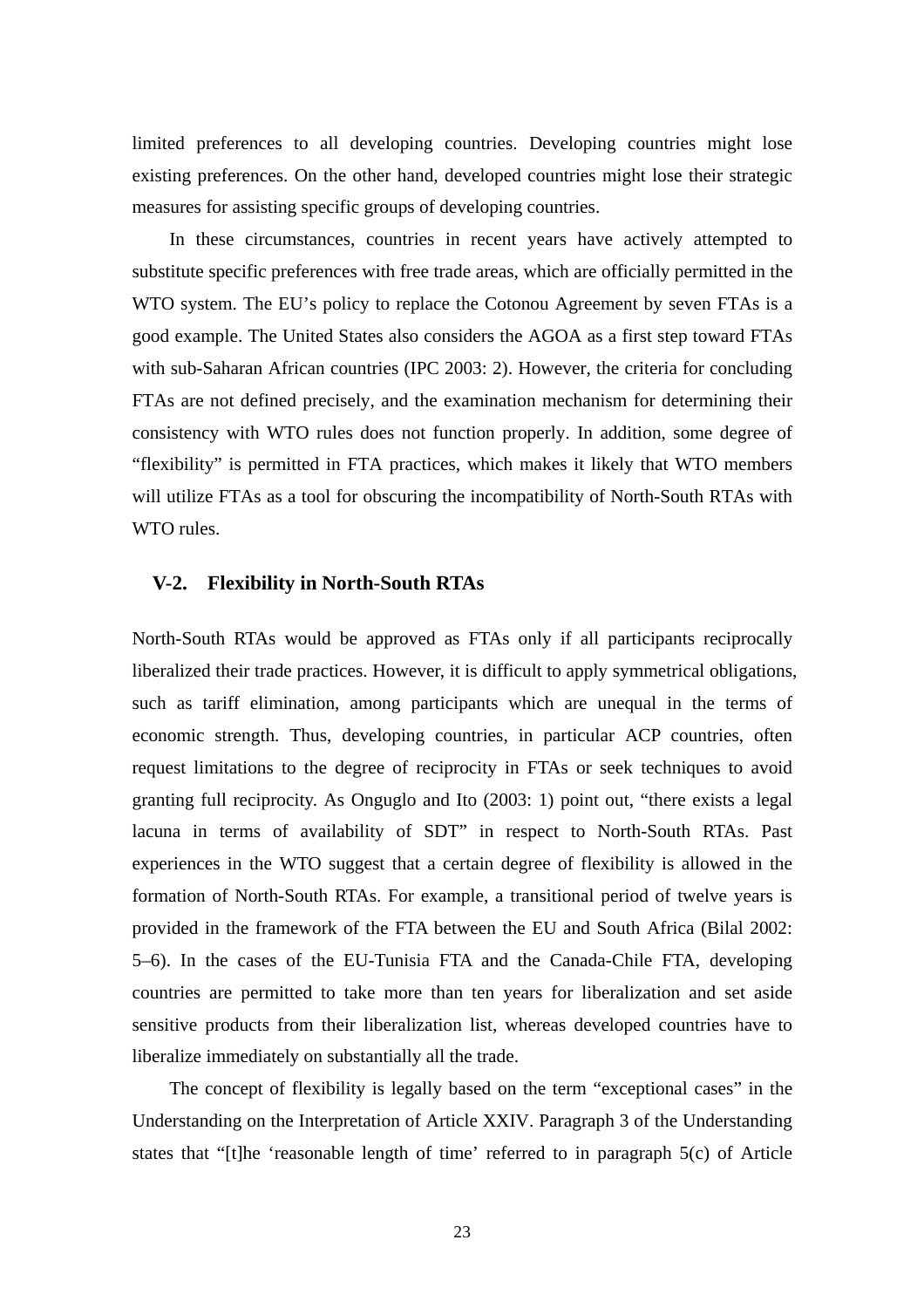XXIV should exceed 10 years *only in exceptional cases*" (author's italics). In Article V paragraph 3 of the GATS, moreover, the term "flexibility" for developing countries is explicitly mentioned:

> Where developing countries are parties to an agreement of the type referred to in paragraph 1, flexibility shall be provided for regarding the conditions set out in paragraph 1, particularly with reference to subparagpaph (b) [this means the condition "a reasonable length of time"] thereof, in accordance with the level of development of the countries concerned both overall and in individual sectors and subsectors.

The GATS, however, does not characterize the available flexibility. Consequently, while the SDT for developing countries is recognized in RTAs on services, its practical usage remains unspecific (Bilal 2002: 6).

Like the situation in the GATS, it is matter of argument as to the condition in Article XXIV to which flexibility applies.<sup>38</sup> Judging by the precedents, flexibility applies mostly in two spheres: in the transition period and in the product coverage. The former allows deviations under the "reasonable length of time" condition, while the latter allows deviations under the "substantially all the trade" condition. The view of the CRTA, however, is that the concept of flexibility applies only in the transition period and that the issue of product coverage is outside the scope of flexibility.<sup>39</sup> In accordance with this view, not a few cases of RTAs have persuaded longer time frame as a transitional period than ten years without a waiver. On the contrary, even though the flexibility in product coverage constitutes de facto acceptance of SDT, no legal guarantee is given in respect to the compliance of these provisions with WTO rules. There is much skepticism on flexibility in product coverage as neglect of an Article XXIV requirement.

Besides the ambiguity of the flexibility concept and lack of any mechanism to ensure effective implementation of SDT, what makes the legal framework on RTAs even more obscure is that both available rules for North-South RTAs—those on RTAs and those on SDT—are under review in the ongoing multilateral trade negotiations of

<sup>&</sup>lt;sup>38</sup> Onguglo and Ito (2003: 49–63) divide the concept of flexibility into two categories: "existing flexibility" and "additional flexibility." They argue that SDT for developing countries falls under the latter type of flexibility. They also examine the modalities for granting additional flexibility in respect to each condition of Article XXIV.

<sup>&</sup>lt;sup>39</sup> Interview with WTO officials, October 2003.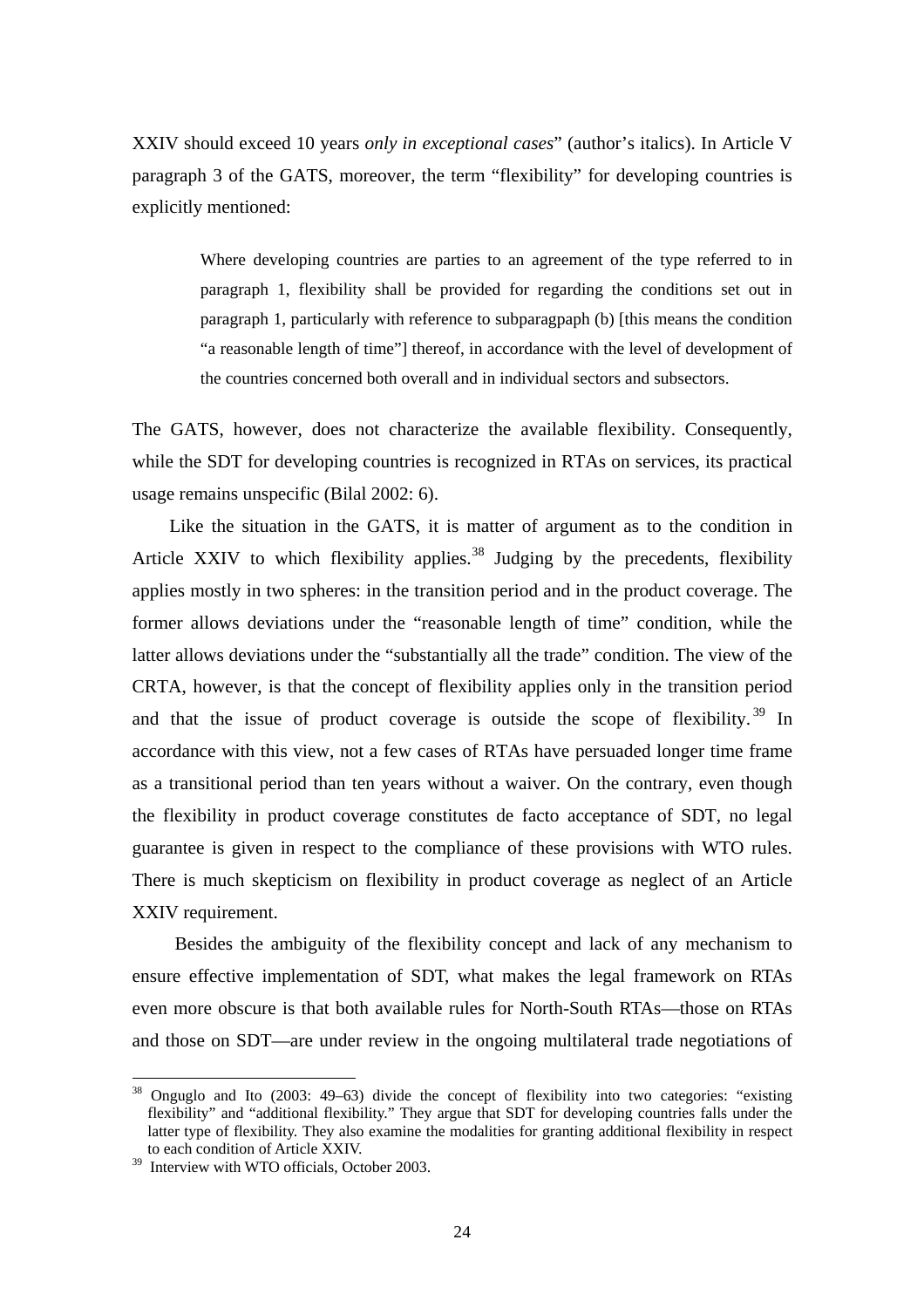the so-called Doha Development Agenda (the New Round).<sup>40</sup> The form and content of RTAs currently under negotiation or consultation will be influenced by the outcome of this New Round. In reviewing RTA rules, "the negotiations shall take into account development aspects of regional trade agreement" (WTO 2001b: paragraph 29). This provision reflects a concern by certain developing countries that are eager to introduce more flexibility into rules relating to North-South RTAs (Bilal 2002: 6). Interestingly, the request to apply some SDT provisions to North-South RTAs was proposed at the Seattle Ministerial Meeting in 1999.<sup>41</sup> This proposal, however, was not adopted as part of the agenda at that conference. But developing countries have strongly demanded the enhancement of SDT regularly (WTO 2001a). Their requirement is based on the idea that SDT provisions "are to be looked at not as exceptions to the general rules but more importantly as an integral and inherent objective of the multilateral trading system" (WTO 2001a).<sup>42</sup> It is difficult to infer even the outline of a set of relevant rules from the current status of negotiations.

## **V-3. The Concern about Differentiation**

The introduction of an SDT clause in Article XXIV would have a negative impact in one sense. It would lead to a segmentalization of preferential schemes which would result in dividing legal disciplines into pluralistic pieces. It could trigger exclusive trading blocs also involving developing countries. One of the most problematic issues is that it would provide an explicit legal base to the de facto differentiation among developing countries. Panagariya (2002) is concerned that "the preferences also became an instrument of breaking the united front presented by a group of developing countries."43

 $\overline{a}$ 

<sup>&</sup>lt;sup>40</sup> The ministers at the Doha Ministerial Conference in 2001 mandated the CTD to examine STD provisions with the phrase that "all special and differential treatment provisions shall be reviewed with a view to strengthening them and making them more precise, effective and operational" (WTO 2001b: paragraph 44). According to this declaration, the CTD has to consider measures or mechanisms to enhance SDT provisions. So far, the CTD has divided various proposals relating to SDT into three categories so that it can establish the priorities for strengthening the STD provisions. 41 Interview with a WTO official, November 2003.

<sup>&</sup>lt;sup>42</sup> In order to realize their goals, developing countries proposed the establishment of a concrete and binding SDT regime that would be responsive to their development needs. They also requested WTO members to elaborate a framework/umbrella agreement on SDT (WTO 2001a).

<sup>&</sup>lt;sup>43</sup> Panagariya (2002) fears that inter alia such differentiation by preferences would be utilized by developed countries to break the generally unified position of a large majority of developing countries against Singapore on issues like the inclusion of labor standards into WTO agreements.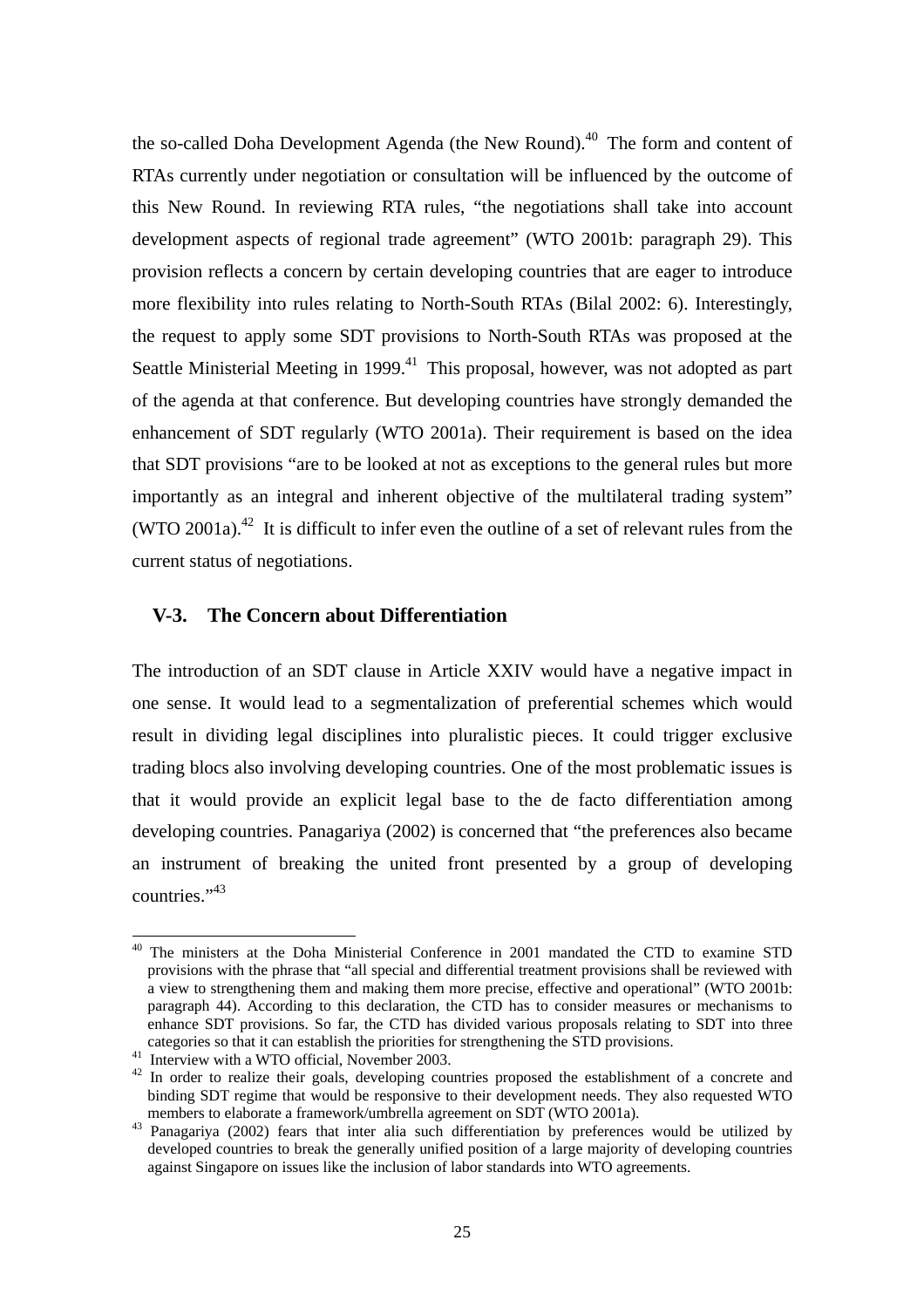The traditional approach toward development issues in the GATT/WTO still emphasizes that developing countries need appropriate strategies as a package rather than strategies that focus on sectoral and divisive programs such as the Cotonou Agreement, the CBI and the AGOA. From a poverty-reduction point of view, there is alarm that "preferences should focus on the poor, wherever they are geographically located, and not on a limited set of countries. … Limiting preferences to LDCs or concentrating on a specific geographic region such as sub-Saharan Africa ignores the majority of the poor in the world today" (Hoekman et al 2003: 6). Even if differentiation between developing countries is necessary, the preferences for development are to be accorded not because of political, cultural or even geographical ties, but because of the difference in the levels of economic development (Yusuf 1980: 492).

By contrast, others point out the positive effect of differentiation between developing countries. Many of the preference-receiving developing countries have benefited substantially from gaining preferential access for their exports. These trade preferences were originally conceived as a means to increase production and exports of developing countries so that they would eventually become more competitive internationally  $(FAO 2003)$ <sup>44</sup> As the distinct qualities of WTO members, such as economic strength and human resource skills, become diversified, the capacity to implement WTO disciplines will vary from country to country. Advocates regard these circumstances as a rationale for differentiation between developing countries in determining the reach of resource-intensive WTO rules (Hoekman et al  $2003$ : 16).<sup>45</sup> The issue of differentiation is not peculiar to South-North RTAs. It is difficult to find the necessary unity to resolve intertwined and implicated agendas among countries with conflicting interests as found in the WTO.

<sup>&</sup>lt;sup>44</sup> Preferences are effective, especially in the field of agriculture. An FAO report pointed out that trade preferences have benefited many countries in developing their agricultural exports as a major source of

foreign exchange. 45 Hoekman et al (2003: 16) further proclaims that "some WTO disciplines may not be appropriate for very small countries in that the regulatory institutions that are required may be unduly costly." They lay out the basic rationale for differentiation, which is that "certain agreements may simply not be development priorities or they may require many other preconditions to be satisfied before implementation will be beneficial." These predictions can be required in proportion to per capita income, institutional capacity and economic scale, instead of being applied across the board.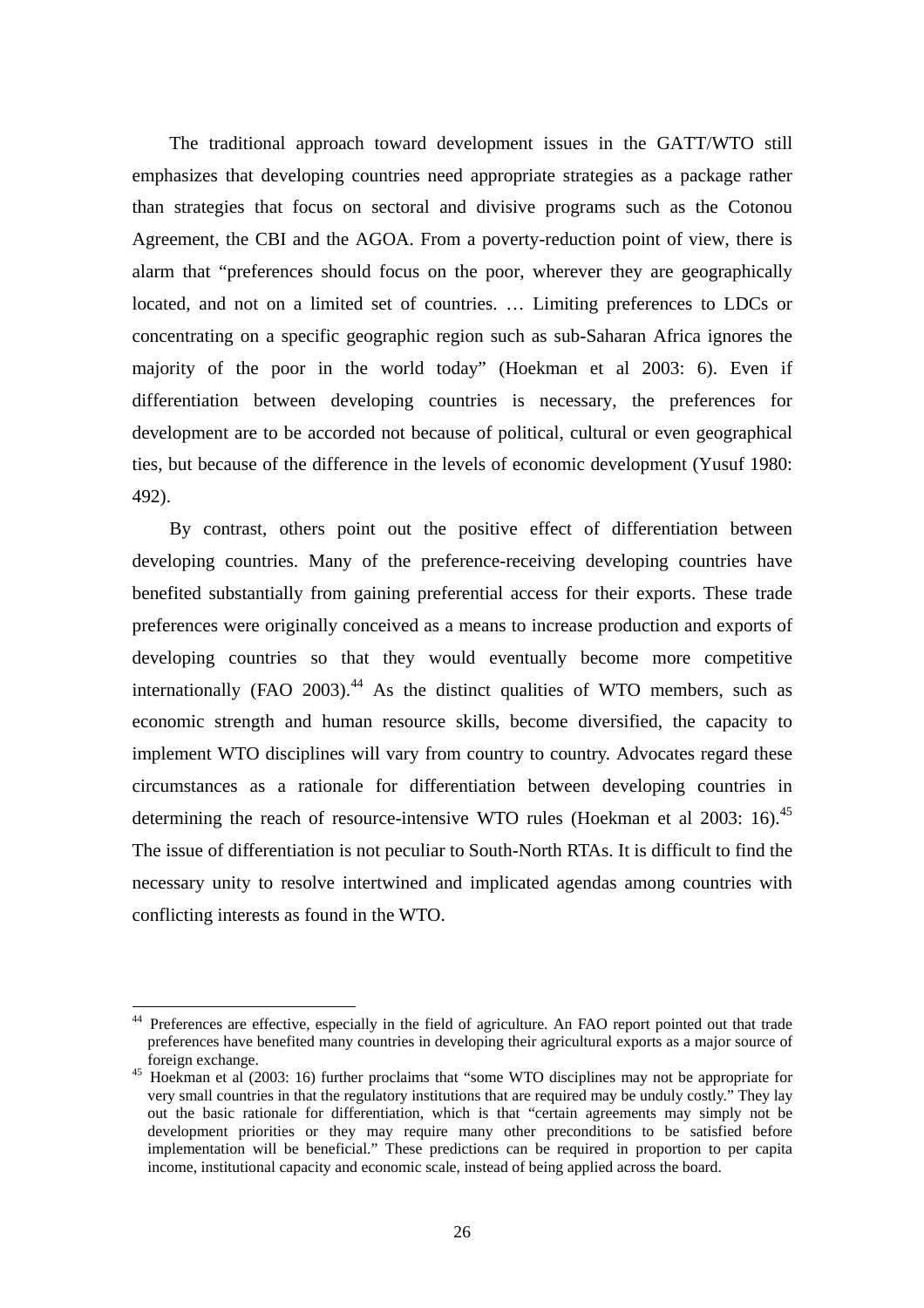## **IV. Concluding Remarks**

Recently, there has been a surge in bilateral and regional trade arrangements between developed and developing countries. These arrangements are known as North-South RTAs. In connection with these RTAs, a question arises as to what kinds of rules are applicable to such arrangements. Under the current WTO legal system, RTAs involving trade in goods are largely governed by Article XXIV of the General Agreement, while RTAs in services are governed by Article V of the GATS. RTAs are by definition discriminatory. This means they inevitably violate the MFN obligation, which is the fundamental principle of the WTO. However, many WTO members regard RTAs as necessary to develop or reconstruct their economies. In order to justify such MFN violations, therefore, each set of rules on RTAs has been incorporated into the General Agreement and the GATS.

Besides these provisions, another provision applying to RTAs among developing countries is the Enabling Clause. The Enabling Clause stemmed from the ambitious quest of developing countries during the 1960s to gain SDT within the multilateral trading system. These countries firstly materialized the GSP schemes among their overall demands, under which the developed countries could grant preferential market access across all developing countries by unilaterally reducing tariffs despite the conflict between these schemes and the MFN clause. With the intention to introduce GSP schemes into the GATT legal framework, the GATT member-states approved GSPs as an exception to MFN treatment through a ten-year waiver in 1971 and, in effect, provided a permanent waiver in 1979 through the Enabling Clause. This clause also covers SDT in those RTAs that consist of only developing countries.

Article XXIV of the General Agreement and Article V of the GATS set out several criteria for forming RTAs. These are: a "substantially all the trade" condition, a "reasonable length of time" condition, and the condition that there should be reciprocal liberalization among constituents. On the other hand, the Enabling Clause provides legal status only for *generalized* and *non-reciprocal* schemes, not for schemes that select only some developing countries. According to current WTO rules, North-South RTAs, unlike GSP schemes, must be reciprocal and must cover substantially all the trade. Special preferential schemes of the past were mainly implemented by the EC and the United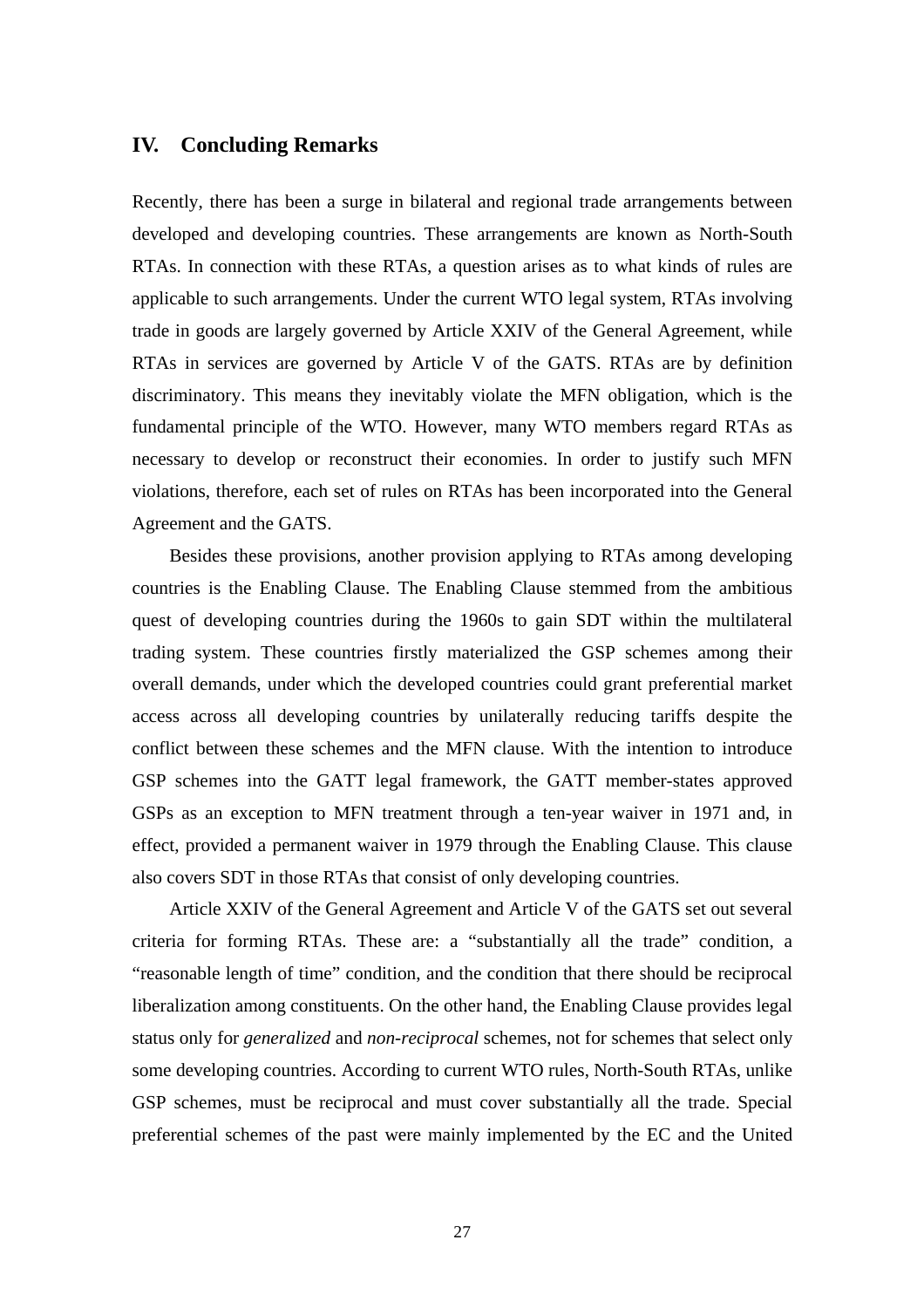States. The EU's arrangement, which only applies to ACP countries, began with the Lomé Convention (now the Cotonou Agreement), while the United States established the CBI and the AGOA (legislated as national law), which benefits Caribbean or sub-Saharan countries through a discriminatory tariff measure. None of these specific trade preferences, which are aimed at limited groups of developing countries, meet the criteria stipulated in Article XXIV, and hence all preferences need a waiver from WTO rules.

The usual practice has been for the countries concerned to maintain their special trade preferences by obtaining a waiver. However, in recent years, obtaining waivers from the WTO has become more difficult, and, as a consequence, the countries involved have replaced trade preferences by concluding FTAs. However, such FTAs are also problematic. Firstly, the concept of flexibility is less than obvious. Member countries could exploit this concept and end up neglecting the WTO legal framework. Moreover, available disciplines on North-South trade arrangements—rules on RTAs and SDT—are on the negotiating table at the New Round, and so the outcome of this Round will impact upon the content of North-South RTAs. However, there is no way of knowing the kind of agreement that might be reached at the New Round; therefore, it is unclear what rules will apply to North-South RTAs in the future.

Another problem is that the approval of SDT for the provision of special preferences to some developing countries could provide a legal foundation for differentiation between developing countries. If SDT provisions are incorporated into the North-South RTA rules, preferences for development could be provided not on the basis of MFN treatment, but on the basis of geographical or other arbitrary criteria. However, the provision of preferences to a limited number of countries makes deviation from SDT an issue fundamental to the debate of how preferences should be provided to developing countries. So far, SDT has been seen as a way to improve the competitive position of developing countries. Instead, the position of developing countries might be weakened if some developing countries get special preferences. As such, there needs to be a deep and comprehensive discussion on how to fulfill the lack of SDT in North-South RTAs.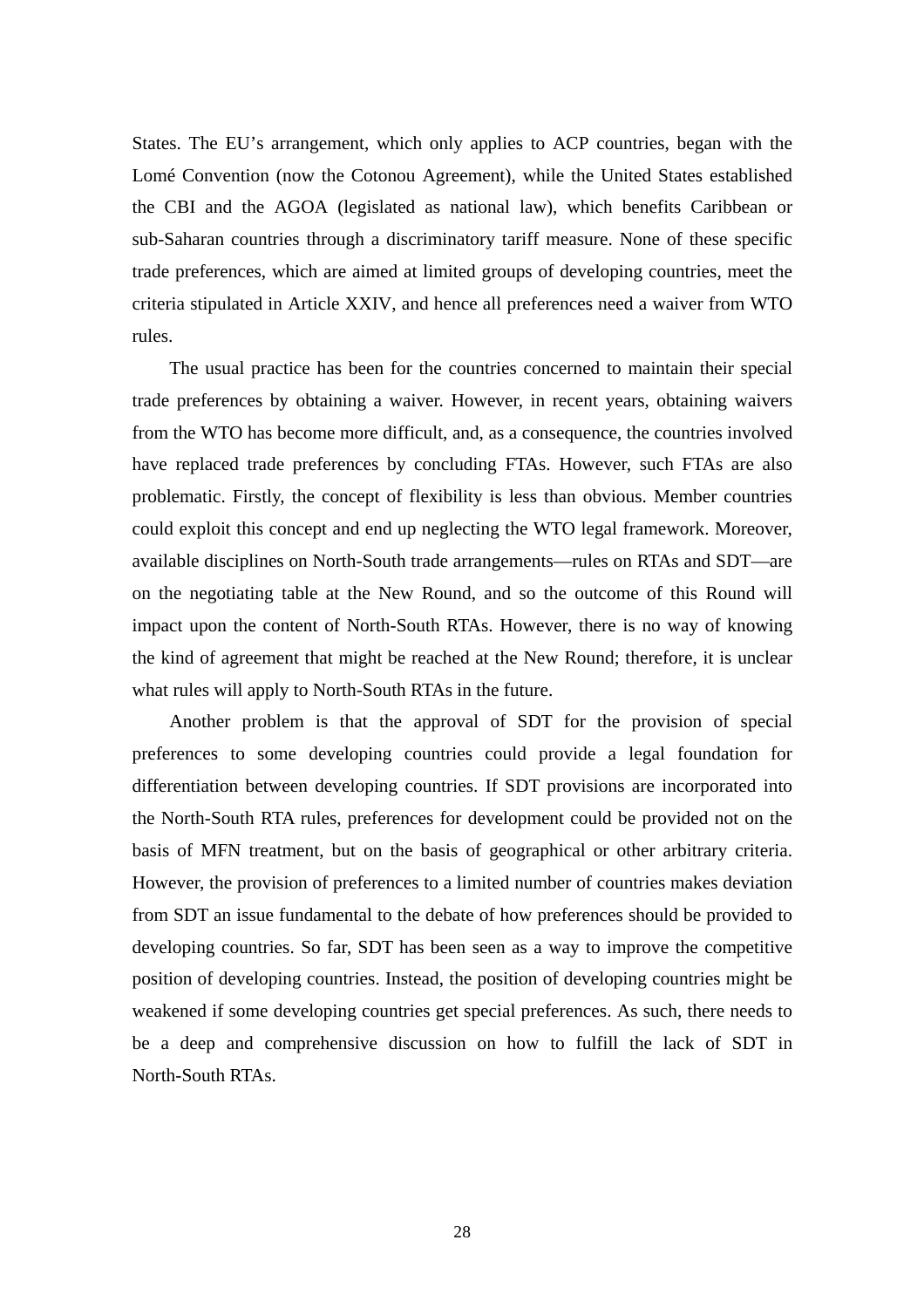## **References**

- Baucus, Max (1989), "A New Trade Strategy: The Case for Bilateral Agreements," *Cornell International Law Journal*, vol. 22, no. 1, Winter: 1-38.
- Bilal, Sanoussi (2002), *Implications of the Doha Development Agenda on the EPA negotiation*, a paper submitted to the Seminar on the EPA, October 31–November 1, 2002, at Lusaka, Zambia.
- Carew, Richard (2002), "The US-EU Banana Dispute," an article in *The short.run.com*, downloaded on March 3, 2004, http://www.theshortrun.com/articles/Ricky%20Carew/banana.html).
- EC (2004), *Questions and Comments on behalf of the EC*, a paper submitted to the WTO trade policy review for USA, January 14 and 16, 2004, downloded on March 15, 2004, (http://trade-info.cec.eu.int/doclib/docs/2004/february/tradoc\_115795.pdf).
- Espiell, Eector Gros (1971), "The Most-Favoured-Nation Clause: Its Present Significance in GATT," in *Journal of World Trade Law*, vol. 5, no. 1, January–February: 29–44.
- FAO (Food and Agriculture Organization of the United Nations) (2003), *The Future of Preferential Trade Arrangements for Developing Countries and the Current Round of WTO Negotiation on Agriculture*, April.
- Flatters, Flank (2002), *Rules of Origin and AGOA: Hard Choices for Textiles and Clothing and ASDC*, a research report prepared for SADC Secretariat, June 30.

GATT (1969), BISD, 16th Supplement.

- \_\_\_\_\_\_\_\_, (1970), "The Most-favoured-nation Clause in GATT: The Rule and the Exceptions." *Journal of World Trade Law*, vol. 4. no. 6, November/December: 791–803.
- \_\_\_\_\_\_\_\_, (1994), *EEC Import Regime for Bananas, Report of the Panel*, DS38/R, February 11, Report of the Panel, EEC- Import Regime for Bananas, DS38/R, 11 February.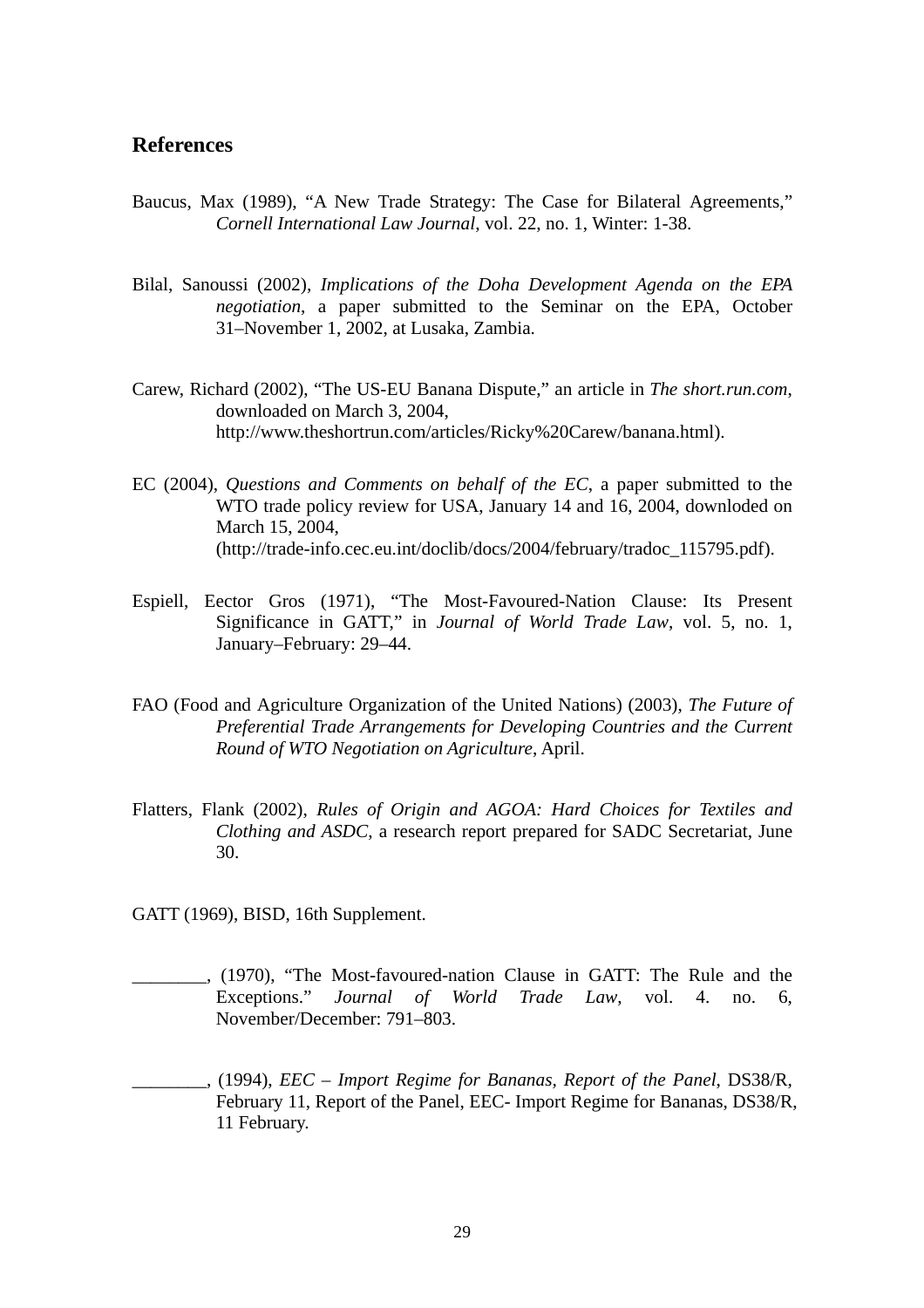- Haight, F. A., 1972, "Customs Unions and Free-Trade Areas under GATT: A Reappraisal." *Journal of World Trade Law*, vol. 6, no. 4, August: 391–404.
- Hoekman, B., C. Michalopoulos and L. A. Winters (2003), *More favorable and differential treatment of developing countries; Towards a new approach in the WTO*, World Bank Policy Research Working Paper, no. 3107.
- Hudec, Robert E.. 1987. *Developing Countries in the GATT Legal System*. Aldershot: Gower Publishing Company.
- \_\_\_\_\_\_\_\_, (1991), "Tiger, Tiger in the House: A Critical Appraisal of the Case against Discriminatory Trade Measures." In Petersmann and Hilf, eds. 1991.
- Ida, Ryuichi (1985), "Kokusai Boueki Taisei To Hattentojokoku," (Multilateral Trading System and Developing Countries), in *Kokusai Mondai*, no. 463, October: 48–60.
- IPC (International Food & Agricultural Trade Policy Council) (2003), *Revisiting Special Preferences for Developing Countries*, IPC Issue Brief Number One, May 1. Last accessed on March 23. (http://www.agritrade.org/publ/Publications/Preferences/Special%20Preferences Final.pdf).
- Kasahara, Shigehisa (2001), "UNCTAD –Sono Katsudo no Kaiko to Tenbo" (The UNCTAD –Past, Present and Future), in Yamazawa (ed.), *Gaisetsu UNCTAD no Sin Hatten Senryaku* (New Development Strategy of UNCTAD), Institute of Developing Economies Topic Report No.41, Tokyo: IDE.
- Krishnamurti, R. (1971), "The Agreement on Preferences: A Generalized System in Favour of Developing Countries," in *Journal of World Trade Law*, vol. 5, no. 1, Janurary–February: 45–60.
- Maeda, Keiichi (2000), *EU no Kaihatsu Enjo Seisaku* [Development Assistance Policy of the EU], Tokyo: Ochanomizu Syobo.
- Onguglo, Bonapas, and Taisuke Ito (2003), *How to make EPAs WTO compatible?: Reforming the rules on regional trade agreements*, Discussion Paper, no. 40, July, European Center for Development Policy Management.

Panagariya, Arvind (2002), "Is this 'free' meal worth having?" in *Economic Times*, June 19.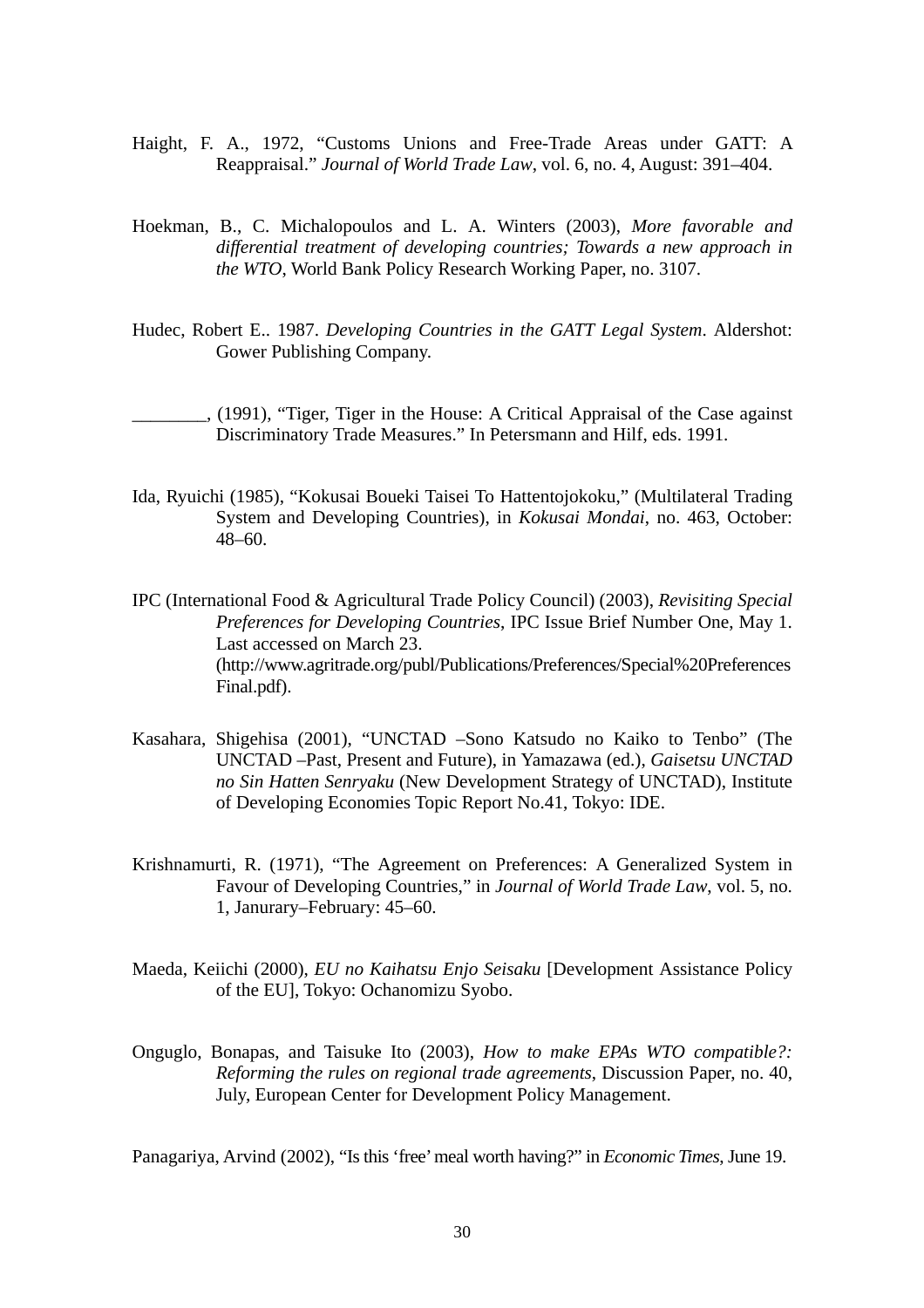- South-North Development Monitor (1984), *U.S. Waiver Requested for Caribbean to Be Voted in GATT*, November 13, 1984, (http://www.sunsonline.org/trade/process/during/8485/country/11130184.htm). Last accessed on March 13, 2004.
- Takashima, Tadayoshi (1995), *Kaihatsu no Kokusaiho* [International Law of Development], Tokyo: Keio Tsushin.
- Tovias, Alfred (1988), "Trade Discrimination in the Thirties and Eighties," in *the World Economy*, vol. 11, no. 4, December: 501–514.
- Tussie, Diana (1987), *The Less Developed Countries and the World Trading System*, London: Frances Pinter.
- Ustor, Endre (1988), "Comments on the Codification of the Law of Most-Favoured-Nation Clauses," in Bokor-Szego, Hanna, *Questions of International Law*, vol.4, Budapest: Akadémiai Kiadó.
- USTR (1999), *Third Report to the Congress on the Operation of the Caribbean Basin Economic Recovery Act*, October 1.
- \_\_\_\_\_\_\_\_, (2003), *2003 Comprehensive Report on U.S. Trade and Investment Policy Toward Sub-Saharan Africa and Implementation of the African Growth and Opportunity Act, The Third of Eight Annual Reports*, May.
- Yusuf, Abdulqawi A. (1980), "'Differential and More Favourable Treatment': The GATT Enabling Clause," in *Journal of World Trade Law*, vol. 14, no. 5: 488–507.
- Washington Trade Report (1999), *Special and Differential Treatment for Developing Countries*, available at (http://www.washingtontradepreports.com/DevelopingCountries.htm), downloaded on March 14, 2004.
- WTO (1995a), *Caribbean Basin Economic Recovery Act: Request for Renewal of Waiver*, G/L/25, September 15.
- \_\_\_\_\_\_\_\_, (1995b), *Caribbean Basin Economic Recovery Act: Renewal of Waiver,*  WT/L/104, November 24.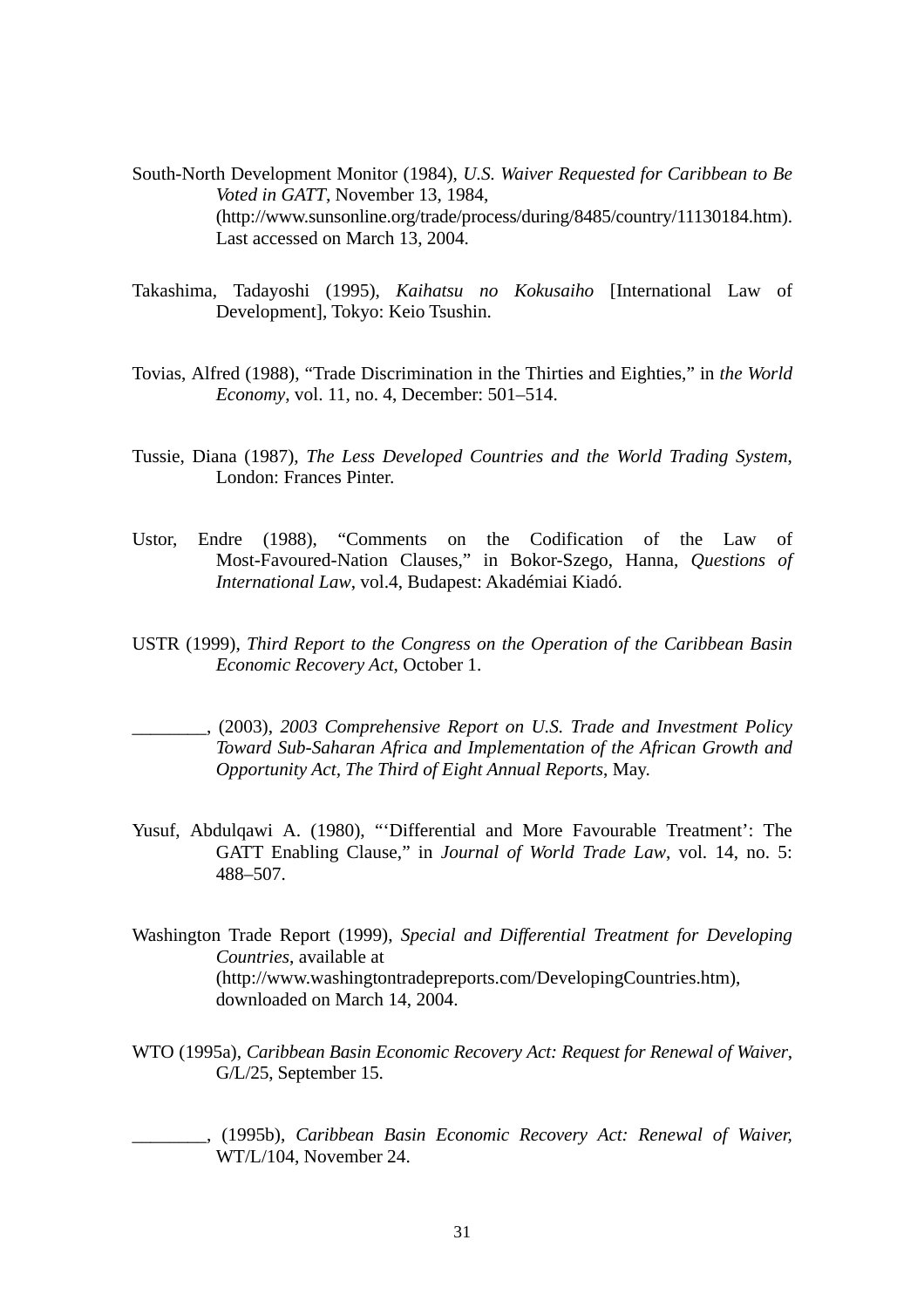\_\_\_\_\_\_\_\_, (2001a), *Proposal for a Framework Agreement on Special and Differential Treatment*, WT/GC/W/442, September 19

- \_\_\_\_\_\_\_\_, (2001b), *Ministerial Declaration of November 2001*, WT/MIN(01)/DEC/1, November 14.
- \_\_\_\_\_\_\_\_, (2003a), *European Communities Conditions for the Granting of Tariff Preferences to Developing Countries, Report of Panel*, WT/DS246/R, December 1.
- \_\_\_\_\_\_\_\_, (2003b), *WTO trade policy review, the United States, Report by Secretariat*, WT/TPR/S/126, December 17.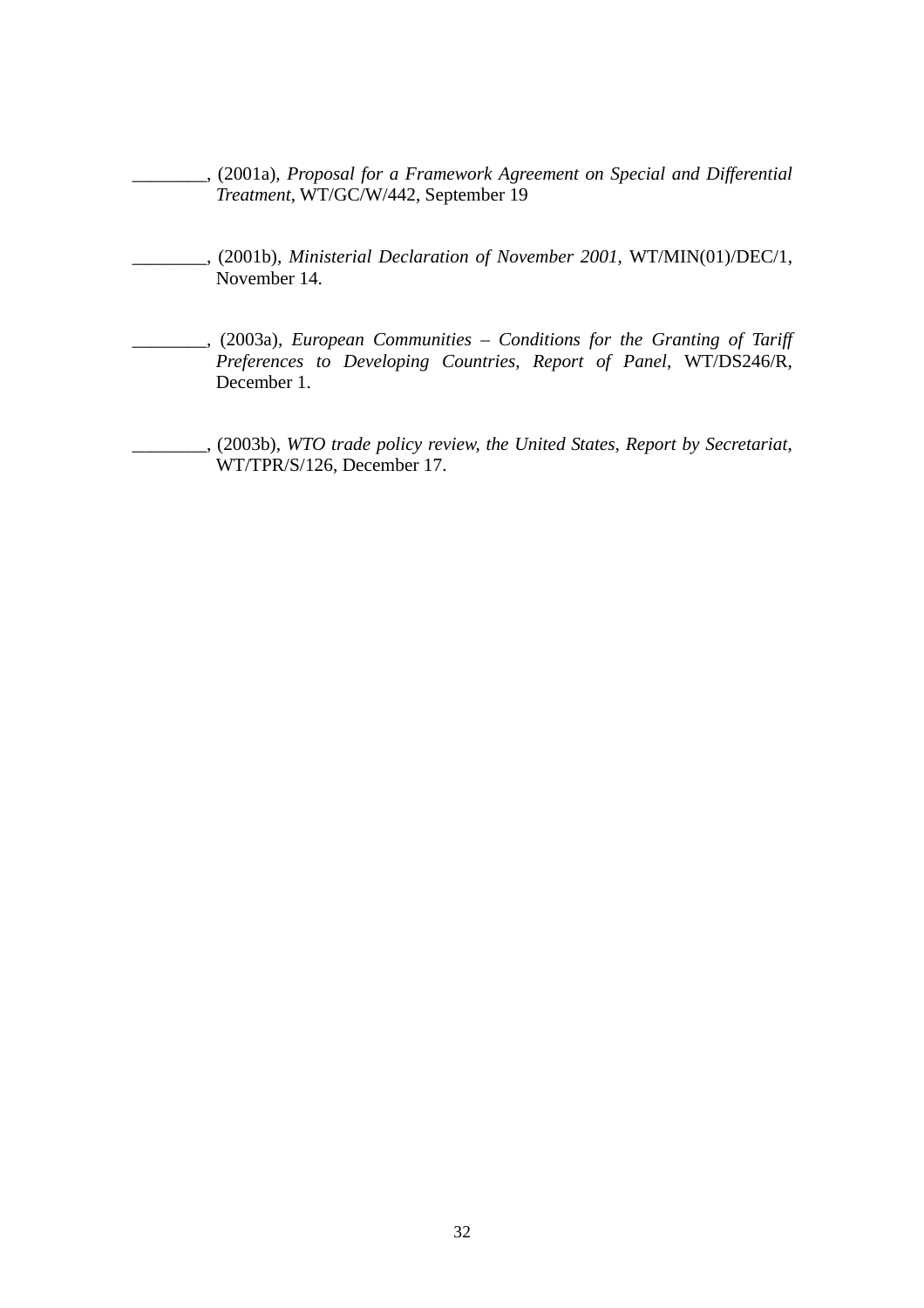## **List of Publications from the IDE APEC Study Center**

#### **FY 1995/96**

#### **IDE APEC Study Center Working Paper Series**

- No.1 Hiroki Kawai and Iwao Tanaka, "Measuring the Cost of Protection in Japan"*, 1990*.
- No.2 Fumio Yoshino, "Trade Impediments of Agricultural Products and Food".
- No.3 Haruko Yamashita, "Factors Affecting Domestic Price Differentials in the Japanese Fisheries and Marine Products".
- No.4 Kunihiro Ohishi, "Factors Affecting Domestic Price Differentials in the Petroleum Products".
- No.5 Hideki Ishikawa, "Factors Affecting Domestic Price Differentials in the Japanese Electric and Electronic Machinery Products".
- No.6 Akiko Hirano, "Legal Aspects of the Institutionalization of APEC".
- No.7 Tatsushi Ogita, "The APEC Policy-Making Process in Japan".
- No.8 Jiro Okamoto, "An Approach towards Australia's Foreign Economic Policy Making Process".

#### **FY 1996/97**

#### **1. Report**

#### *The View of Economic and Technology Cooperation in APEC*  Edited by Keiji Omura

| Chapter I   | General Perspective on the Economic And Technology Cooperation of APEC    |
|-------------|---------------------------------------------------------------------------|
|             | (by Keiji Omura)                                                          |
| Chapter II  | Trade Flow and Foreign Direct Investment in APEC Region (by Satoru        |
|             | Okuda)                                                                    |
| Chapter III | Constant-Market Share Analysis and Open Regionalism: A Study Suggestion   |
|             | (by Hiroya Ichikawa)                                                      |
| Chapter IV  | Development and Stability of the Asia-Pacific Regional Market: How to     |
|             | Stabilize the Development Path of the East-Asian Market by Establishing a |
|             | Framework for Better Risk Management (by Toshihiko Kinoshita)             |
| Chapter V   | Human Development in the Case of Small and Medium Sized Enterprises (by   |
|             | Tomohiro Uchida)                                                          |
| Chapter VI  | APEC Cooperation for Adjustment toward Emerging Problems (by Masatake)    |
|             | Wada)                                                                     |
| Chapter VII | Japan's ODA and APEC (by Takeshi Mori)                                    |
|             |                                                                           |

#### **2. IDE APEC Study Center Working Paper Series**

- No.1 Shigeru Itoga, "Labor Issues and APEC Liberalization".
- No.2 Jiro Okamoto, "Asian Regionalism and Japan".
- No.3 Jiro Okamoto, "Foreign Economic Policy Making in Australia: Analytical Framework and the Role of the State".
- No.4 Shigeki Higashi, "Economic Policy and the Growth of Local Manufactures in Thailand".
- No.5 Tatsushi Ogita, "The Origins of Contrasting Views on APEC".
- No.6 Daisuke Takoh, "China's APEC Policy and the Accession to the WTO".
- No.7 Tatsushi Ogita and Daisuke Takoh, " The Making of the Osaka Action Agenda and Japan's Individual Action Plan".
- No.8 Hiroki Tohya, "TRIPs and Policies of APEC on Intellectual Property Rights: Economic Theory and Political Reality".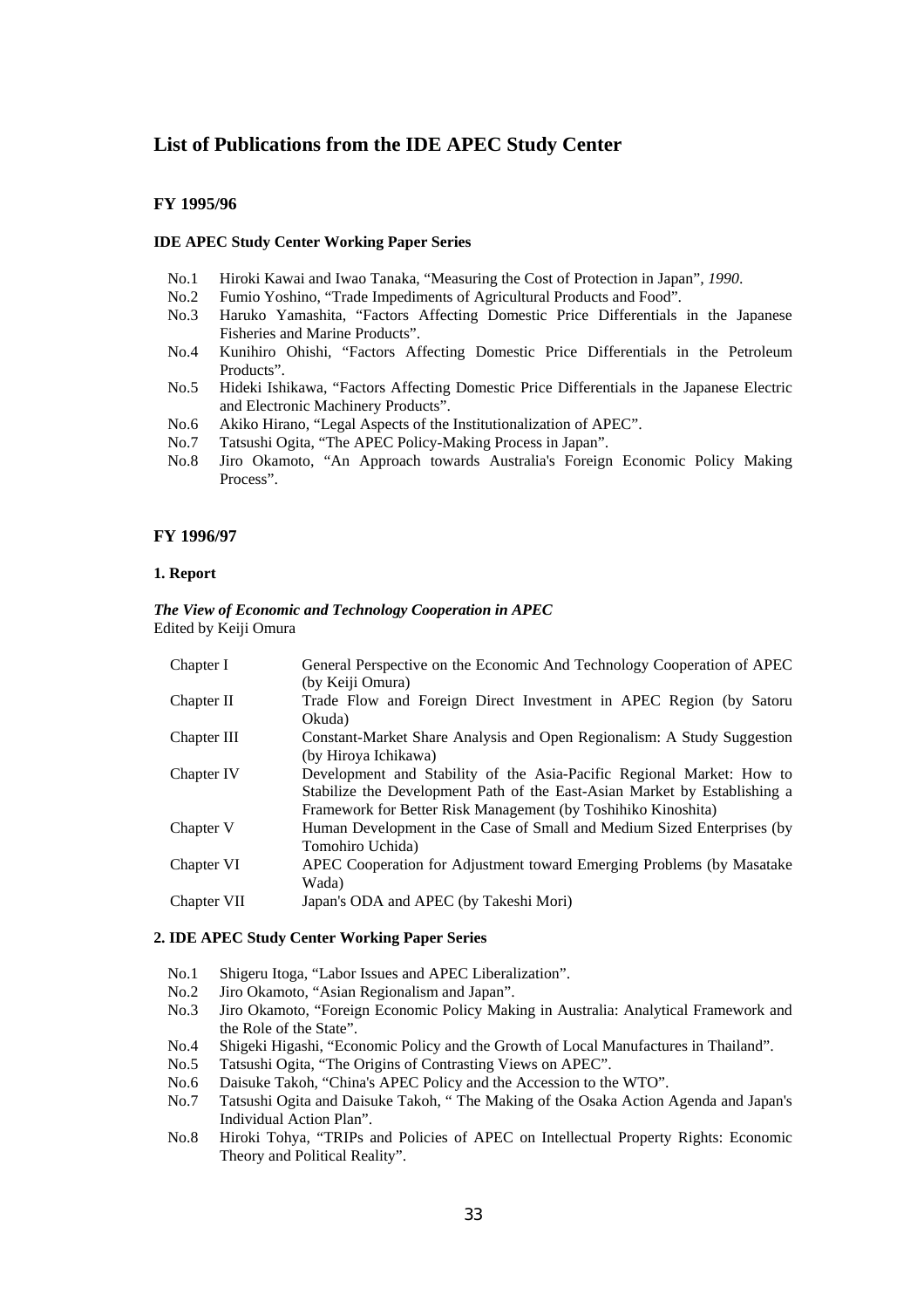- No.9 Ippei Yamazawa, "APEC's Liberalization and Impediments in Japan: Overview of Services Trade".
- No.10 Kunihiro Ohishi, "Survey of Impediments to Trade and Investment in Japan -Distribution Services".
- No.11 Hidenobu Okuda, "Impediments in Japanese Banking Industry".
- No.12 Tsutomu Chano, "Impediments to Service Trade in the Insurance Sector".
- No.13 Masanao Terashima, "Trade and Investment Barriers, and Domestic-Foreign Price Differentials in Transport Services".
- No.14 Schunichi Hiraki, "Impediments in Construction and Engineering Services".
- No.15 Haruko Yamashita, "Trade Impediments and Domestic Price Differentials in the Japanese Telecommunications Sector".
- No.16 Kazuhiko Yokota, "Impediments to International Service Transactions in the Health-related and Social Services Sector".
- No.17 Shujiro Urata and Hiroki Kawai, "The Cost of Regulation in the Japanese Service Industries".
- No.18 Marina Fe B. Durano, "Barriers to Cross-Border Provision of Services within the APEC: with a Focus on the Movement of Persons".
- No.19 Kahlil Rowter, "Training as a Vehicle for Enhanced Growth: A Study of Human Resource Development Needs for Enhanced Investment and Cooperation among APEC Members".
- No.20 Li Kun Wang , "The Effect and Strategy of Trade Liberalization for China".
- No.21 Zhao Jiang Lin, "Openness of China's Manufacturing Sectors and Its APEC Policy".

## **3. Reports of Commissioned Studies**

- Center for APEC Studies, Nankai University, *Economic Policy in APEC: The Case of China Policy*.
- Institute of Economics and Social Research, Faculty of Economics, University of Indonesia, *Economic Policy in APEC: The Case of Indonesia*.
- Philippine Institute for Development Studies, *Economic Policy in APEC: The Case of the Philippines*.
- Faculty of Economics, Chulalongkorn University, *Economic Policy in APEC: The Case of Thailand*.

#### **FY 1997/98**

#### **1. Report**

#### *Deepening Economic Interdependence in the APEC Region*  Edited by Keiji Omura

| Overview    | (by Keiji Omura)                                                                     |
|-------------|--------------------------------------------------------------------------------------|
| Chapter I   | Deepening Economic Interdependence in the APEC Region: Boom and                      |
|             | Vulnerability through Trade Linkages (by Hiroshi Osada)                              |
| Chapter II  | Can a Sub-regional Group Enhance the Tie?: with Emphasis on East Asia (by            |
|             | Satoru Okuda)                                                                        |
| Chapter III | The Background and Causes of the Current Financial Crisis in Indonesia (by           |
|             | Masaaki Komatsu)                                                                     |
| Chapter IV  | ASEAN's Relationships with America (by Takeshi Aoki)                                 |
| Chapter V   | The Historical Development of Australia-ASEAN Relations: Implications for            |
|             | APEC into the Year 2000 (by Jiro Okamoto)                                            |
| Chapter VI  | Industrial Policies and Trade Liberalization: The Automotive Industry in             |
|             | Thailand and Malaysia (by Mai Fujita)                                                |
| Appendix    | China's Policy for the Liberalization of Trade and Investment through the            |
|             |                                                                                      |
|             |                                                                                      |
|             | APEC/IAP and Negotiations for the Accession to the WTO in 1997 (by<br>Daisuke Takoh) |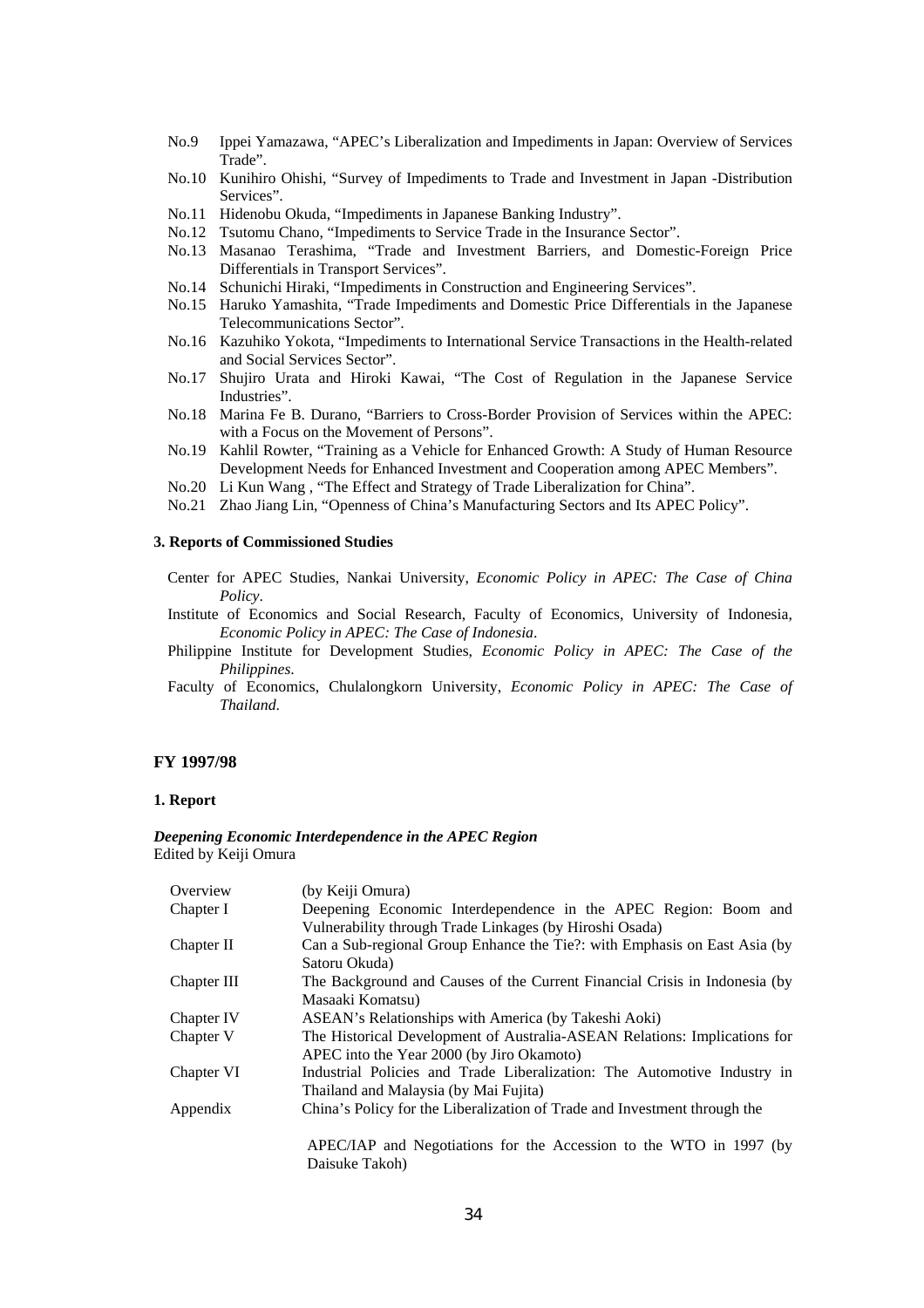#### **2. IDE APEC Study Center Working Paper Series**

- No.1 Akira Kuroda, "Stakes in Common: APEC's Technological Cooperation".
- No.2 Shigeru Itoga, "The Challenge to the Enhancement of Technological Level of Thai Industry".
- No.3 Atsusuke Kawada, "Current Situation and Outlook for Economic and Technical Cooperation among Developing Countries in APEC: Singapore Cooperation toward Neighbouring Asian Developing Countries".
- No.4 Shunji Karikomi, "The Development Strategy for SMEs in Malaysia".
- No.5 Nobuhiro Horii, "APEC Cooperation and Strategies for the Introduction of Renewable Energy into Developing Countries".
- No.6 Colin K.L. Chang, "Lessons in Technology Development: The Japanese Experience".

#### **3. Reports of Commissioned Studies**

Urban Ecosystem Management, Institute for Environment and Development (LESTARI), Universiti Kebangsaan Malaysia, *Urbanization and Environment in Malaysia: Managing the Impact*.

Tsai She Hsien, Taiwan Research Institute, *A Study in the technological Development of Taiwan's Enterprise and Technology Transfer with Direct Investment*. (in Japanese).

#### **FY 1998/99**

#### **1. Reports**

#### *Trade Liberalization and Facilitation in APEC: A Re-evaluation of APEC Activities*  Edited by Satoru Okuda

| Chapter I   | "Potential" APEC Sub-regions: Current Status and Future (by Satoru Okuda)  |
|-------------|----------------------------------------------------------------------------|
| Chapter II  | The AFTA-CER Linkage Dialogue: An Endeavour for Closer Relations           |
|             | between SRTAs within APEC (by Jiro Okamoto)                                |
| Chapter III | Vietnam in APEC: Changes in Trade Patterns after the Open Door Policy (by  |
|             | Mai Fujita)                                                                |
| Chapter IV  | Development Policies for Small and Medium Enterprises in APEC: In the      |
|             | Case of the Philippines (by Mayumi Fukumoto)                               |
| Chapter V   | Capital Account Liberalization in Emerging Markets: Lessons from the Asian |
|             | Currency Crisis (by Shunji Karikomi)                                       |
| Chapter VI  | Korea's New Accounting Standards and Its Impact on APEC (by Shiro          |
|             | Takahashi and Satoru Okuda)                                                |

#### *Future Prospects of Supporting Industries in Thailand and Malaysia*  Edited by Ryuichiro Inoue and Shigeru Itoga

Chapter I Overview (by Shigeru Itoga) Chapter II Future Prospect of Supporting Industries in Thailand and Malaysia (by Ryuichiro Inoue) Chapter III Fostering Supporting Industries in Thailand through the Linkage between Local and Foreign Interests, the Case of Mold and Die Sector (by Jun Tsunekawa) Chapter IV Development and Enhancement of Supporting Industries in Malaysia (by Kyohei Yamazaki) Chapter V Real State of Mold & Die Industries in Asia and Their Relationship with Japan's Mold & Die Industry (by Etsujiro Yokota)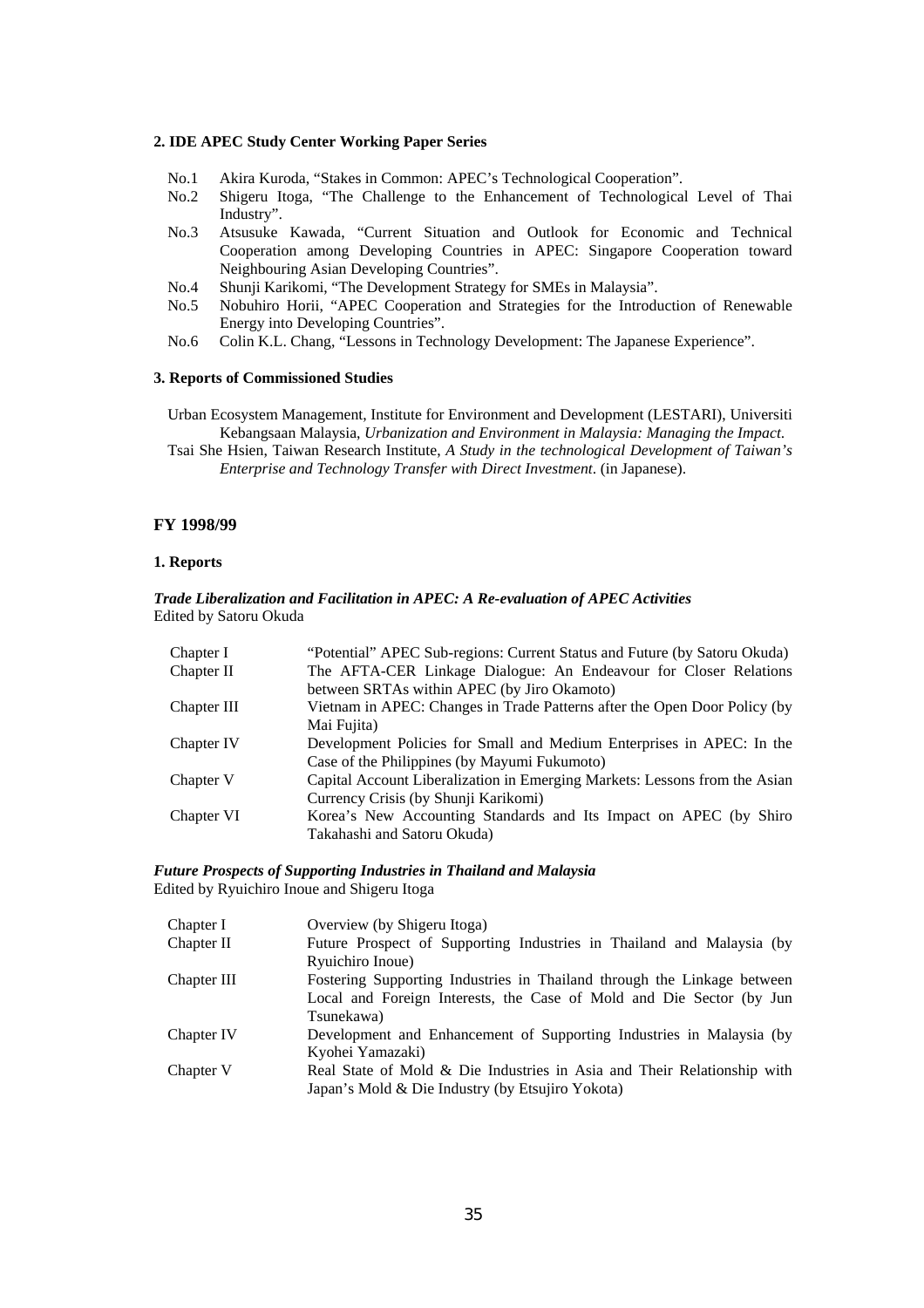#### **2. IDE APEC Study Center Working Paper Series**

Ratana Eiamkanitchat, "The Role of Small and Medium Supporting Industries in Japan and Thailand".

#### **3. Reports of Commissioned Studies**

- Rajah Rasiah, IKMAS, UKM and Faculty of Economics and Business, UNIMAS*, State Support and Machine Tool Subcontracting Links in Malaysia : Microelectronics and Passenger Car Assemblies.*
- Kitti Limskul, Faculty of Economics, Chulalongkorn University*, Future Prospects of Selected Supporting Industries in Thailand.*

#### **FY 1999/2000**

#### **1. Report**

*Industrial Linkage and Direct Investment in APEC*  Edited by Satoru Okuda

| Chapter I   | Industrial Linkage and Direct Investment in APEC (by Satoru Okuda)      |
|-------------|-------------------------------------------------------------------------|
| Chapter II  | Foreign Direct Investment, Trade, and Vietnam's Interdependence in the  |
|             | APEC Region (by Mai Fujita)                                             |
| Chapter III | Technical Assistance to Japanese Affiliates: The Case of the Autoparts  |
|             | Industry in Thailand (by Yoshi Takahashi)                               |
| Chapter IV  | Russia's Participation in APEC and Economic Development in the Far East |
|             | (by Mayumi Fukumoto)                                                    |
| Chapter V   | Macroeconomic Impacts in APEC Region: Measurement by APEC Link          |
|             | Model (by Jinichi Uemura)                                               |
|             |                                                                         |

#### **2. IDE APEC Study Center Working Paper Series**

- No. 1 Jiro Okamoto, "The Political Process of APEC Early Voluntary Sectoral Liberalisation: Setting the Research Agenda".
- No. 2 Akiko Yanai, "APEC and the WTO: Seeking Opportunities for Cooperation".
- No. 3 Fumio Nagai, "The APEC EVSL Initiative and the Policy Making Process in Thailand".
- No. 4 Tatsushi Ogita, "Japan's Policy Making in the APEC EVSL Consultations: Its Actors, Process and Interpretations".
- No. 5 Yutaka Onishi, "Politics by Mass Media?: Changes in the Korean Policy toward APEC Early Voluntary Sectoral Liberalization".
- No. 6 Satoshi Oyane, "America's Non-"Two-Level Game" at the APEC EVSL Initiative: Structural Change in Trade Politics".

#### **3. Reports of Commissioned Studies**

- Michael Wesley, School of Political Science, University of New South Wales, *The Politics of Early Voluntary Sectoral Liberalisation in Australia*.
- Hanafi Sofyan, A. Syafi'i, Yasmi Adriansyah and Lynda Kurnia Wardhani, Institute for International Finance and Commodities (Jakarta), *The Policy Making Consultations of APEC Early Voluntary Sectoral Liberalization: The Case of Indonesia*.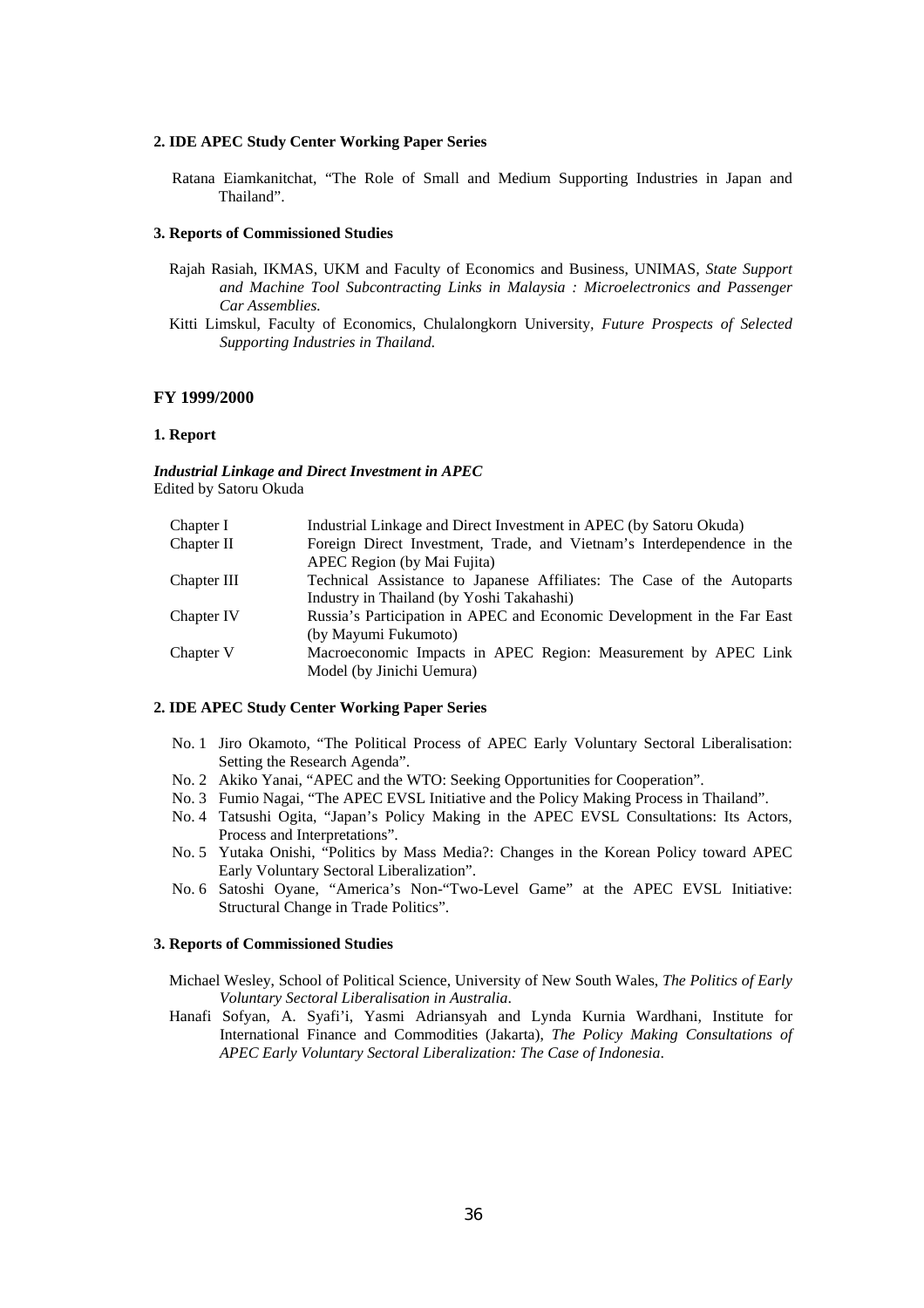#### **FY 2000/01**

#### **1. Report**

#### *APEC in the 21st Century*-*Selected Issues for Deeper Economic Cooperation*- Edited by Satoru Okuda

| Chapter I   | Impact of Economic and Technical Cooperation on Northeast Asian Countries    |
|-------------|------------------------------------------------------------------------------|
|             | (by Mayumi Fukumoto)                                                         |
| Chapter II  | Linking SRTA and ECOTECH-A Consideration Based on Japan-Korea                |
|             | FTA (by Satoru D. Okuda)                                                     |
| Chapter III | Macroeconomic Impacts under FTA Configuration in the APEC Region (by         |
|             | Jinichi Uemura)                                                              |
| Chapter IV  | Liberalization of Trade in Services in APEC: Assessment of IAP and the       |
|             | GATS Commitments (by Mikiko Yogo)                                            |
| Chapter V   | Regional Trade Arrangement and Strategies of Multinationals: Implications of |
|             | <b>AFTA</b> for Economic Integration (by Mai Fujita)                         |
| Chapter VI  | Expert Dispatch Program for Private Enterprises – The Case of JODC Experts   |
|             | in the Thai Manufacturing Sector- (by Yoshi Takahashi)                       |

#### **2. IDE APEC Study Center Working Paper Series**

- No.1 Jiro Okamoto, "The AFTA-CER Linkage Dialogue Revisited: Its Recent Development and Implications".
- No.2 Akiko Yanai, "Reciprocity in Trade Liberalization".
- No.3 Fumio Nagai, "Thailand's Attitude toward Trade Liberalization: In the Context of the ASEAN Free Trade Area (AFTA) ".
- No.4 Tatsushi Ogita, "On Principles of APEC".
- No.5 Satoshi Oyane, "'Plurilateralism' of the United States and its APEC Policies".
- No.6 Hanafi Sofyan, "Promoting Financial Cooperation within the ASEAN+3".

#### **3. Reports of Commissioned Studies**

- Yoo Soo Hong, Korea Institute for International Economic Policy (KIEP), *Internet Business Cooperation in Northeast Asia and APEC*.
- Vladimir I. Ivanov and Hirofumi Arai, Economic Research Institute for Northeast Asia (ERINA), *Multilateral Cooperation in Northeast Asia and APEC*.

## **FY 2001 /02**

#### **1. Reports**

#### *A Study on Trade, Investment and International Labor Migration in the APEC Member Economies*  Edited by Yasuko Hayase

| Chapter I   | International Migration in the Asia Pacific Region: Trend and Policies (by   |
|-------------|------------------------------------------------------------------------------|
|             | Yasuko Hayase)                                                               |
| Chapter II  | Trade Structure in the APEC Region (under a separate volume on Statistic for |
|             | Trade and Foreign Direct Investment in the APEC Member Economies,            |
|             | 1980-2000) (by Yosuke Noda)                                                  |
| Chapter III | Liberalization of Trade and Investment and Its Effects on International      |
|             | Migration (by Mayumi Fukumoto)                                               |
| Chapter IV  | Dynamic Impacts of Trade Liberalization on Multi-National Enterprises and    |
|             | Labor Market (by Kazuhiko Oyamada)                                           |
| Chapter V   | International Labor Migration from China: policy and Trends (by Yin Hao)     |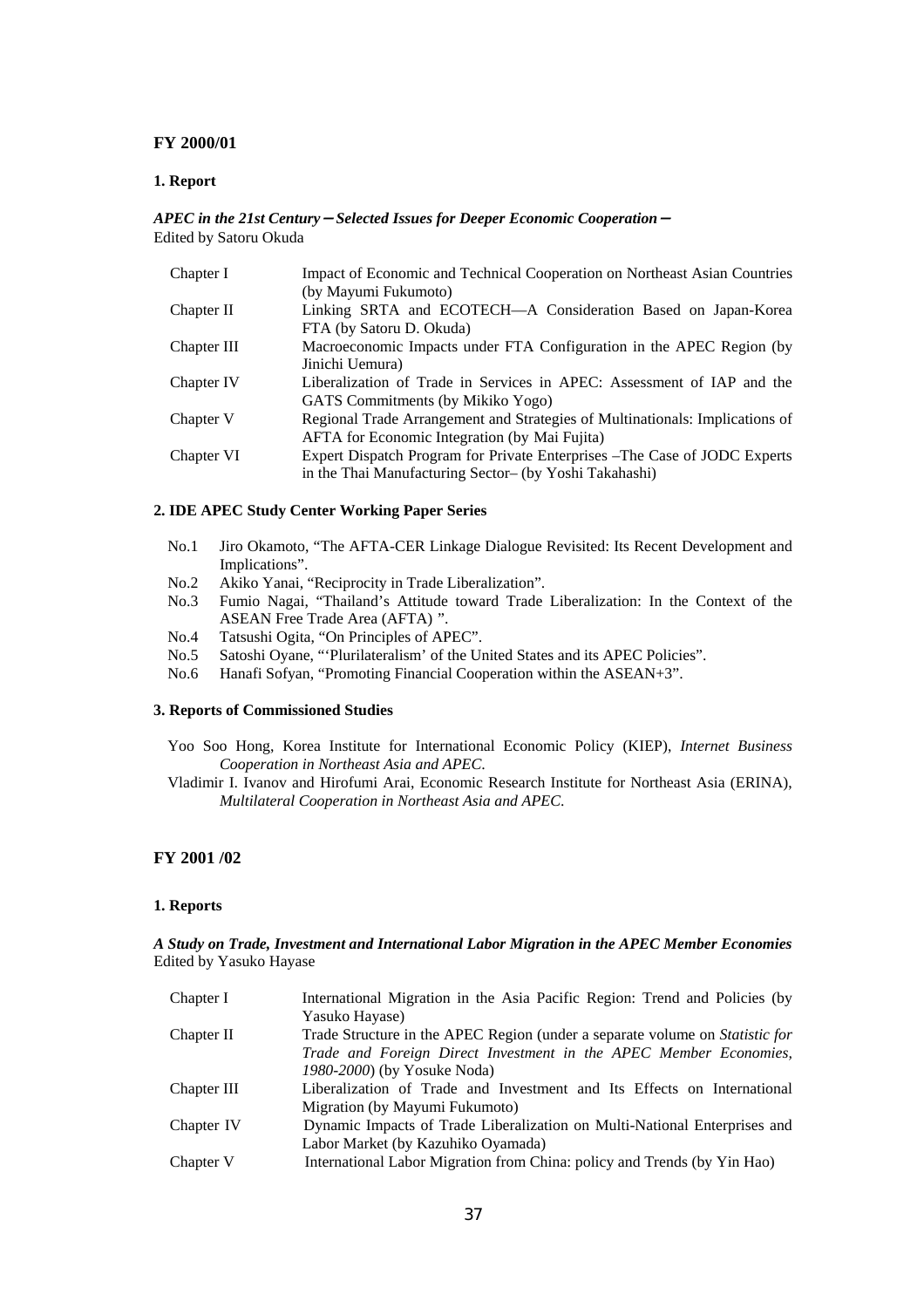| Chapter VI   | What is the impact of FDI on Foreign Trade in China? (by Xiaoning Gong) |
|--------------|-------------------------------------------------------------------------|
| Chapter VII  | International Migration and Foreign Workers in South Korea (by Yin Hao) |
| Chapter VIII | Labor Markets and Direct Investment of Hong Kong and Singapore (by      |
|              | Shoichi Ito)                                                            |
| Chapter VX   | The Impact of International Labor Migration on Remittances in the       |
|              | Philippines (by Yoshio Yoshida)                                         |

#### *Statistic for Trade and Foreign Direct Investment in the APEC Member Economies, 1980-2000*  Edited by Yasuko Hayase

#### **2. IDE APEC Study Center Working Paper Series**

- No.1 Jiro Okamoto, "Seeking Multilateralism Friendly FTAs: The Research Agenda".
- No.2 Gen Yamamoto, "Theoretical Considerations of Multilateralism and Regionalism".
- No.3 Akiko Yanai, "The Function of the MFN clause in the Global Trading System".
- No.4 Tatsushi Ogita, "An Approach towards Japan's FTA Policy".
- No.5 Atsushi Yamada, "Between Regionalism and Multilateralism: New Dilemmas in U.S. Trade Policy".
- No.6 Fumio Nagai, "Thailand's Trade Policy: WTO Plus FTA?".
- No.7 Mikio Kuwayama and Yusuke Kuwayama, "The Comprehensiveness of Chilean Free Trade Agreements".

#### **3. Report of Commissioned Studies**

Maria-Christina Rosas, Department of International Relations, Faculty of Social and Political Sciences, National Autonomous University of Mexico (UNAM), *Mexican Foreign trade Policy in the new Millennium.*

#### **FY 2002/03**

#### **1. IDE Development Perspective Series**

*Whither Free Trade Agreements?: Proliferation, Evaluation and Multilateralization*. Edited by Jiro Okamoto

| Chapter I    | Introduction (by Jiro Okamoto)                                            |
|--------------|---------------------------------------------------------------------------|
| Chapter II   | Evaluating the Logics of FTA Formations in International Economics:       |
|              | Economic Rational Consequence of Strategic Interactions (by Gen           |
|              | Yamamoto)                                                                 |
| Chapter III  | Institutional Motives for Forming FTAs: The Contradiction between the MFN |
|              | Principle and Reciprocity (by Akiko Yanai)                                |
| Chapter IV   | The International Political Economy of FTA Proliferation: Testing the     |
|              | Analytical Scope of Neorealism, Neoliberalism and Constructivism (by      |
|              | Satoshi Oyane)                                                            |
| Chapter V    | The United States' Free Trade Agreements: From NAFTA to the FTAA (by      |
|              | Atsushi Yamada)                                                           |
| Chapter VI   | Mexico's Foreign Trade Policy in the NEW Millennium: Achievements and     |
|              | Challenges (by Maria-Cristina ROSAS)                                      |
| Chapter VII  | The Comprehensiveness of Chilean Free Trade Agreements (by Mikio          |
|              | Kuwayama)                                                                 |
| Chapter VIII | Japan as a Late-coming FTA Holder: Trade Policy Change for the Asian      |
|              | Orientation? (by Tatsushi Ogita)                                          |
| Chapter IX   | Thailand's FTA Policy: Continuity and Change between the Chuan and        |
|              | Thakshin Governments (by Fumio Nagai)                                     |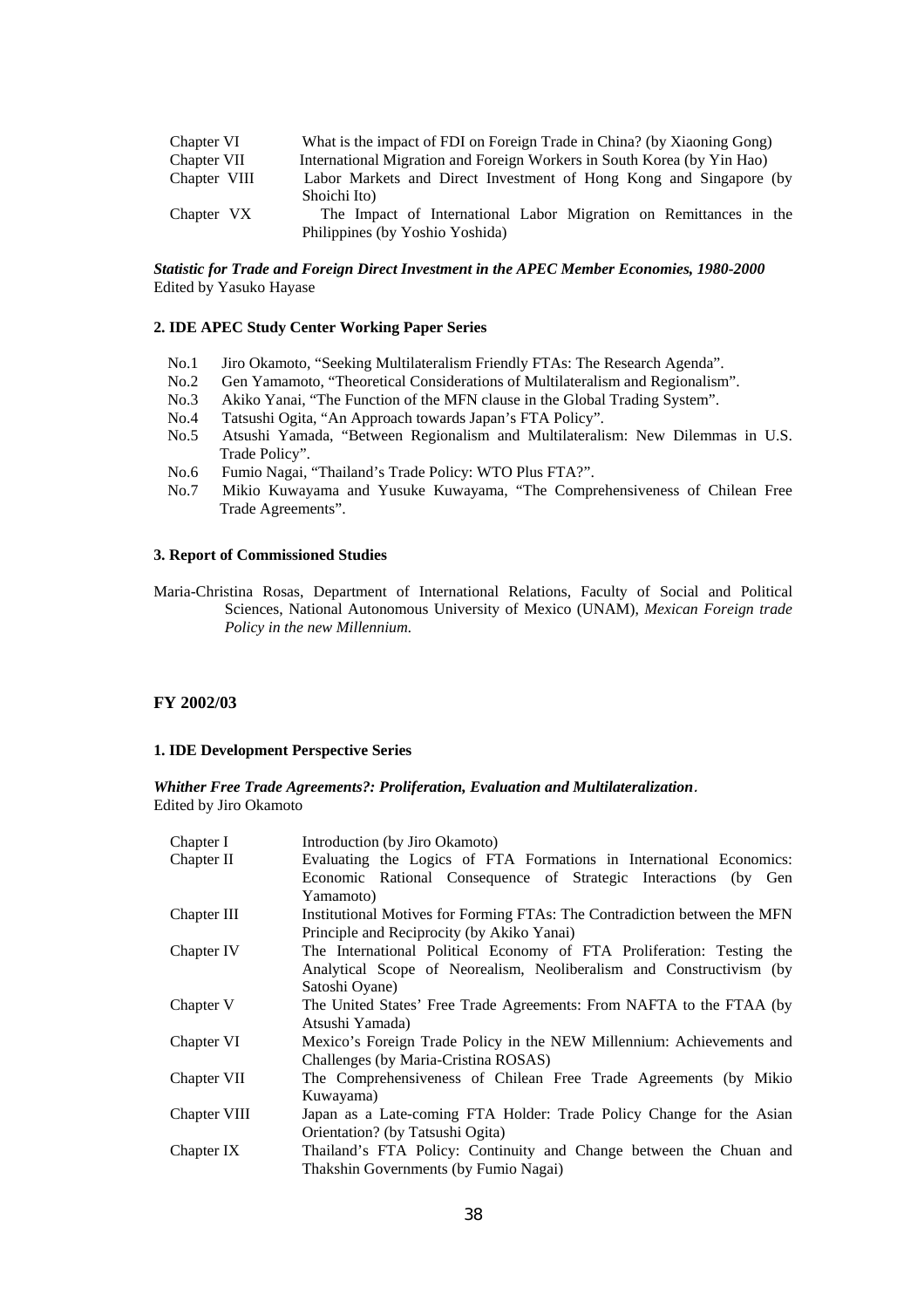| Chapter X    | Linkage between Malaysia's FTA Policy and ASEAN Diplomacy (by Sanae<br>Suzuki)                      |
|--------------|-----------------------------------------------------------------------------------------------------|
| Chapter XI   | Australia's FTA Policy: From Defensive Response to Competitive<br>Liberalization? (by Jiro Okamoto) |
| Chapter XII  | Diplomacy, Politics and Damage Control in the Negotiation of the New                                |
|              | Zealand-Singapore FTA (by Stephen Hoadley)                                                          |
| Chapter XIII | Conclusion (by Jiro Okamoto)                                                                        |

## **2. Report**

## *International Migration in APEC Member Economies: Its Relations with Trade, Investment and Economic Development.*

Edited by Yasuko Hayase

| Chapter I   | International Migration in the Asia-Pacific Region: Its Linkages with Trade    |
|-------------|--------------------------------------------------------------------------------|
|             | and Investment (by Yasuko Hayase)                                              |
| Chapter II  | Trade Structures in East Asia After the Financial Crisis: From the perspective |
|             | of Trade Indices (by Yosuke Noda)                                              |
| Chapter III | A Note on Data Adjustments to Include Foreign Direct Investment in an          |
|             | Applied General Equilibrium Model of Global Trade (by Kazuhiko Oyamada)        |
| Chapter IV  | Linkages among Trade, Investment and Migration: Theory and Empirical           |
|             | Evidence from Asia (by Hikari Ishido)                                          |
| Chapter V   | A Study of International Trade in Services in China (by Xiaoning Gong)         |
| Chapter VI  | International Labor Migration and Foreign Direct Investment in East Asian      |
|             | Development: Taiwan as Compared with Japan (by Ching-lung Tsay)                |
| Chapter VII | Economic Development and International Labour Migration in Malaysia (by        |
|             | Machiko Watanabe)                                                              |

**IDE APEC Study Center publications may be downloaded from:** 

**http://www.ide.go.jp/English/Apec/Publish/index.html**